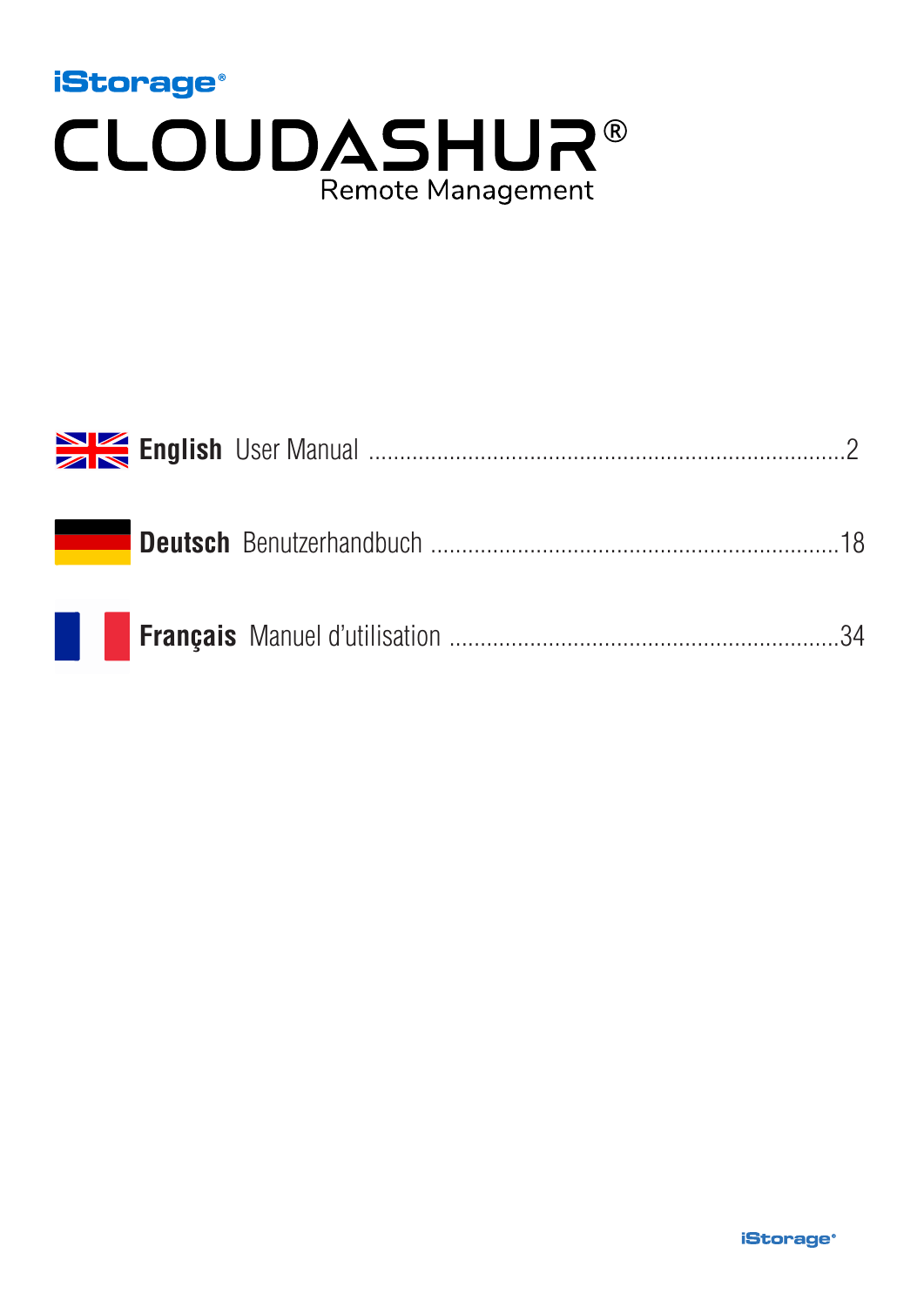<span id="page-1-0"></span>

User Manual

If you are having difficulty using the cloudAshur remote management console, please contact our technical department by email - support@istorage-uk.com or by phone on +44 (0) 20 8991 6260.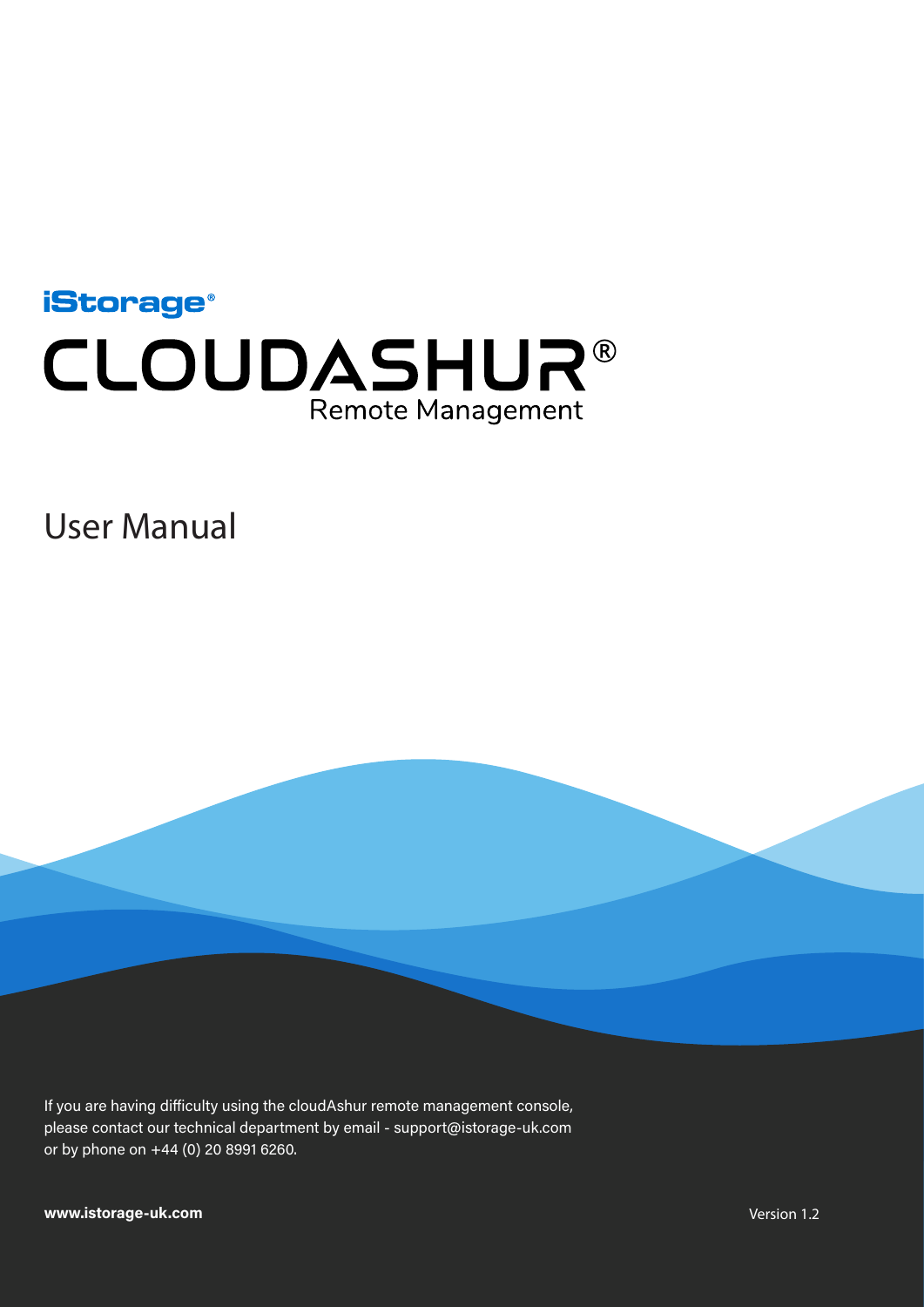<span id="page-2-0"></span>

### **Introduction**

cloudAshur Remote Management Console is a software that gives you full control of all cloudAshur hardware security modules deployed within your organisation offering a wide range of features to manage all users.

#### Key features

cloudAshur Remote Management Console provides the Administrator full visibility and control over the following:

- *• View User's log files full visibility over what each User is doing in the cloud, such as, what files they are uploading, downloading, modifying, etc.*
- *• Display User's location view the location of User's cloudAshur modules via an on-screen map.*
- *• Geofencing and Time fencing restrict the time and location of where and when the cloudAshur Encryption Module can be used by each individual User.*
- *• IP Fencing black list IP addresses.*
- *• Temporarily disable or reset (remote kill) users' cloudAshur modules in the event of suspicious activity or an employee leaving the organisation without returning their cloudAshur Encryption Module.*

cloudAshur Remote Management Console is compatible with Windows (*7/8/10*).

### **cloudAshur links**

The following complete and detailed user manuals can be found by clicking the link below:

- cloudAshur Hardware Security Module complete and detailed user manual
- cloudAshur KeyWriter copies all critical security parameters including the randomly generated encryption key and all PINs between the Master cloudAshur module and as many secondary cloudAshur modules as required using any off the shelf USB (*10 port hub recommended*) hub, allowing authorised users to securely share data with one another, in real-time, regardless of their location.

[https://istorage-uk.com/product-documentation/](http://istorage-uk.com/product-documentation/)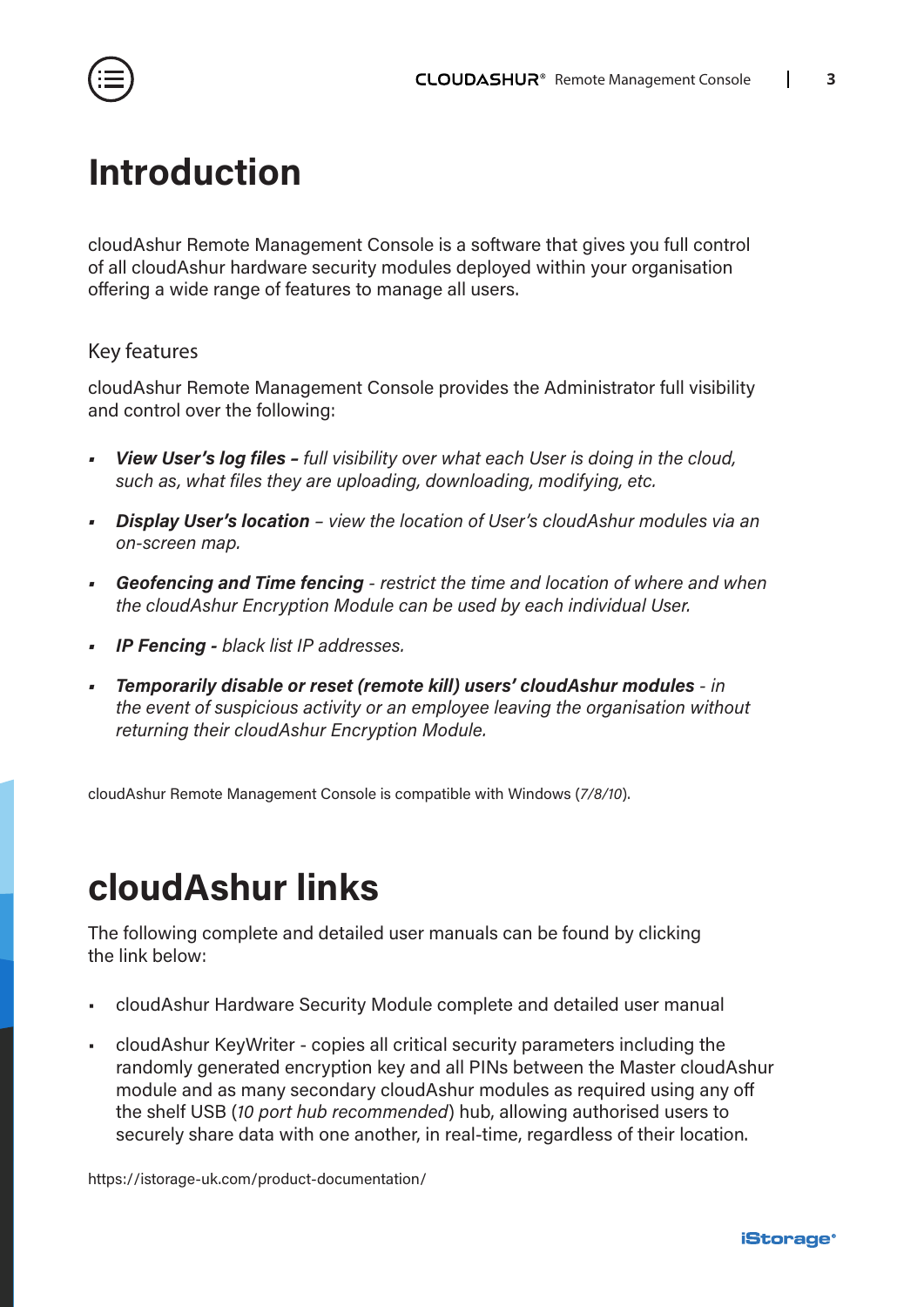## **Table of Contents**

| Introduction                                                      | 3              |
|-------------------------------------------------------------------|----------------|
| cloudAshur links                                                  | 3              |
| 1. Activating and Installing cloudAshur Remote Management Console | 5              |
| 2. Registration and Login                                         | $\overline{7}$ |
| 3. Remote Management Dashboard                                    | 9              |
| 4. Devices                                                        | 10             |
| 5. Adding a New User                                              | 11             |
| 6. Registered Users                                               | 12             |
| 7. Settings                                                       | 13             |
| 8. Logs                                                           | 16             |
| 9. License                                                        | 16             |
|                                                                   |                |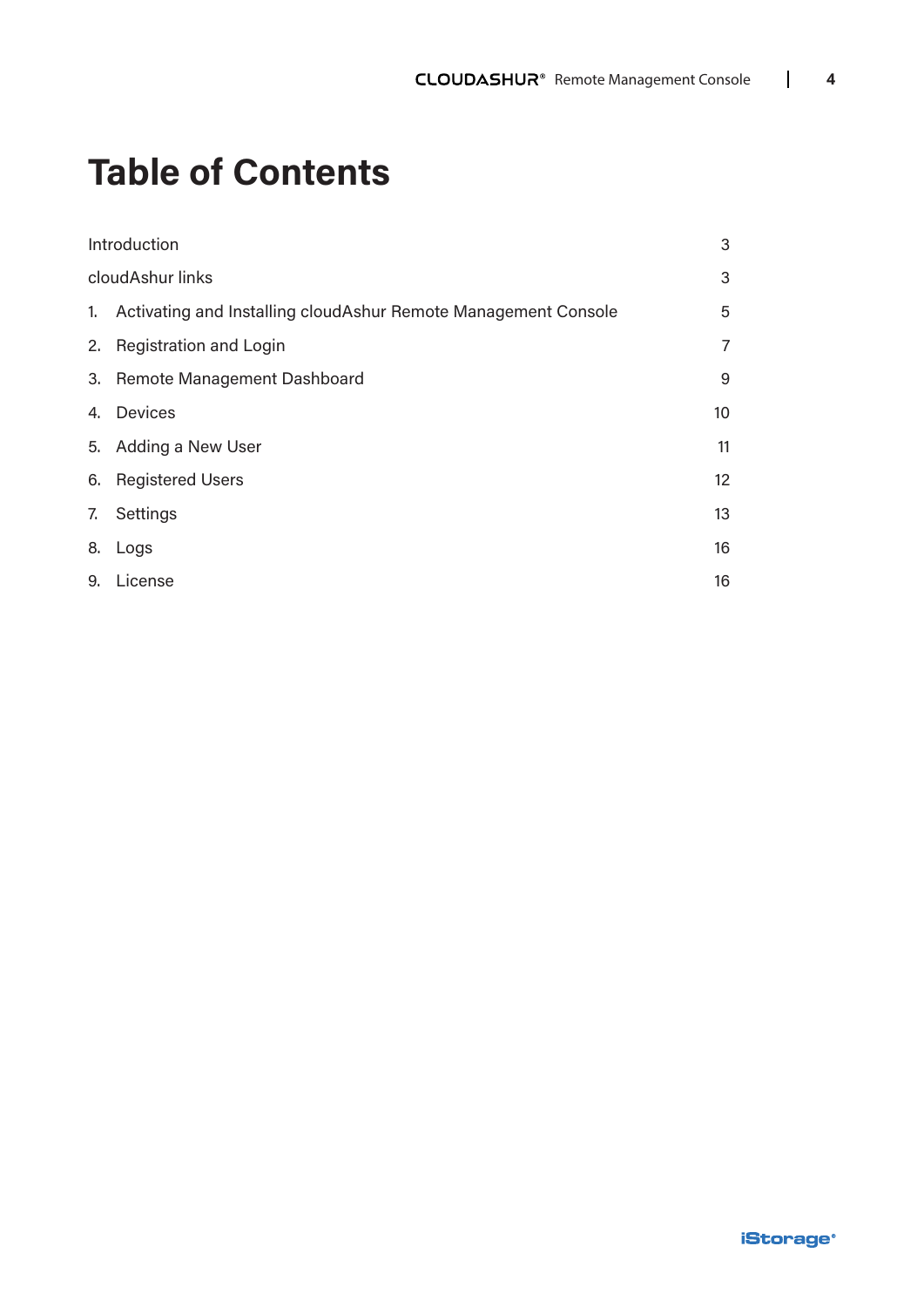### <span id="page-4-0"></span>**1. Activating and Installing cloudAshur Remote Management Console**

**Please note:** If you purchased your cloudAshur Remote Management software directly from iStorage, follow the instructions contained in the email from iStorage, then skip '*section 1*' and proceed to '*section 2: Registration and Login*'.

1. If you purchased your cloudAshur Remote Management software from an iStorage partner (*not directly from iStorage*), you will receive an email containing your **License number** and **PIN number**, complete the fields below (*Image 1: License Activation*) and then click the '**Activate**' button.

|                | Thank you for your purchase!                                                                    |
|----------------|-------------------------------------------------------------------------------------------------|
|                | Activate your license                                                                           |
|                | Please enter the license and PIN number that was<br>provided by your preferred iStorage partner |
| Email address  |                                                                                                 |
| License number |                                                                                                 |
| PIN number     |                                                                                                 |

*Image 1: - License Activation*

2. You will receive a verification email sent from iStorage (*Image 2: Verification email*). Please click on the link provided in the email, and follow the instructions to complete the activation process.



*Image 2: - Verification email*

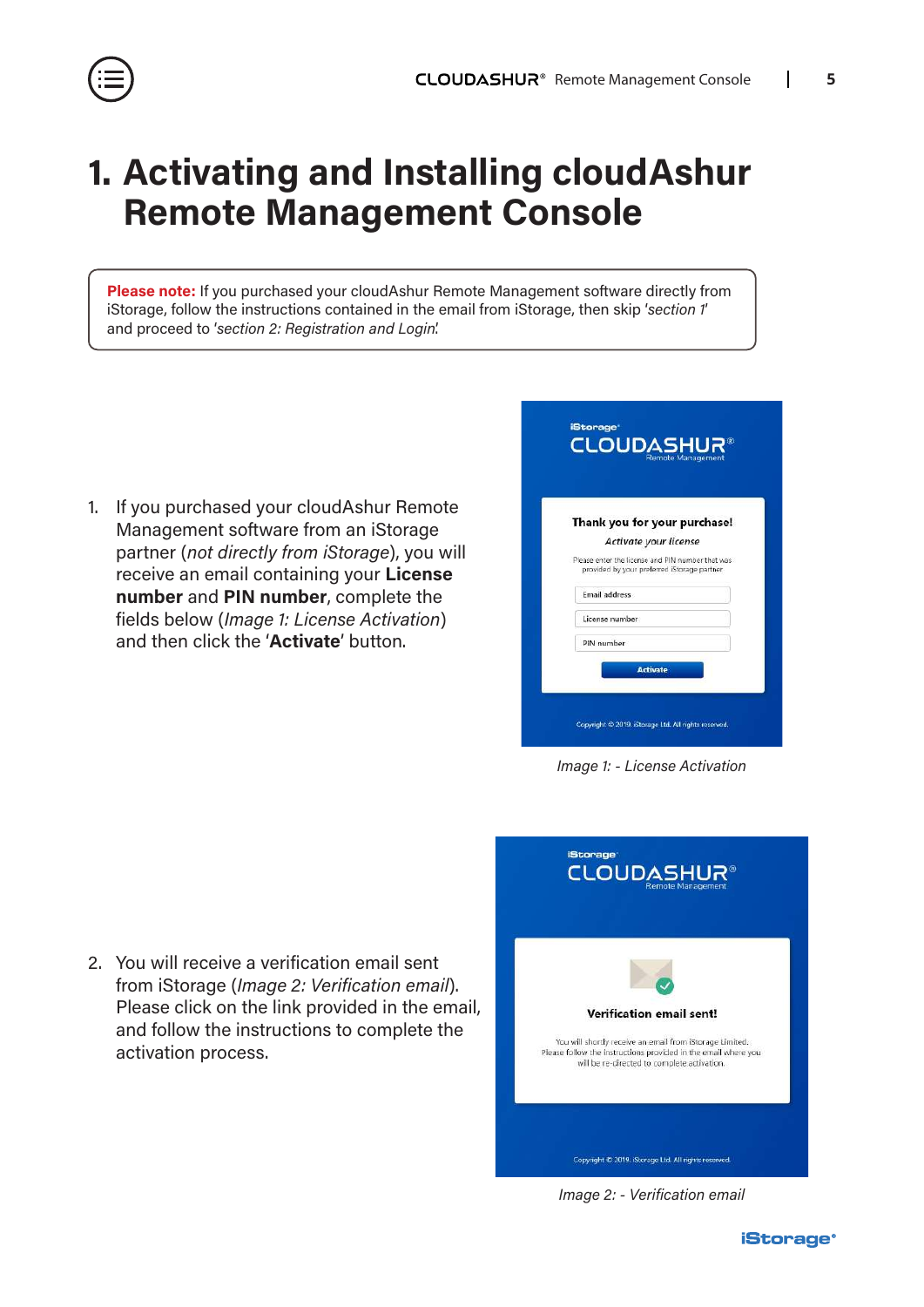

| Complete your activation |  |
|--------------------------|--|
| License number           |  |
| First name               |  |
| Last name                |  |
| Company name             |  |
| Company email address    |  |
| Phone number             |  |
| Address line             |  |
| City                     |  |
| Postcode                 |  |
| Country                  |  |

*Image 3: - Complete your activation*

4. Follow the steps (*Image 4: Activation successful*) and click on the '**Download**' button to install the Remote Management Console app. Next, authenticate (*7-15 digit PIN*) your cloudAshur hardware security module and connect to your computer. Finally, register and login to your cloudAshur Remote Management Console using the information received as in '*Image 4*' to get started.



*Image 4: - Activation successful*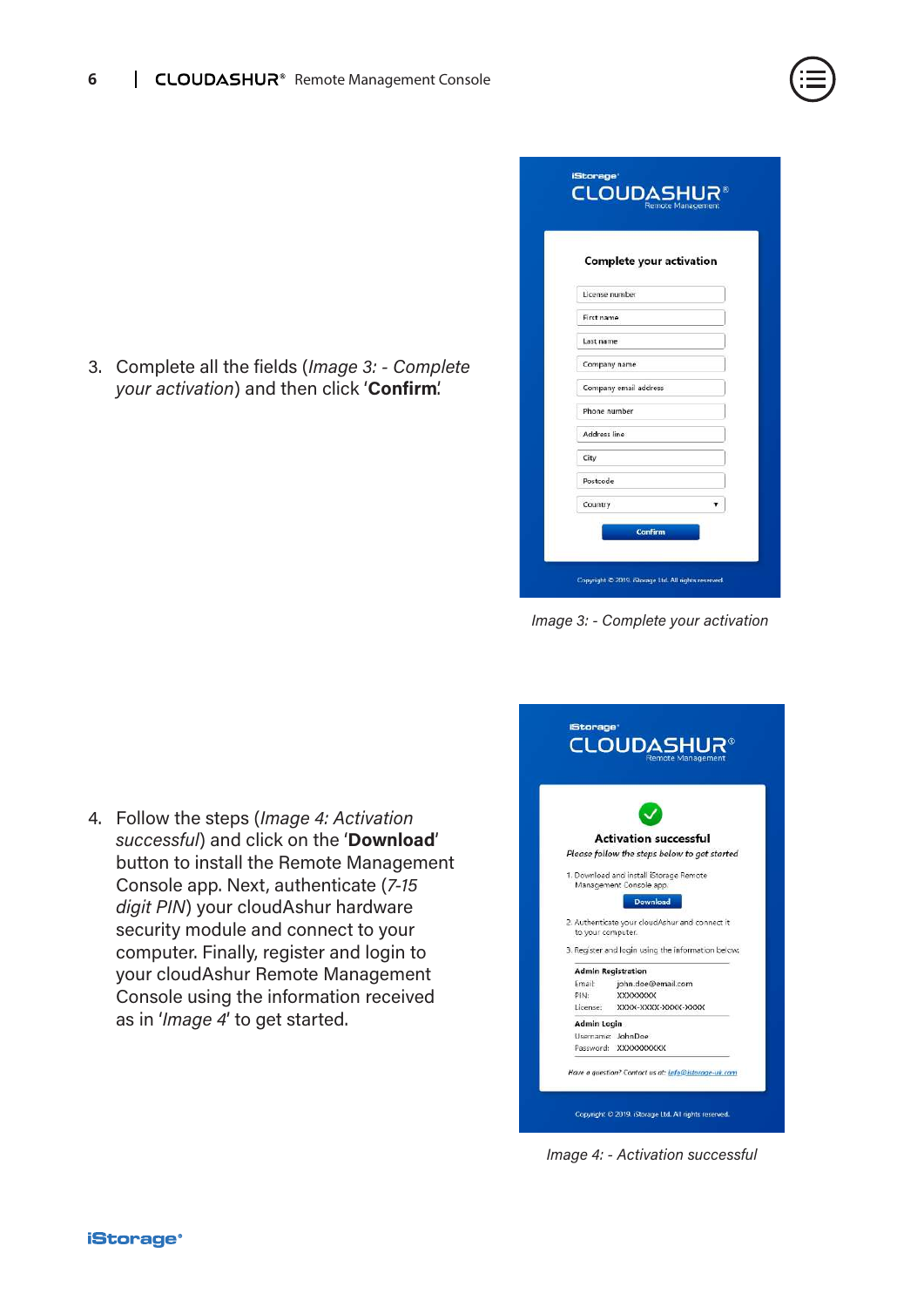<span id="page-6-0"></span>

### **2.Registration and Login**

### Registration

Open your cloudAshur Remote Management Console app, click on the '**Register**' tab and then click on '**Existing User**'. Then complete the following fields (*Image 5: Register*):

- 1. Enter your '**Email address**' the same one you used during the license activation.
- 2. The '**Device Serial Number**' will be automatically detected if your cloudAshur hardware security module is unlocked and connected to your computer (solid **GREEN** LED). If not, please unlock (solid **GREEN** LED) and connect your cloudAshur hardware security module to your computer.
- 3. Click the check box (highlight blue) to manage cloudAshur modules by **Remote Management**.
- 4. Enter your '**PIN**' precisely as received (*see Image 4: Activation successful*).
- 5. Enter your '**License number**' precisely as received (*see Image 4: Activation successful*).
- 6. Click the check box to agree to the **term and conditions**.
- 7. Click '**Register**' to complete the registration process.



*Image 5: - Register*

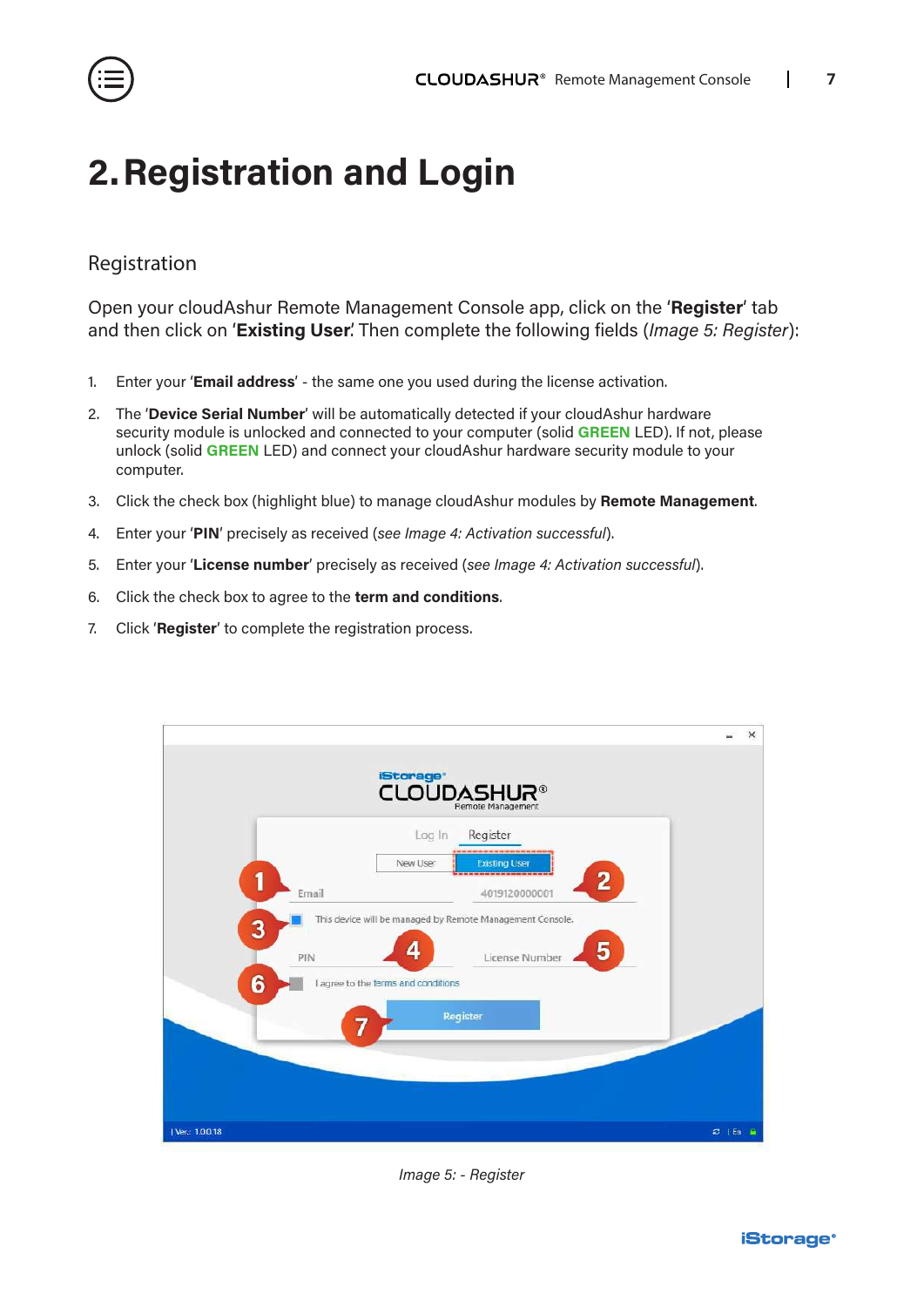

### Login

Please make sure your cloudAshur hardware security module is unlocked and connected to your computer (solid **GREEN** LED). Then open your cloudAshur Remote Management Console app (*Image 6: Sign in*) and click on the '**Sign in**' tab. Then enter your **User Name** and **Password** that you received during the activation successful page or License Purchase email and then click on the **Log in** button to open and start using Remote Management Console.

If you cannot remember your password, click on '**Lost your password?**' to create a new password.

|                                                     |                                                                                               | $\times$     |
|-----------------------------------------------------|-----------------------------------------------------------------------------------------------|--------------|
|                                                     | <b>iStorage</b><br><b>CLOUDASHUR®</b>                                                         |              |
|                                                     | Sign In<br>Register<br>-------------                                                          |              |
|                                                     | User Name                                                                                     |              |
|                                                     | Password<br>ga wa su sin minimu kin mi wa wa min min su wa su wa manag<br>Lost your password? |              |
|                                                     | Log In                                                                                        |              |
| Copyright © 2019 iStorage Ltd. All rights reserved. |                                                                                               |              |
| 1 Ver: 1.0.0.18                                     |                                                                                               | $C$   En $A$ |

*Image 6: - Sign in*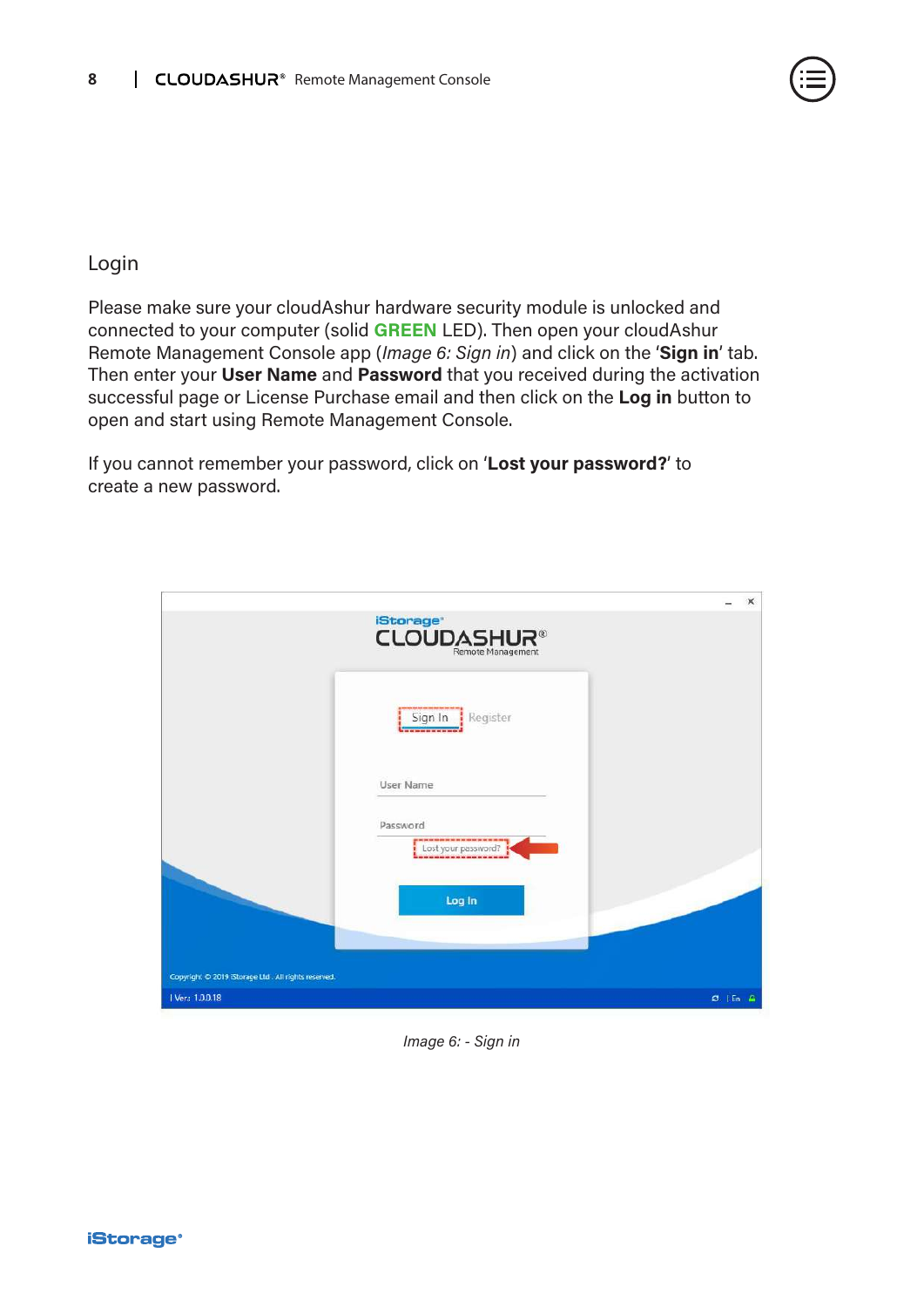<span id="page-8-0"></span>

### **3.Remote Management Dashboard**

The following describes the Remote Management Dashboard as seen in '*Image 7: Dashboard*'.



*Image 7: - Dashboard*

- **1. Online devices** Lists all cloudAshur hardware security modules currently online by:
	- **• Device serial number**
- **• Option to enable, disable or reset any device**

**• User Name**

- **• Device Location with Maps** *visibility of the locations of all online devices*
- **2. Deployed licensed devices** Lists all cloudAshur hardware security modules currently deployed by 'Device serial number' and 'User Name'.
- **3. Total license capacity** The total number of devices licensed to your organisation.
- **4. Disabled devices** cloudAshur hardware security modules disabled by the administrator by 'Device serial number' and 'User Name'.
- **5. Devices** Lists all deployed cloudAshur hardware security modules by:
	- **• Device serial number**
	- **• Device Status, the option to enable, disable or reset any device**
	- **• User Name**
	- **• Connection Status (***Online or Offline***) of all deployed devices**
	- **• Email addresses of all users**
- **• Department** *users grouped by departments*
- **• Device Location with Maps** *visibility of the locations of all online devices*
- **• Recycle bin to delete any device from the Remote Management Console.**

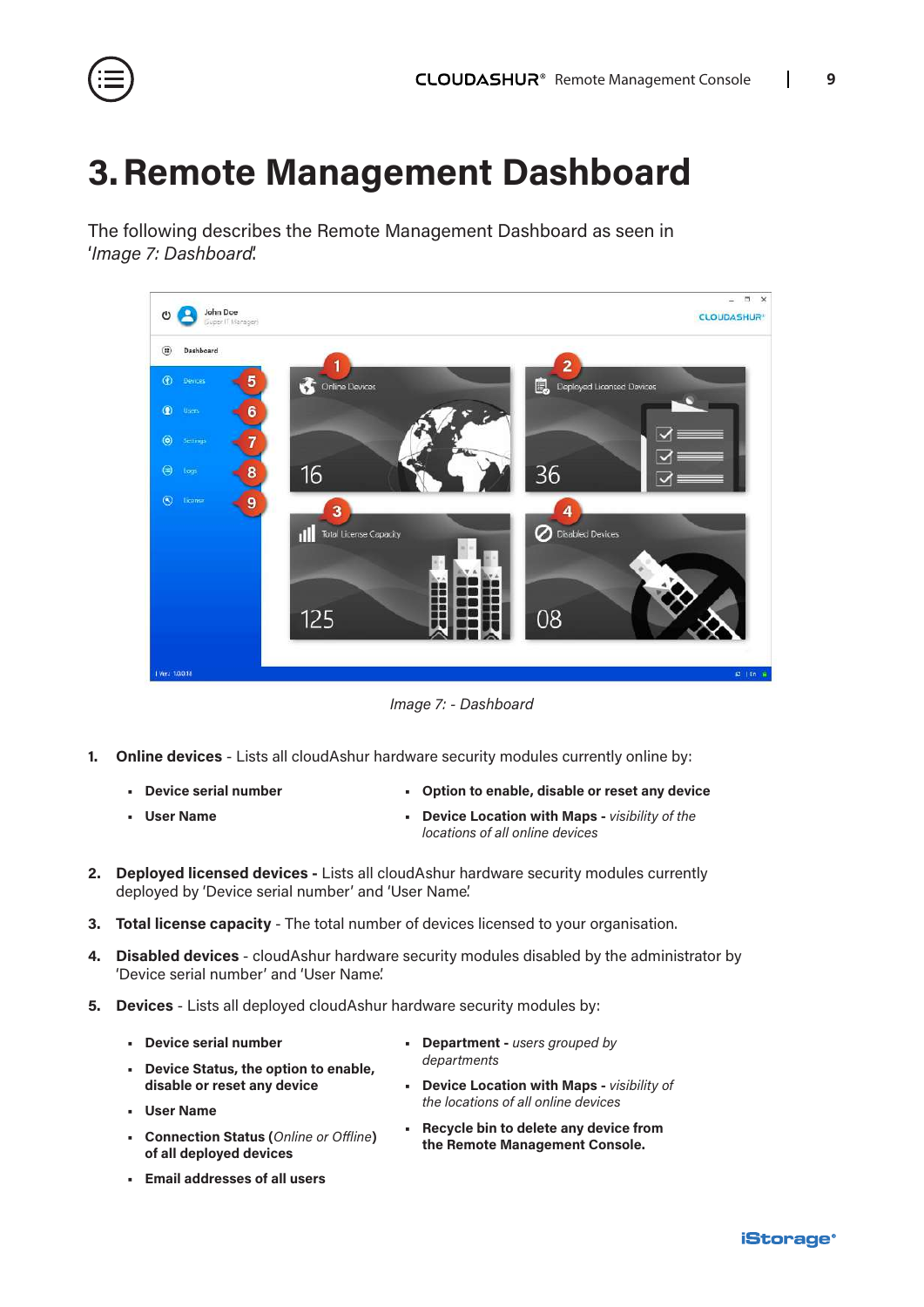- 
- <span id="page-9-0"></span>**6. Users -** Adding new users to your Remote Management Console and visibility of all other registered users.
- **7. Settings** Configure the following:
	- **• General** *set maximum login attempts and file name encryption to on or off*
	- **• IP Fencing** *black list IP addresses*
- **• Department** *users grouped by departments*
- **• Restrictions** *Time-Fencing and Geo-Fencing with maps*
- **8. Logs** History of all current online activity to view online or export as a CSV file.
	- **• Date and time of online activity**
- **• User IP address**

- **• User Name**
- **• Device serial number**
- **• User Email address**
- **• Name of host computer**
- **9. License** *Details of your active license.*
- **4.Devices**





- 
- **• The file name**
- **• User actions** *logs when files are added, modified or deleted*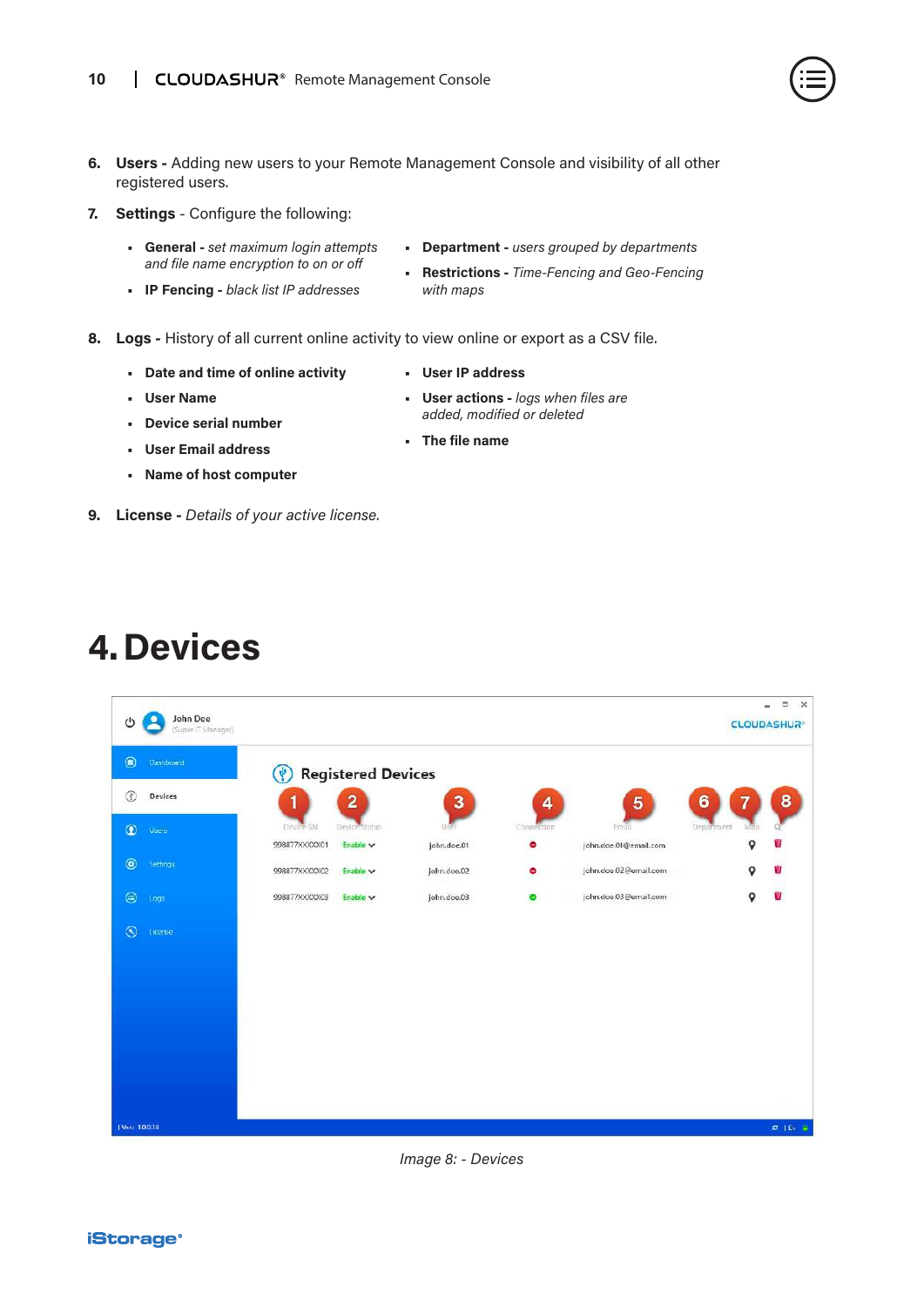<span id="page-10-0"></span>

#### Devices

The following describes the Devices tab as seen in '*Image: 8 - Devices*'.

- **1. Device Serial Number.**
- **2. Device Status** with drop down menu to disable or reset. A disabled device can be re-enabled by the Administrator, whereas a reset device cannot.
- **3. User Name.**
- **4. Connection status** online or offline.
- **5. User Email address.**
- **6. Department** users grouped by departments.
- **7. Map** see Image 9: Device location.
- **8. Recycle bin** delete any device.



*Image 9: - Device location*

### **5. Adding a New User**



*Image 10: - Adding a New User*

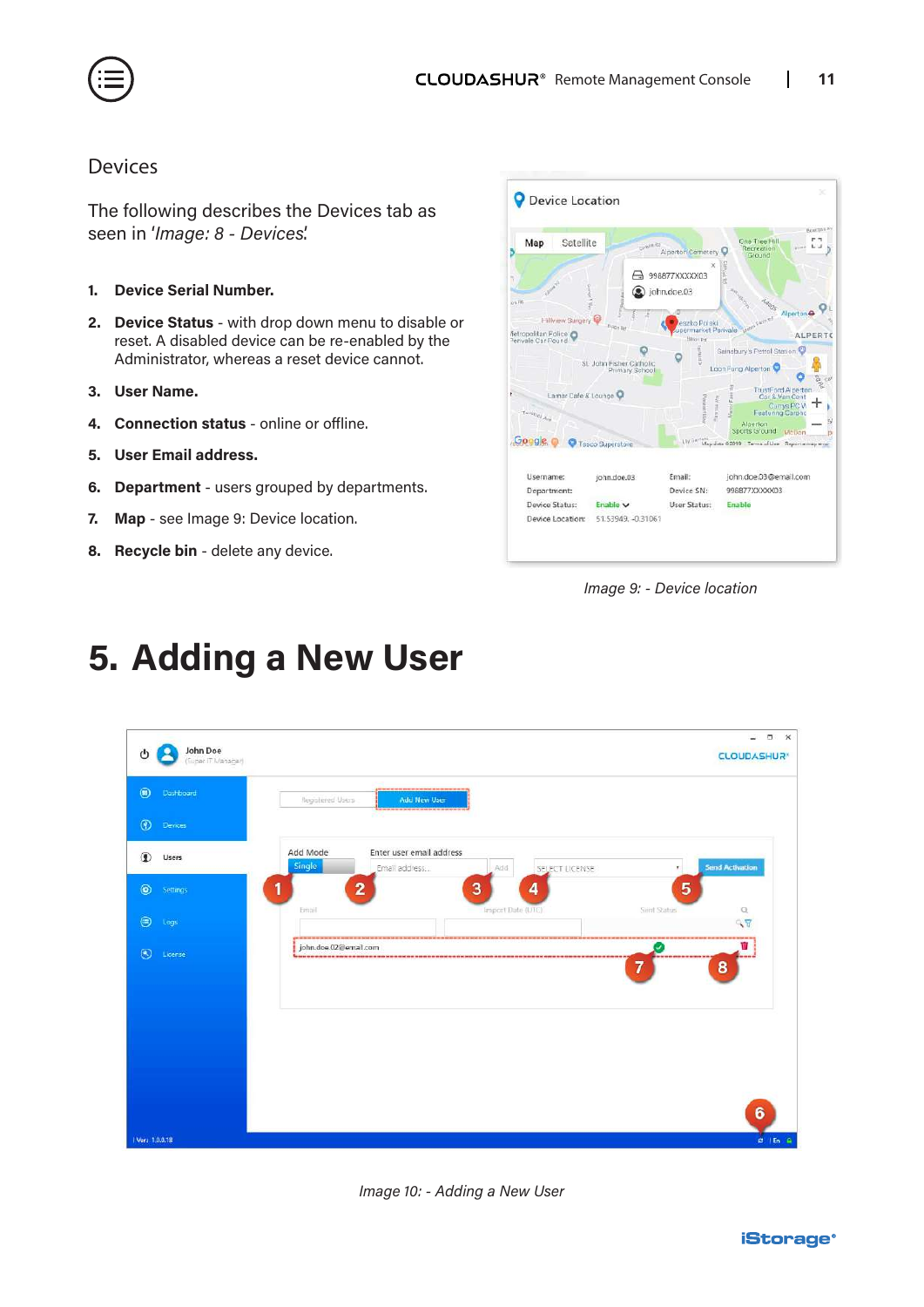

<span id="page-11-0"></span>To add a new user (*Image 10: - Adding a New User*) click the 'Add New User' tab and do the following:

- **1. '***Add Mode***'**  choose '*Single*' to add one user at a time or '*Batch*' to import from a CSV file.
- **2. Enter the user email address.**
- **3. Click the '***Add***' button.**
- **4. Select your license from the drop down menu.**
- **5. Click the '***Send Activation***' button.**
- **6. Click the '***Refresh***' icon.**
- **7. Sent status successful, this is indicated by a green circle with a check mark.**
- **8. Recycle Bin** If you have made a mistake and need to delete an entry.

### **6. Registered Users**



*Image 11: - Registered Users*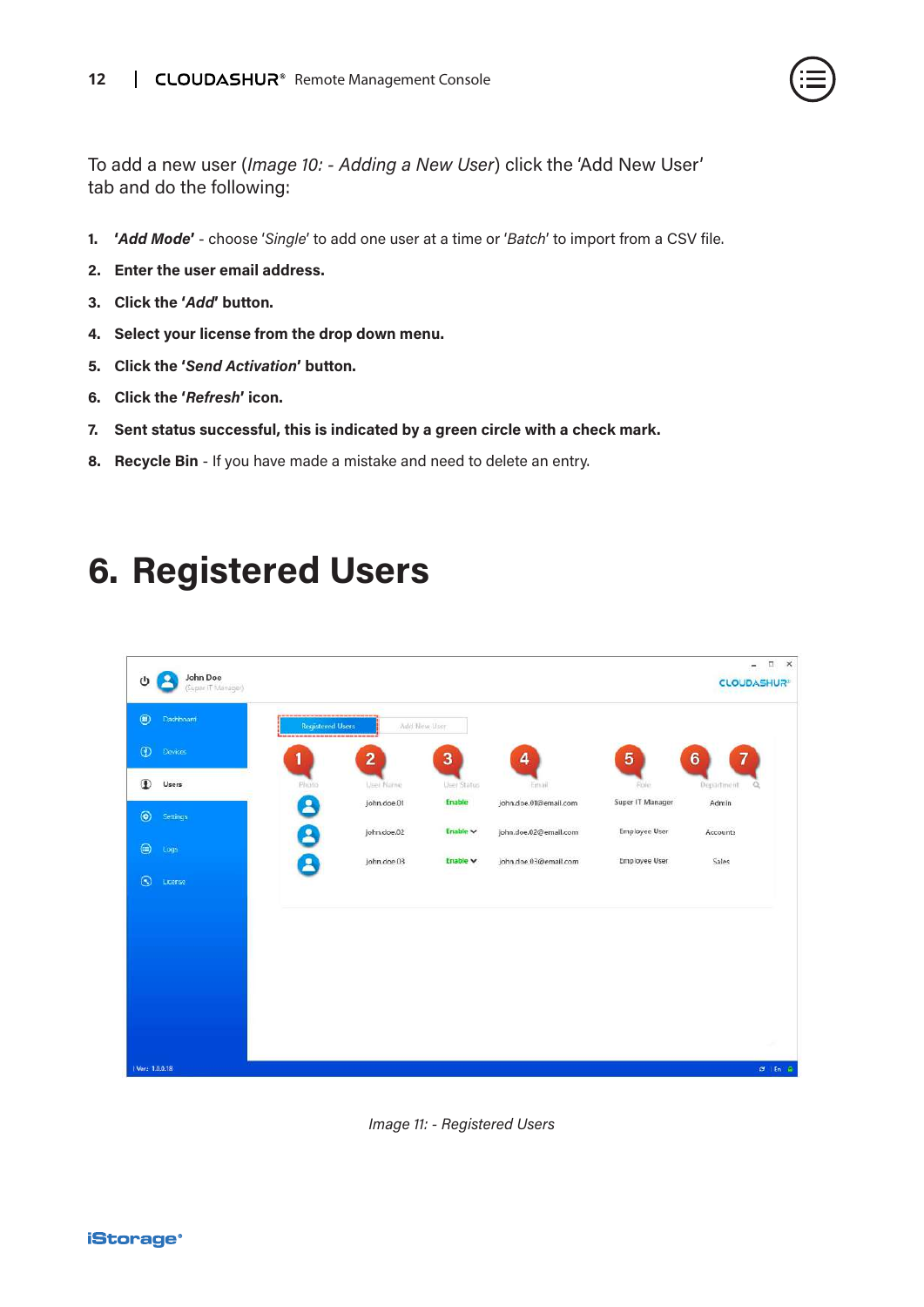<span id="page-12-0"></span>

#### Registered Users

The following describes the Registered Users tab as seen in '*Image 11: Registered Users*'.

- **1. Photo icon** click the photo icon to view user records as in '*Image 12: User Records*'.
- **2. User Name.**
- **3. User Status** enable/disable or reset. The '*Super IT Manager*' cannot be disabled or reset.
- **4. Email address.**
- **5. Role.**
- **6. Department.**
- **7. Search fields.**



*Image 12: - User Records*

# **7. Settings**

General settings tab - '*Image 13: General*'

| John Doe<br>U<br>(Euper IT Manager) |                                                                                                     | <b>CLOUDASHUR</b>    |
|-------------------------------------|-----------------------------------------------------------------------------------------------------|----------------------|
| $^{\circ}$<br><b>Cashboard</b>      | <b>Settings</b><br>۰                                                                                | <b>Save Settings</b> |
| $\circ$<br>Devires.                 | <b><i><b><i><u><b>DISCUSSION OF OUR RESIDENCES</b></u></i></b></i></b>                              | 3                    |
| $\bullet$<br><b>Liters</b>          | IP Foricing<br>Department<br>Restrictions<br>Ganoral<br>----------------                            |                      |
| $^{\circ}$<br>Settings              | Security                                                                                            |                      |
| $\circledcirc$<br>Logs              | Maximum login attempts<br>(Times per user)<br>a                                                     |                      |
| $\odot$<br>License                  | Exceeding the maximum login attempts will result in the user not being able to login for 60 woonds. |                      |
|                                     | Encryption                                                                                          |                      |
|                                     | $\overline{\mathbf{2}}$<br>File Name Encryption on                                                  |                      |
|                                     | Toggle ON/OFF the file name encryption.                                                             |                      |
|                                     |                                                                                                     |                      |
|                                     |                                                                                                     | w                    |
| Ver. 100.18                         |                                                                                                     | $C = 1$ En $R$       |

1. Set the maximum incorrect login attempts. If a user exceeds the maximum incorrect login attempts, it will result in the user not being able to login for a period of time.

- 2. Toggle the File Name Encryption to ON or OFF to encrypt or decrypt all file names.
- 3. Save Settings.

*Image 13: - General*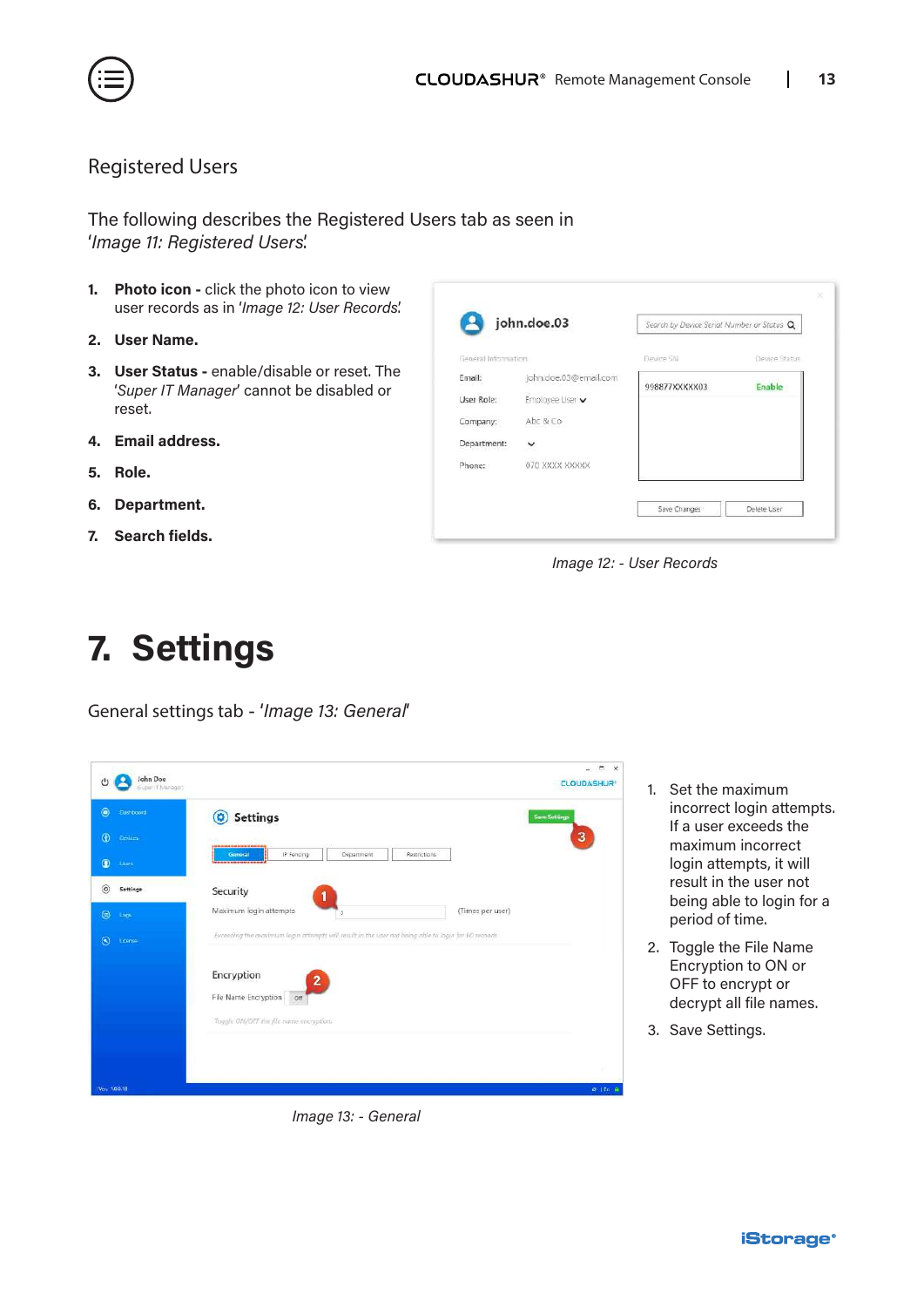

#### IP Fencing tab - '*Image 14: IP Fencing*'

|                               | <b>Settings</b><br>$\odot$                                                              | <b>Save Settings</b> |
|-------------------------------|-----------------------------------------------------------------------------------------|----------------------|
| $\circ$<br>Devices            |                                                                                         | 3                    |
| $\circledcirc$<br>Attent      | IP Fencing<br>General<br>Department<br>Restrictions<br><b>Black listed IP Addresses</b> |                      |
| Settings                      | 그 192 1 250.250<br>$\Box$ 192.1.250.255                                                 |                      |
| $\circledcirc$<br><b>Logy</b> |                                                                                         |                      |
| License                       |                                                                                         |                      |
|                               |                                                                                         |                      |
|                               |                                                                                         |                      |
|                               | 1<br>Add or Delete Black listed IP address                                              | 2                    |
|                               | 192.1.250.252                                                                           |                      |
|                               |                                                                                         |                      |

- 1. Enter an IP address to blacklist.
- 2. Click on the + button to add.
- 3. Save Settings.

### Department Management - *'Image 15: Department'*

| John Doe<br>۰<br>O<br>Guper IT Manager) |                           |                       |                 |                         |              | $\Box$<br>$\mathsf{x}$<br>$\mathbf{m}$<br><b>CLOUDASHUR®</b> |
|-----------------------------------------|---------------------------|-----------------------|-----------------|-------------------------|--------------|--------------------------------------------------------------|
| $\circledcirc$<br>Dashboard             | <b>Settings</b><br>o      |                       |                 |                         |              |                                                              |
| $\circledcirc$<br>Devoes                | General                   | IP Fericing           |                 | Department              | Restrictions |                                                              |
| $\circledcirc$<br><b>Users</b>          |                           | Department Management |                 |                         |              |                                                              |
| $\circledcirc$<br>Settings              | Accounts<br>ü             | t User                | $\Delta \sigma$ |                         |              |                                                              |
| $\circledcirc$<br>Log                   | Sales<br>ù                | 1.User                | $\Delta r$      |                         |              |                                                              |
| $\circledcirc$<br>License               |                           |                       |                 |                         |              |                                                              |
|                                         |                           |                       |                 |                         |              |                                                              |
|                                         |                           |                       |                 |                         |              |                                                              |
|                                         |                           |                       |                 |                         |              |                                                              |
|                                         | f                         |                       |                 | $\overline{\mathbf{2}}$ |              |                                                              |
|                                         | Enter new department name |                       |                 |                         |              |                                                              |
|                                         |                           |                       |                 |                         |              |                                                              |

*Image 15: - Department*

1. Enter the name of the department you wish to create

2. Click on the + button to add.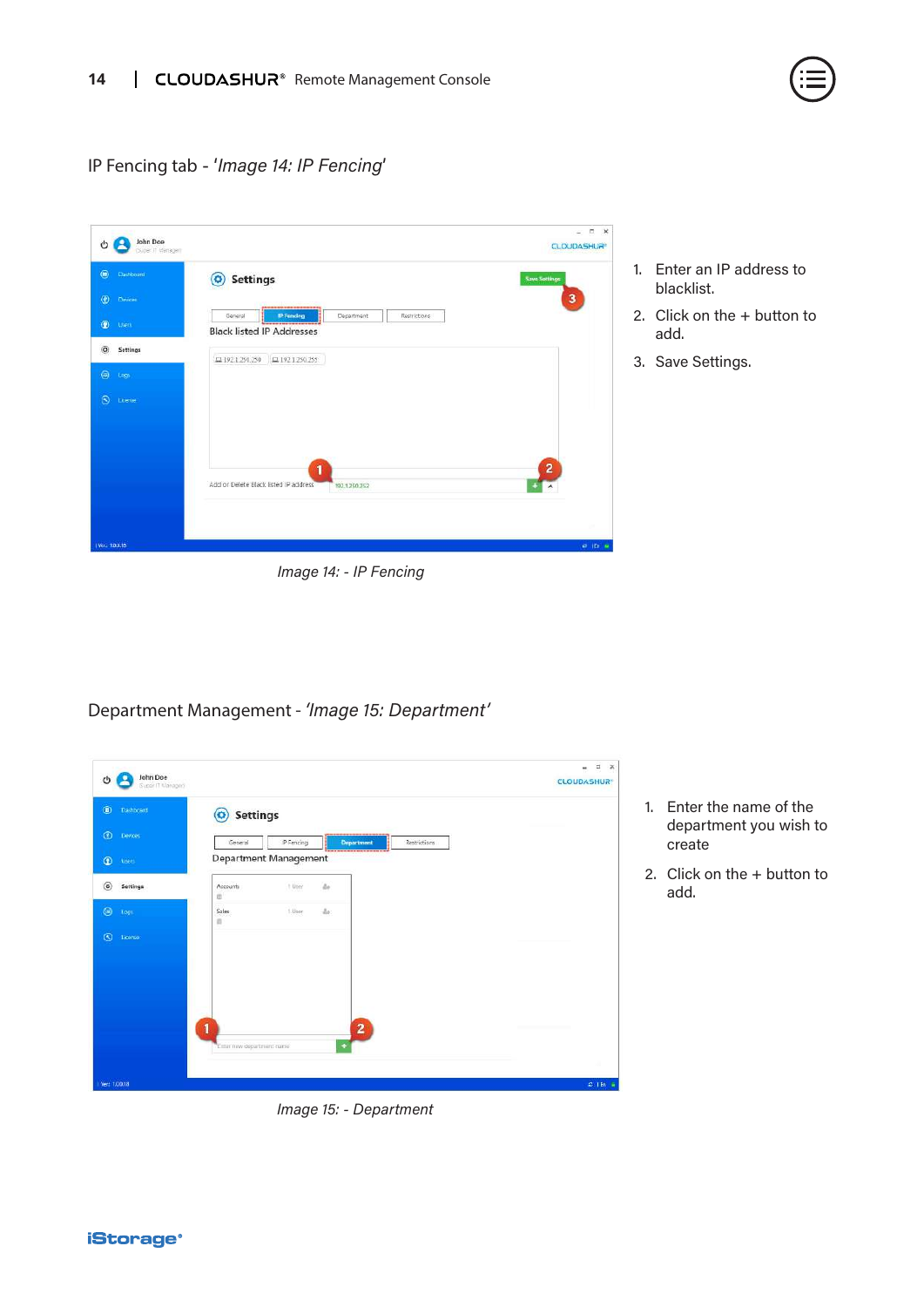

Restrictions *- 'Image 16: Restrictions'*

| $\bullet$<br>Dashboard     | IP Fencing<br>Department<br>General<br><b><i><u><u><u> - - - - - - -</u></u></u></i></b>               | ----------<br><b>Restrictions</b>                                      |
|----------------------------|--------------------------------------------------------------------------------------------------------|------------------------------------------------------------------------|
| $\circ$<br>Dewces          | <b>O</b> Restrictions<br>1                                                                             | @ Access Scope                                                         |
| $\bullet$<br>them          | $\equiv$<br>ohn                                                                                        | e.<br><b>THE HVEE</b><br>$r - 1$<br>×<br>Satellite<br>Map<br>L, J      |
| $\circledcirc$<br>Settings | User<br>Device S/N<br><b>Status</b><br>john.doe.02<br>Enable<br>998877XXXXXX8                          | <b>BENTO</b><br>AMARCHE                                                |
| ⊜<br>Logs                  | 4<br><b>2 Allowed time</b><br>Sec.<br>2<br><b>Revolt</b>                                               | WHEEL COULDN<br><b>Erdot Park</b><br>Wembley                           |
| $\circledcirc$<br>License  | --------------------<br>From<br>To<br>17:00<br>09:35<br><b>O</b> Time Zone<br>IGMT +00:00 Etc/UTC<br>3 | <b>dittain</b><br>586<br><b>KENSALE</b><br>Greenfeld Pernale - 46<br>0 |
|                            | 8<br>9 Allowed location<br>Reset 13<br><b>Seve</b><br>9 Lat: 51.539601, Lon: - 0.298836                | will le mite<br>tion<br>ATT ON<br>$+$<br>$-$                           |
|                            | 5<br>Alperton, Wembley HAO, UK<br>Address<br>$\overline{7}$                                            | Goggle edey Park<br>E Maxima EDIYA Termi of Unit I Report a magnetic   |

*Image 16: - Restrictions*

- 1. Enter the first part of the users name or device serial number to select user from drop down menu.
- 2. Allowed Time set the 'From' and 'To' time restrictions
- 3. Select your time zone.
- 4. Click Save.
- 5. Allowed Location enter the location address.
- 6. Set the allowed location radius in KM.
- 7. Click to display the selected area on the map.
- 8. Click Save.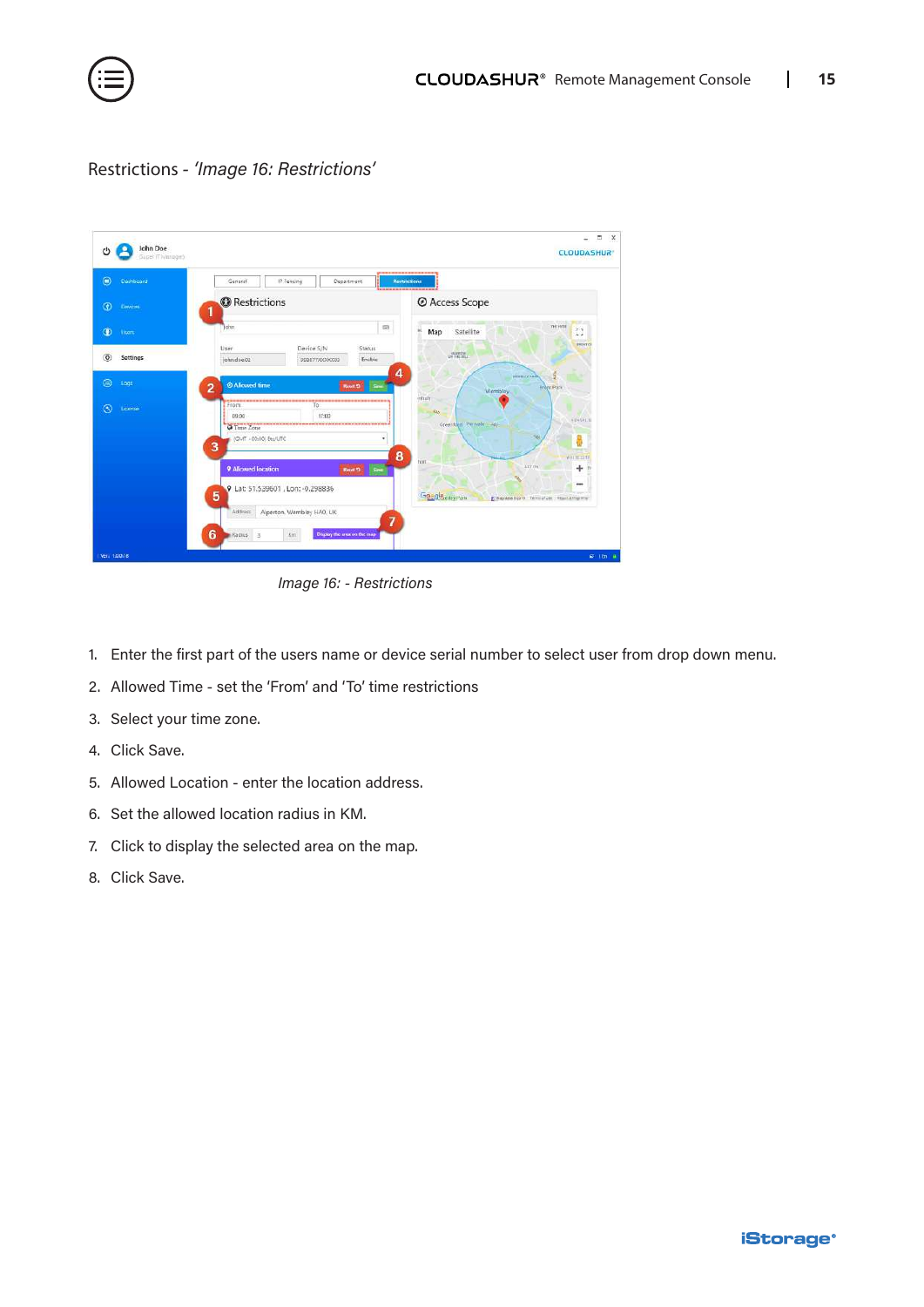### <span id="page-15-0"></span>**8.Logs**

**History Logs** - *'Image 17: Logs'*

| O                            | John Doe<br>Guber (7 Manager) |                              |                    |                 |                           |         |                                 |          |              | $\Box$<br>$\mathbb{X}$<br>÷.<br><b>CLOUDASHUR®</b> |
|------------------------------|-------------------------------|------------------------------|--------------------|-----------------|---------------------------|---------|---------------------------------|----------|--------------|----------------------------------------------------|
| $\circledcirc$<br>Dashbriant |                               | ≣                            | <b>History Log</b> |                 |                           |         |                                 |          | 3            |                                                    |
| $\bullet$<br>Devices         |                               |                              |                    | Paging          |                           |         |                                 | Search   |              | Export                                             |
| $\bullet$<br>Users           |                               | Date (17TC)                  | Viser              | Device Shi      | Ernail                    | Hinz    | IP Address                      | Action   | <b>Filte</b> | iar i                                              |
| $\circledcirc$<br>Settings   |                               | 2019-09-12<br>08:28:03       | john.doe.02        | 998877XXXXXX    | john.doe.02@              | pc_2BXC | 78.54.63.120                    | Los<br>2 |              |                                                    |
| ⊜<br>Logs                    |                               | 2019-09-11<br>16:31:18       | john.doe.02        | 998877XXXXXXII2 | john.doe.02@              | pc_2BXC | 7854.63.120                     | Exit     |              |                                                    |
| $\odot$<br>License           |                               | 2019-09-11<br>09:58:08       | john.doe.02        | 998877XXXXXXX   | john.doe.02@              | pc_2BXC | 78,54,63,120                    | Log In   |              | ₿                                                  |
|                              |                               | $2019 - 09 - 02$<br>16:11:44 | john.doe.02        | 998877XXXXXXX   | john doe 02@<br>email.com | DC 2BXC | 78.54.63.120                    | Exit     |              | 亚                                                  |
|                              |                               | 2019-09-02<br>16:10:12       | john.doe.02        | 998877XXXXX002  | john.doe.02@<br>email.com | DC_2BXC | 78,54,63,520                    | Log In   |              | B                                                  |
|                              |                               | 2019-08-29<br>16:18:55       | john.doe.02        | 998877XXXXXXD2  | john.doe.02@              | DC 2BXC | 78,54,63,120                    | Exit     |              | 귭                                                  |
|                              |                               | 2019-08-29<br>14:40:59       | john.dop.02        | 998877XXXXX02   | john.doe.02@              | DC 2BXC | PERMIT PROVINCE<br>78.54.63.120 | Log In   |              | 辺                                                  |
|                              |                               | 2019-08-20<br>14:05:54       | john.doe.02        | 998877XXXXXX0   | john.doe.02@<br>email.com | pc_2BXC | 78.54.63.120                    | Exit     |              | 茹                                                  |
|                              |                               | 2019-08-20<br>09:42:38       | john.cloe.02       | 998877XXXXXX    | john.doe.02@<br>email.com | pc 28XC | 78,54,63,120                    | Log In   |              | €                                                  |
| Verz 1/0/0/18                |                               |                              |                    |                 |                           |         |                                 |          |              | <b>41.1 En.</b> 16                                 |

*Image 17: - Logs*

#### 1. Search logs by:

- Date and Time
- User Name
- Device Serial Number
- Email address
- Host Computer Name
- IP Address
- Actions *search by files created, modified or deleted*
- File Name
- 2. Select individual files or select all files for export to a CSV file.
- 3. Click Export your selected logs to a CSV file.

### **9.License**

**License details** - *'Image 18: License'*

| O              | John Doe<br>Buzer IT Manager) |                     |                      |                                      |                |               |            |          | $\times$<br>$\Box$<br><b>CLOUDASHUR</b> |
|----------------|-------------------------------|---------------------|----------------------|--------------------------------------|----------------|---------------|------------|----------|-----------------------------------------|
| $\circledcirc$ | Dishboard                     | License             |                      |                                      |                |               |            | 2        | Search                                  |
| $\circledcirc$ | <b>Devices</b>                | Punchase Date       | Liconse Number       | Package                              | <b>Station</b> | Maliat Ingen- | Valid with | Licenson | <br>Camiddy                             |
| $\bullet$      | <b>Users</b>                  | 2019-03-18 14:23:21 | XIOOL-XXXX-XXXX-XXXX | Cloud Drive with License -<br>3 Year | <b>ACTIVE</b>  | 2019-03-18    | 2022-03-17 | 36       | 125                                     |
| $\odot$        | Settings:                     |                     |                      |                                      |                |               |            |          |                                         |
| $\circ$        | Logi:                         |                     |                      |                                      |                |               |            |          |                                         |
| $\circledcirc$ | License                       |                     |                      |                                      |                |               |            |          |                                         |
|                |                               |                     |                      |                                      |                |               |            |          |                                         |
|                |                               |                     |                      |                                      |                |               |            |          |                                         |
|                |                               |                     |                      |                                      |                |               |            |          |                                         |
|                |                               |                     |                      |                                      |                |               |            |          |                                         |
|                |                               |                     |                      |                                      |                |               |            |          |                                         |
| Ver.: 1,0.0.18 |                               |                     |                      |                                      |                |               |            |          | $\sigma$ i.m. $\alpha$                  |

1. View the following license details:

- Purchase Date
- License Number
- Package
- Status
- Valid from
- Valid Until
- Licensed
- Capacity
- 2. Click Search to open search fields.

*Image 18: - License*

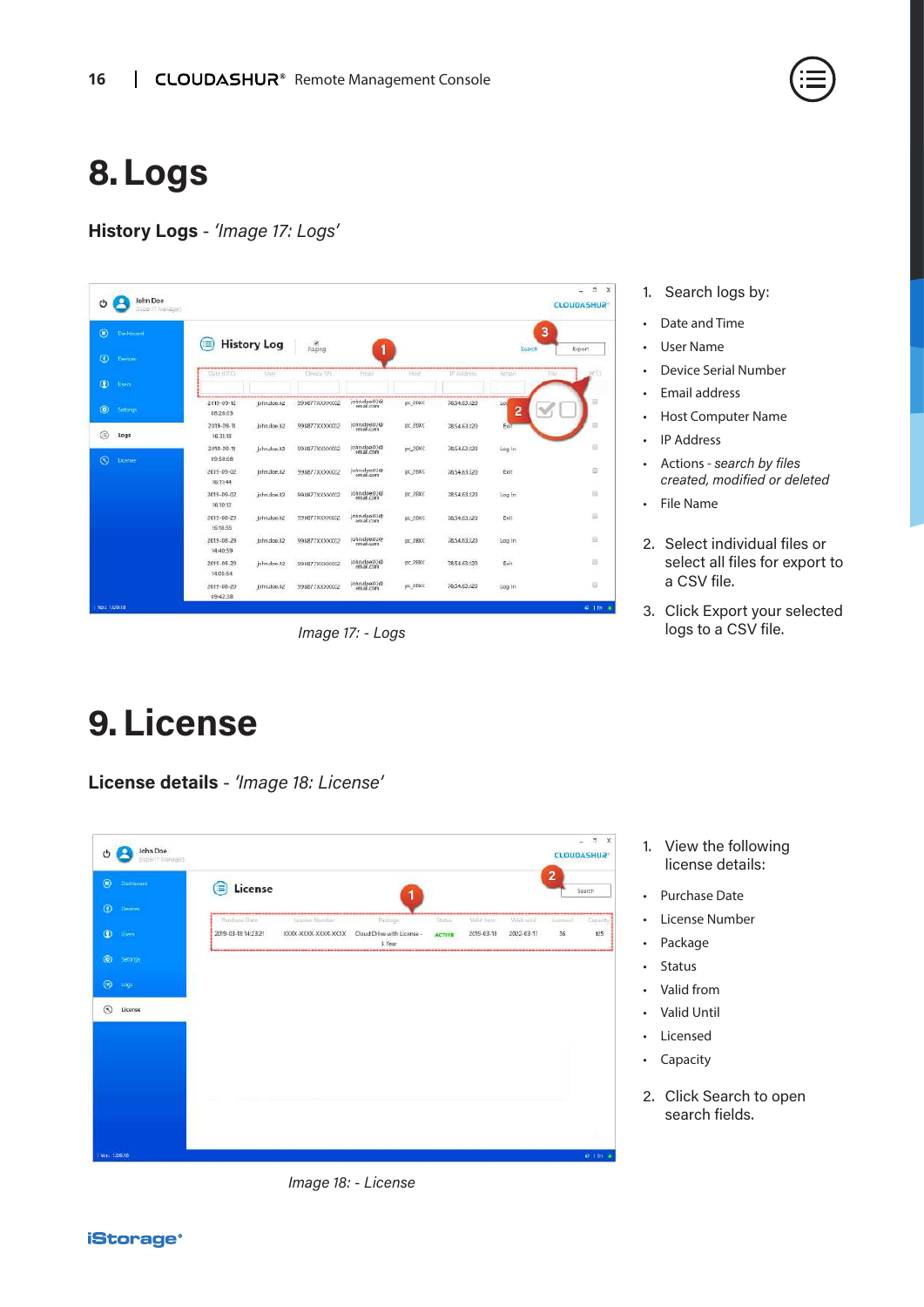



User Manual - Version 1.2

www.istorage-uk.com | info@istorage-uk.com | +44 (0) 20 8991 6260 iStorage Limited 2019. © All rights reserved.

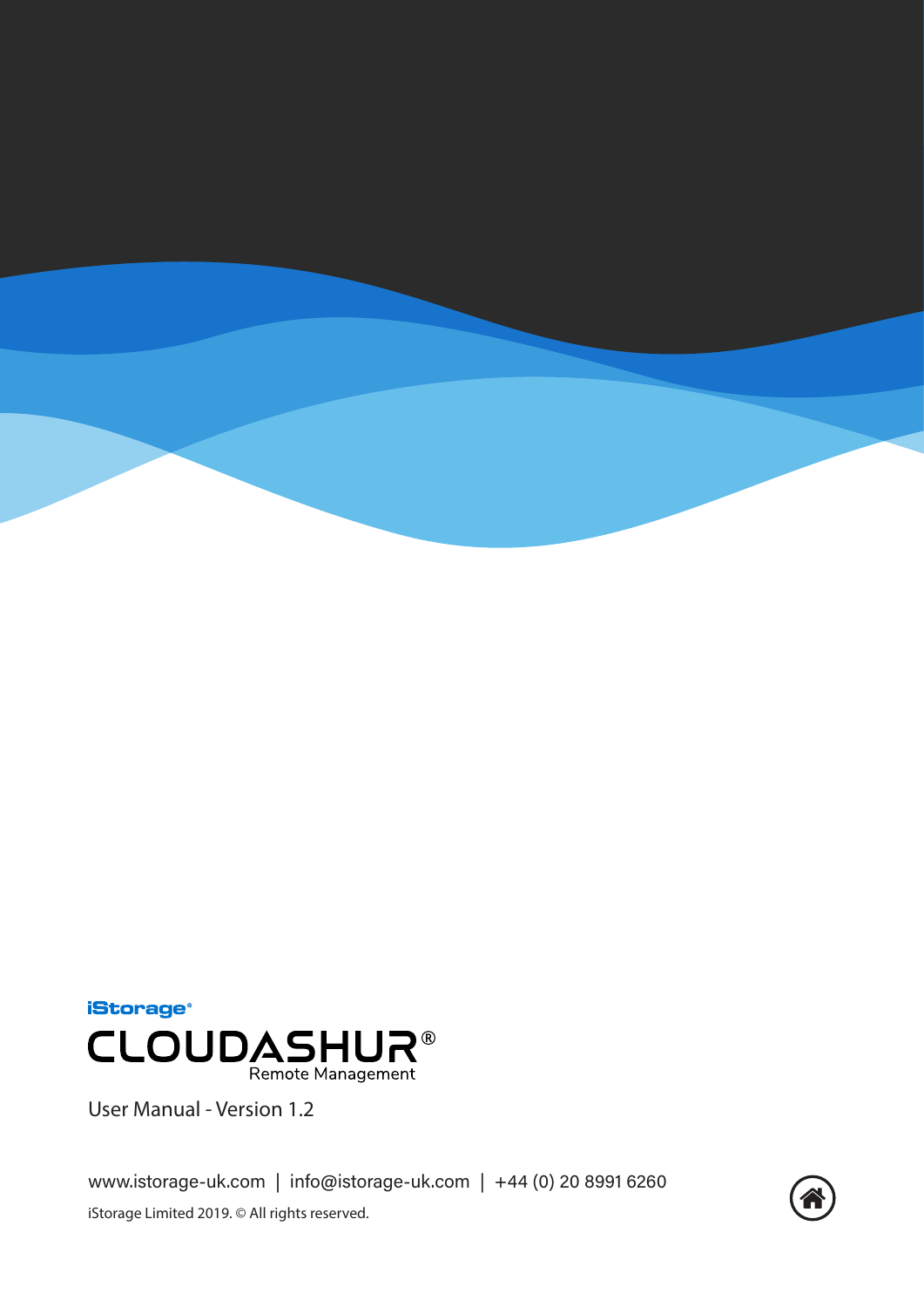<span id="page-17-0"></span>

### Benutzerhandbuch

Wenn Sie Probleme mit der cloudAshur Remote Management Console haben, wenden Sie sich bitte per E-Mail oder telefonisch an unsere Technische Support-Abteilung: support@istorage-uk.com oder +44 (0) 20 8991 6260.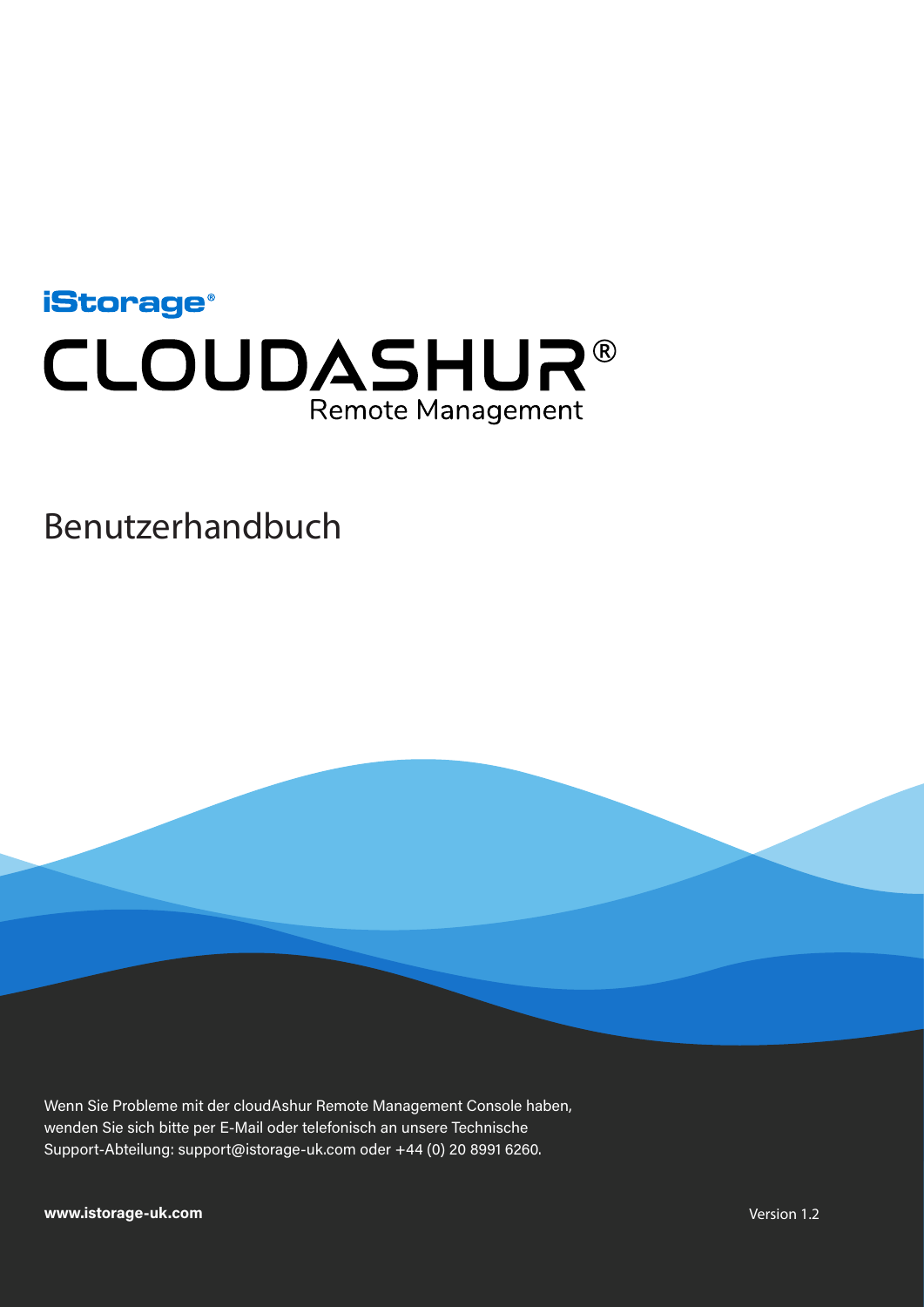<span id="page-18-0"></span>

### **Einführung**

Die cloudAshur Remote Management Console gibt Ihnen die vollkommene Kontrolle über alle cloudAshur-Hardwaresicherheitsmodule, die in Ihrem Unternehmen eingesetzt werden, und bietet eine breite Palette an Funktionen zur Verwaltung und Überwachung aller Benutzer.

#### Hauptfunktionen

Die cloudAshur Remote Management Console bietet dem Administrator vollständige Übersicht und Kontrolle für Folgendes:

- *• Protokolldateien des Benutzers anzeigen Volle Übersicht über die Aktivitäten der einzelnen Benutzer in der Cloud, z. B. welche Dateien sie hochladen, herunterladen, ändern usw.*
- *• Standort des Benutzers anzeigen Zeigen Sie den Standort der cloudAshur-Module des Benutzers über eine Bildschirmkarte an.*
- *• Geofencing und Timefencing beschränken Sie die Zeit und den Standort, wann und wo das cloudAshur-Verschlüsselungsmodul von den einzelnen Benutzern verwendet werden kann.*
- *• IP-Fencing Blacklisting von IP-Adressen.*
- *• cloudAshur-Module von Benutzern vorübergehend deaktivieren oder zurücksetzen (Remote-Kill) – bei verdächtigen Aktivitäten oder wenn Mitarbeiter aus dem Unternehmen ausscheiden, ohne ihr cloudAshur-Verschlüsselungsmodul zurückzugeben.*

Die cloudAshur Remote Management Console ist kompatibel mit Windows (*7/8/10*).

### **cloudAshur-Links**

Die folgenden vollständigen und detaillierten Bedienungsanleitungen finden Sie, indem Sie auf den folgenden Link klicken:

- cloudAshur-Hardwaresicherheitsmodul Vollständige und detaillierte Bedienungsanleitung
- cloudAshur KeyWriter kopiert unter Verwendung eines handelsüblichen USB-Hubs (wir empfehlen die Verwendung eines 10-Port-Hubs), alle kritischen Sicherheitsparameter einschließlich des zufällig erzeugten Verschlüsselungsschlüssels und alle PINs zwischen dem cloudAshur-Mastermodul und so vielen sekundären cloudAshur-Modulen wie benötigt. Dies ermöglicht den autorisierten Benutzern, Daten in Echtzeit und unabhängig von ihrem Standort gemeinsam zu nutzen.

[https://istorage-uk.com/product-documentation/](http://istorage-uk.com/product-documentation/)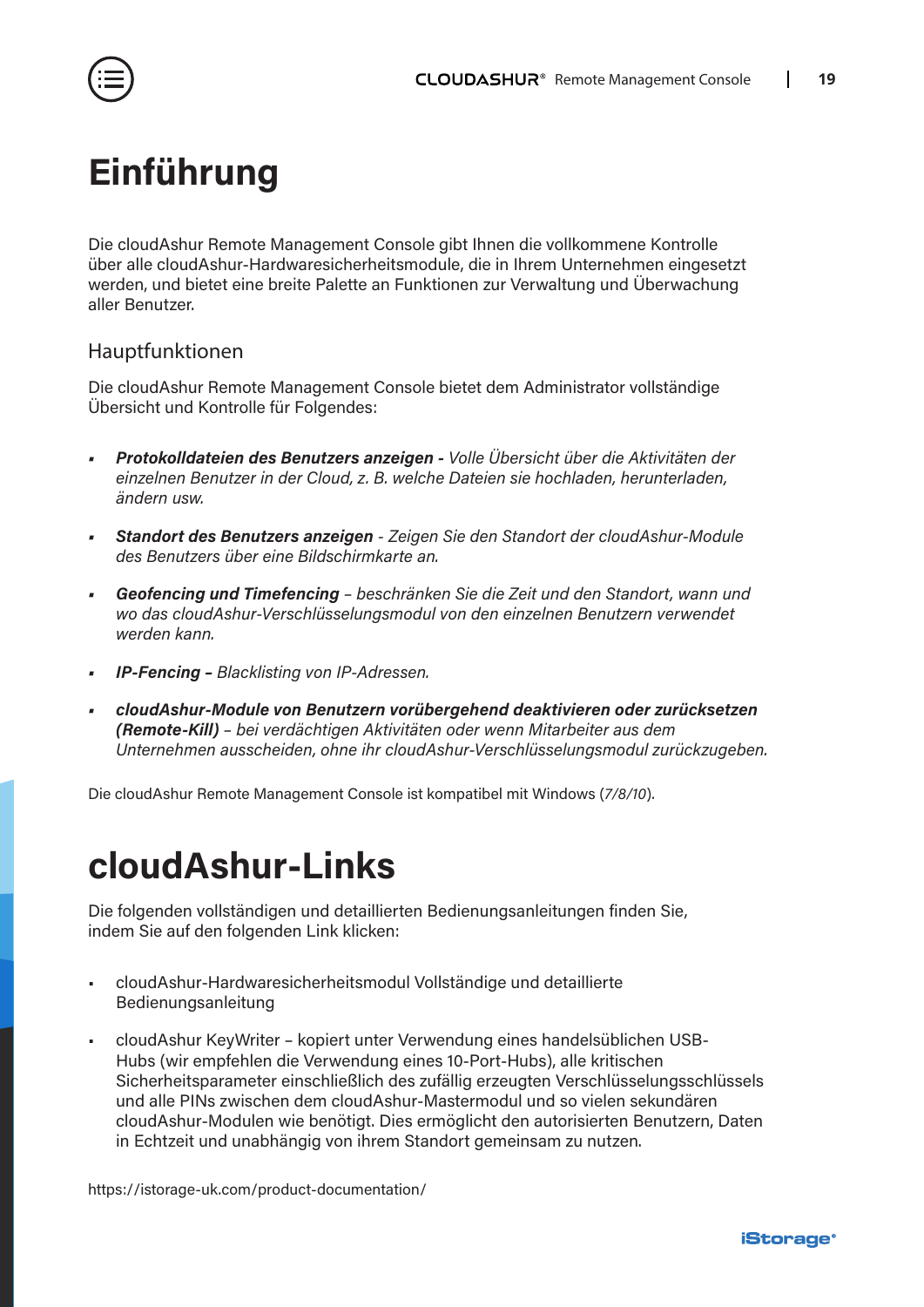# **Inhaltsverzeichnis**

| Einführung                                                          | 19 |
|---------------------------------------------------------------------|----|
| cloudAshur-Links                                                    | 19 |
| 1. CloudAshur Remote Management Console aktivieren und installieren | 21 |
| 2. Registrierung und Login                                          | 23 |
| 3. Remote Management Dashboard                                      | 25 |
| 4. Geräte                                                           | 26 |
| 5. Neuen Benutzer hinzufügen                                        | 27 |
| 6. Registrierte Benutzer                                            | 28 |
| 7. Einstellungen                                                    | 29 |
| 8. Protokolle                                                       | 32 |
| 9. Lizenz                                                           | 32 |
|                                                                     |    |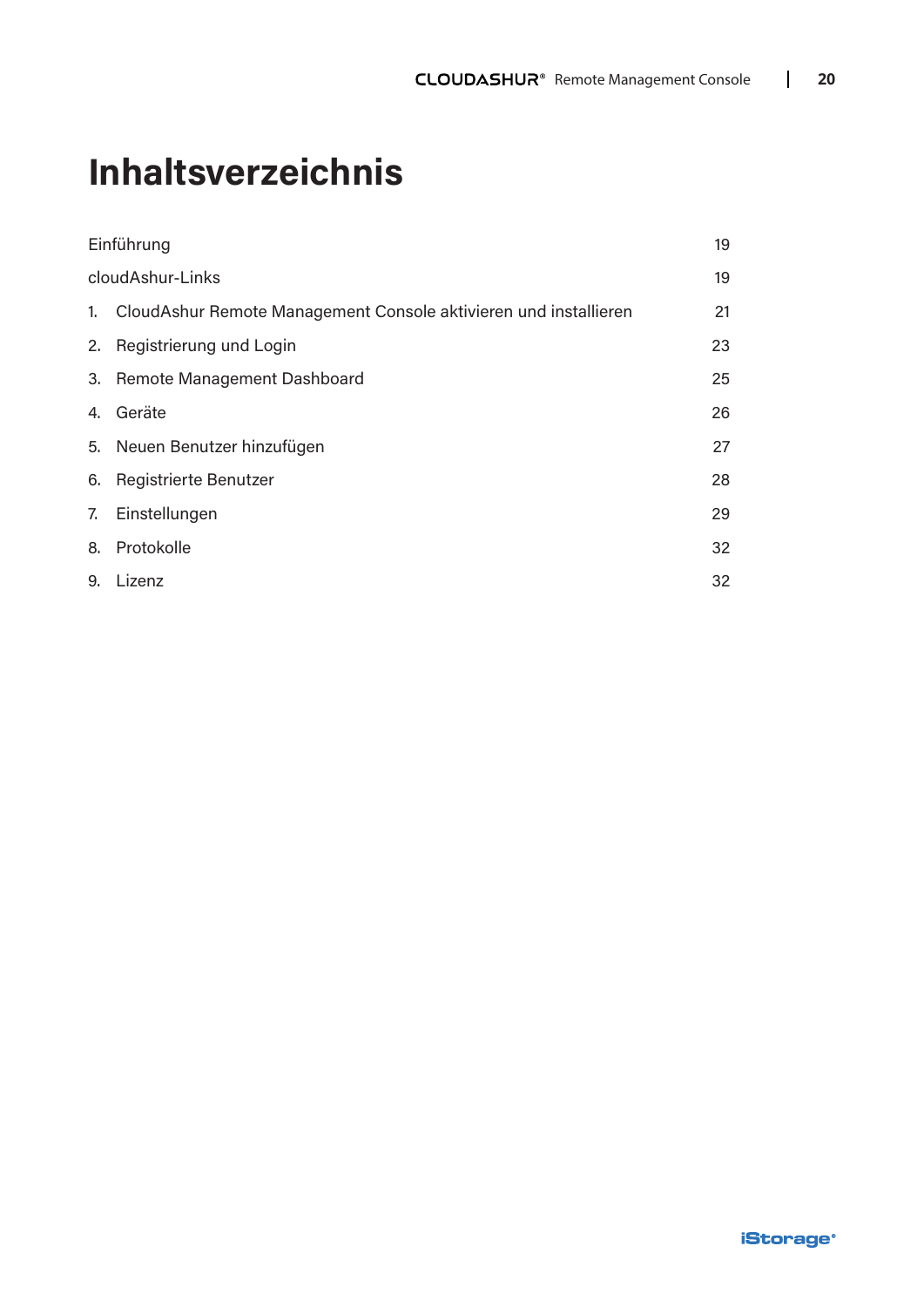

# <span id="page-20-0"></span>**1. CloudAshur Remote Management Console aktivieren und installieren**

**Zu beachten:** Wenn Sie Ihre cloudAshur-Remote-Management-Software direkt bei iStorage gekauft haben, befolgen Sie die Anweisungen in der E-Mail von iStorage und überspringen Sie*Abschnitt 1*. Gehen Sie weiter zu "*Abschnitt 2: Registrierung und Login*".

1. Wenn Sie Ihre cloudAshur-Remote-Management-Software bei einem iStorage-Partner gekauft haben und(*nicht direkt bei iStorage,*) dann erhalten Sie eine E-Mail mit Ihrer **Lizenznummer** und der **PIN Nummer**. Füllen Sie folgende Felder aus (*Bild 1: Lizenzaktivierung*) und klicken Sie dann auf die Schaltfläche "**Aktivieren**".

| Thank you for your purchase!                                                                    |  |
|-------------------------------------------------------------------------------------------------|--|
| Activate your license                                                                           |  |
| Please enter the license and PIN number that was<br>provided by your preferred iStorage partner |  |
| <b>Email address</b>                                                                            |  |
| License number                                                                                  |  |
| PIN number                                                                                      |  |

*Bild 1: Lizenzaktivierung*

2. Sie erhalten eine Bestätigungs-E-Mail von iStorage (*Bild 2: Bestätigungs-E-Mail*). Klicken Sie auf den Link in der E-Mail und befolgen Sie die Anweisungen, um den Aktivierungsvorgang abzuschließen.



*Bild 2: Bestätigungs-E-Mail*

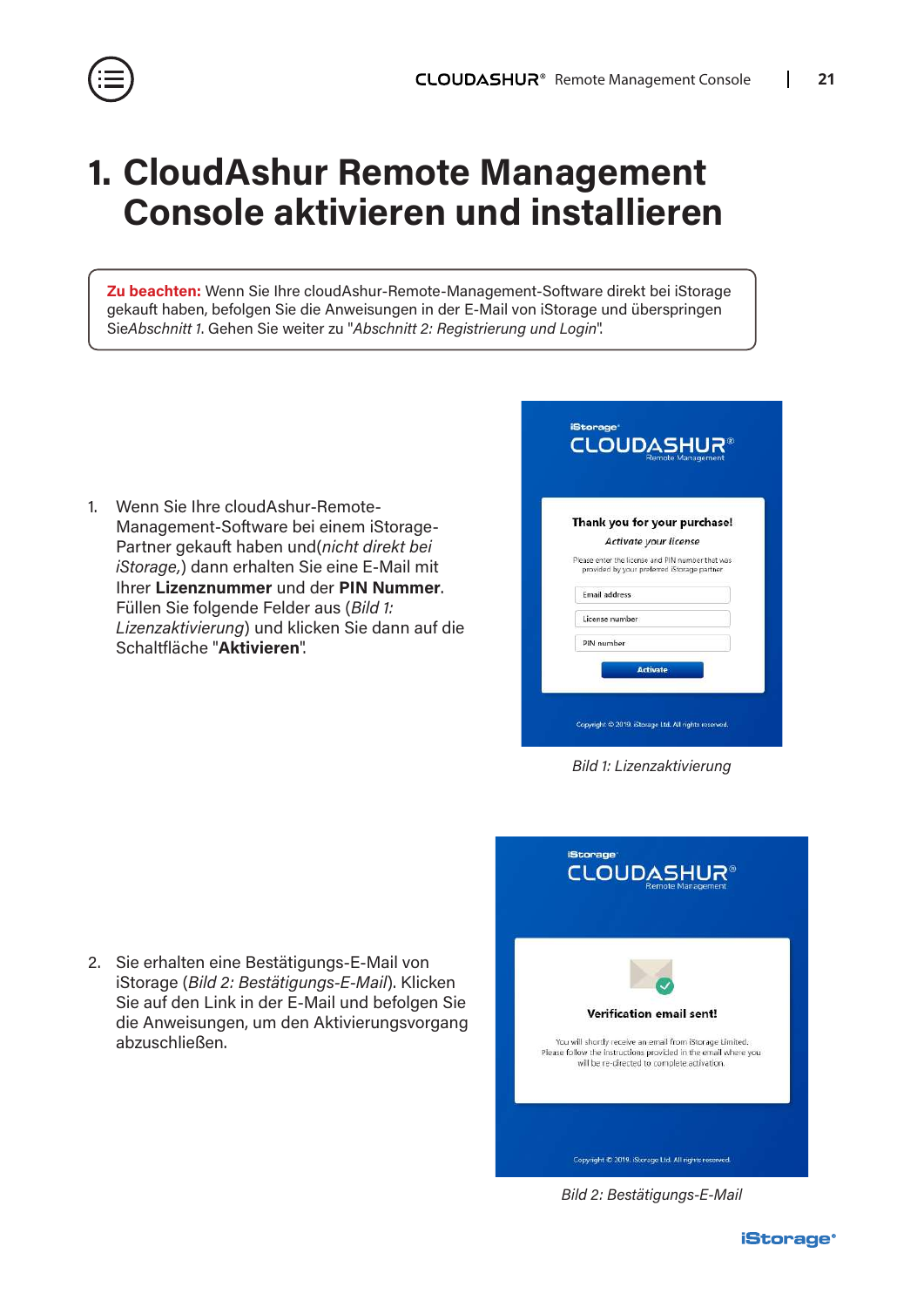

| Complete your activation |  |
|--------------------------|--|
|                          |  |
| License number           |  |
| First name               |  |
| Last name                |  |
| Company name             |  |
| Company email address    |  |
| Phone number             |  |
| Address line             |  |
| City                     |  |
| Postcode                 |  |
|                          |  |

*Bild 3: Schließen Sie Ihre Aktivierung ab*

4. Befolgen Sie die Schritte (*Bild 4: Aktivierung erfolgreich*) und klicken Sie auf die Schaltfläche "**Herunterladen**", um die App Remote Management Console zu installieren. Als nächstes authentifizieren Sie (*7–15 stellige PIN*) Ihr cloudAshur-Hardwaresicherheitsmodul und stellen Sie eine Verbindung zu Ihrem Computer her. Registrieren Sie sich und melden Sie sich an der cloudAshur Remote Management Console mit den in " *Bild 4 enthaltenen Informationen, an*"um zu starten.



*Bild 4: Aktivierung erfolgreich*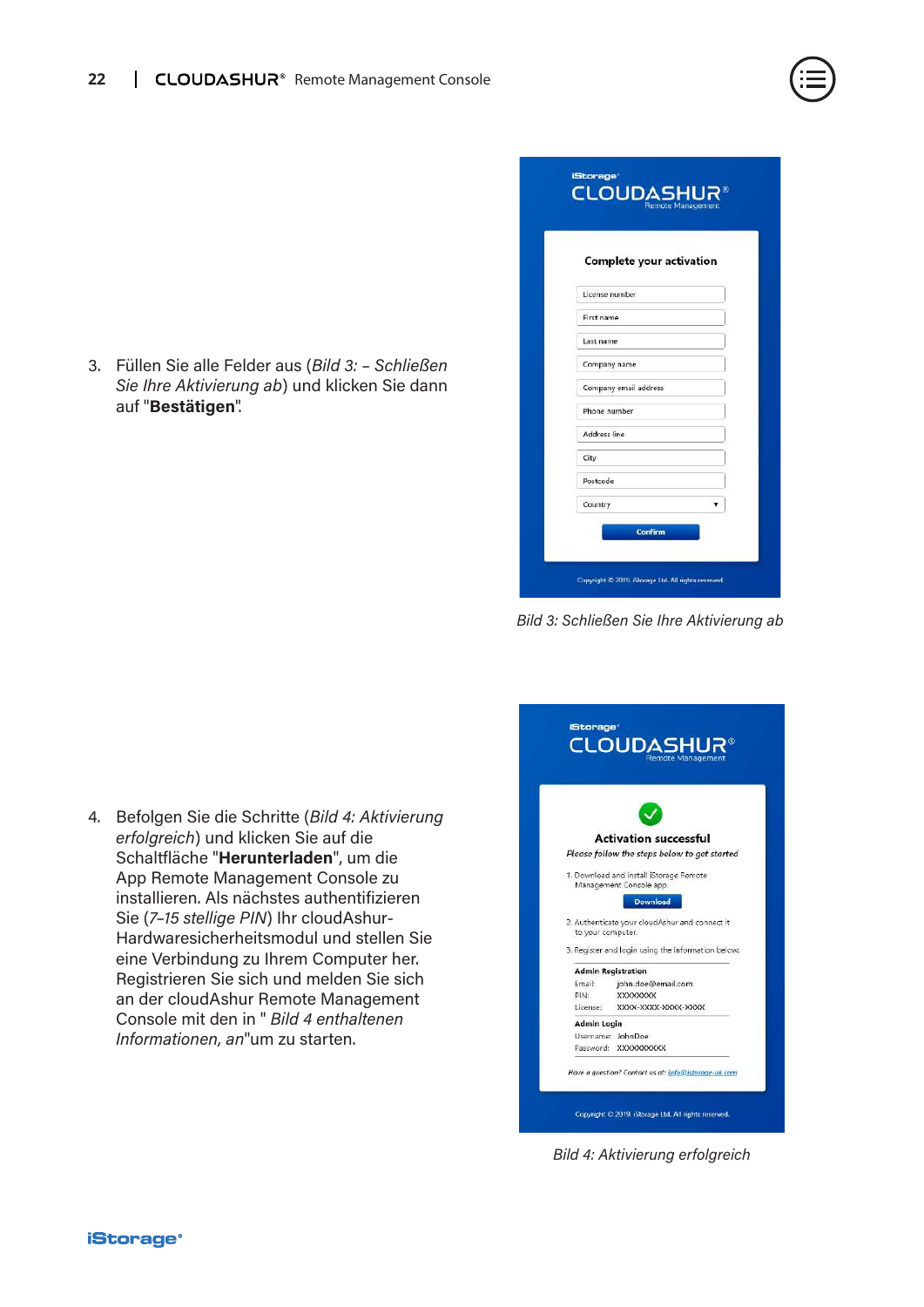<span id="page-22-0"></span>

## **2.Registrierung und Login**

### Registrierung

Öffnen Sie die App cloudAshur Remote Management Console und klicken Sie auf die Schaltfläche "**Registrieren**" und danach auf "**Existierender Benutzer**". Danach füllen Sie die folgenden Felder aus (*Bild 5: Registrieren*):

- 1. Geben Sie Ihre "**E-Mail-Adresse**" ein, dieselbe, die Sie während der Lizenzaktivierung verwendet haben.
- 2. Die "**Geräteseriennummer**wird automatisch erkannt, wenn Ihr cloudAshur-Hardwaresicherheitsmodul entsperrt und mit Ihrem Computer verbunden ist (durchgehend **GRÜNE** LED). Wenn nicht, bitte freischalten (durchgehend **GRÜNE** LED) und das cloudAshur-Hardwaresicherheitsmodul mit dem Computer verbinden.
- 3. Klicken Sie auf das Kontrollkästchen (blau hervorgehoben), um cloudAshur-Module mit **Remote Management** zu verwalten
- 4. Geben Sie Ihre "**PIN**" genau wie erhalten, ein (*siehe Bild 4: Aktivierung erfolgreich*).
- 5. Geben Sie Ihre "**Lizenznummer**" genau wie erhalten, ein (*siehe Bild 4: Aktivierung erfolgreich*).
- 6. Klicken Sie auf das Kontrollkästchen, um den **Allgemeinen Geschäftsbedingungen**zuzustimmen.
- 7. Klicken Sie auf "**Registrieren**", um den Registrierungsprozess abzuschließen.



*Bild 5: Registrieren*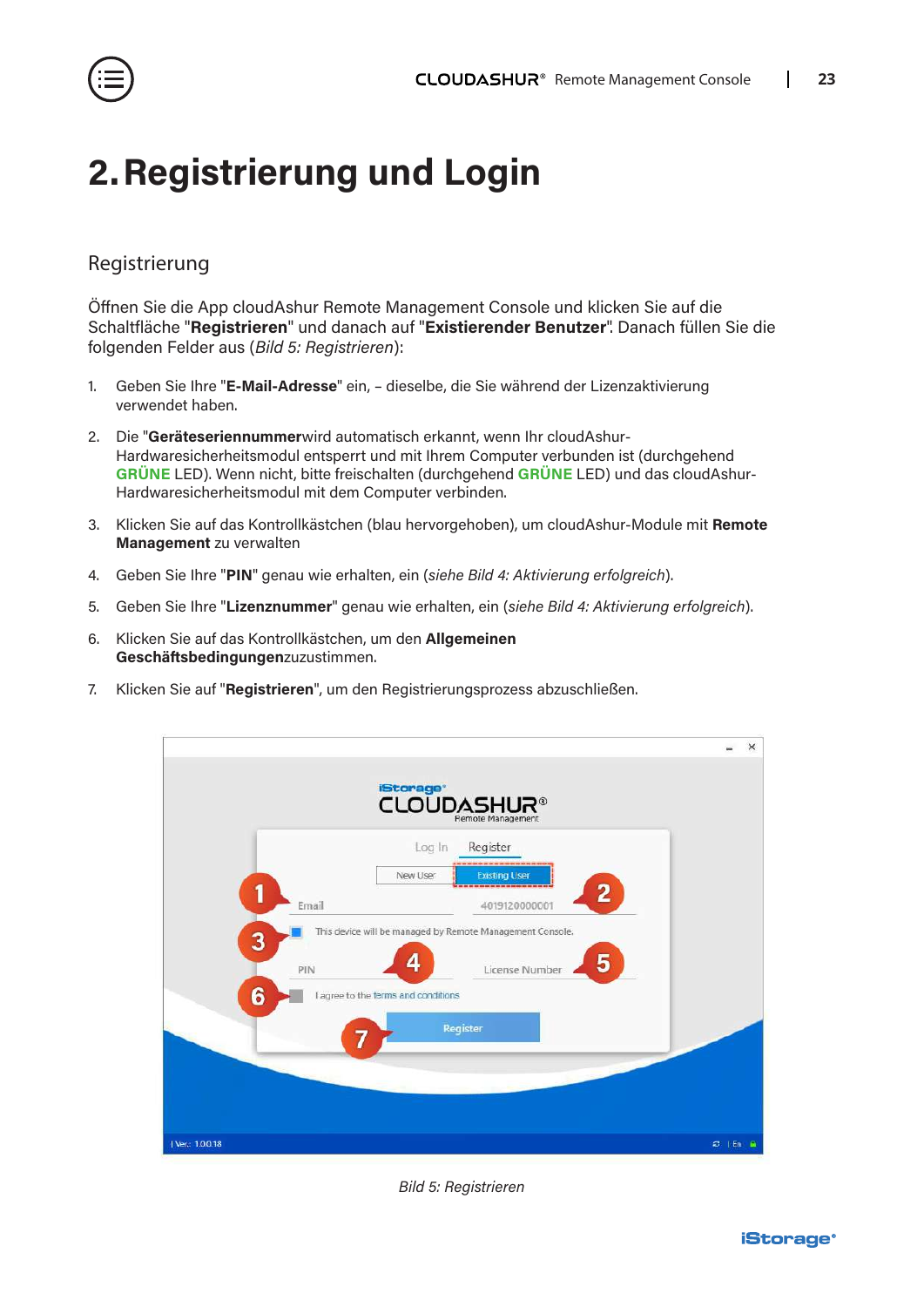

#### Login

Stellen Sie sicher, dass das cloudAshur-Hardwaresicherheitsmodul entsperrt und mit Ihrem Computer verbunden ist (durchgehend) **GRÜNE** LED). Öffnen Sie dann die App cloudAshur Remote Management Console (*Bild 6: Melden Sie sich an*) und klicken Sie auf "**Anmelden**". Dann geben Sie Ihren **Benutzernamen** und das **Passwort ein,** das Sie während der Aktivierung einer erfolgreichen Seite oder mit der E-Mail des Lizenzkaufs erhalten haben und klicken Sie dann auf die Schaltfläche**Anmelden** , um die Remote Management Console zu öffnen und zu starten.

Wenn Sie Ihr Passwort vergessen haben, klicken Sie auf "**Passwort vergessen?**", um ein neues Passwort zu erstellen.

|                                                     |                                                                                                                    | $\times$     |
|-----------------------------------------------------|--------------------------------------------------------------------------------------------------------------------|--------------|
|                                                     | <b>iStorage</b><br><b>CLOUDASHUR®</b>                                                                              |              |
|                                                     | Sign In<br>Register<br>------------                                                                                |              |
|                                                     | User Name                                                                                                          |              |
|                                                     | Password<br>par avec pour sign main pour soir and and main main pour sons and some main and<br>Lost your password? |              |
|                                                     | Log In                                                                                                             |              |
| Copyright © 2019 iStorage Ltd. All rights reserved. |                                                                                                                    |              |
| 1 Ver: 1.0.0.18                                     |                                                                                                                    | $C$   En $A$ |

#### *Bild 6: Einloggen*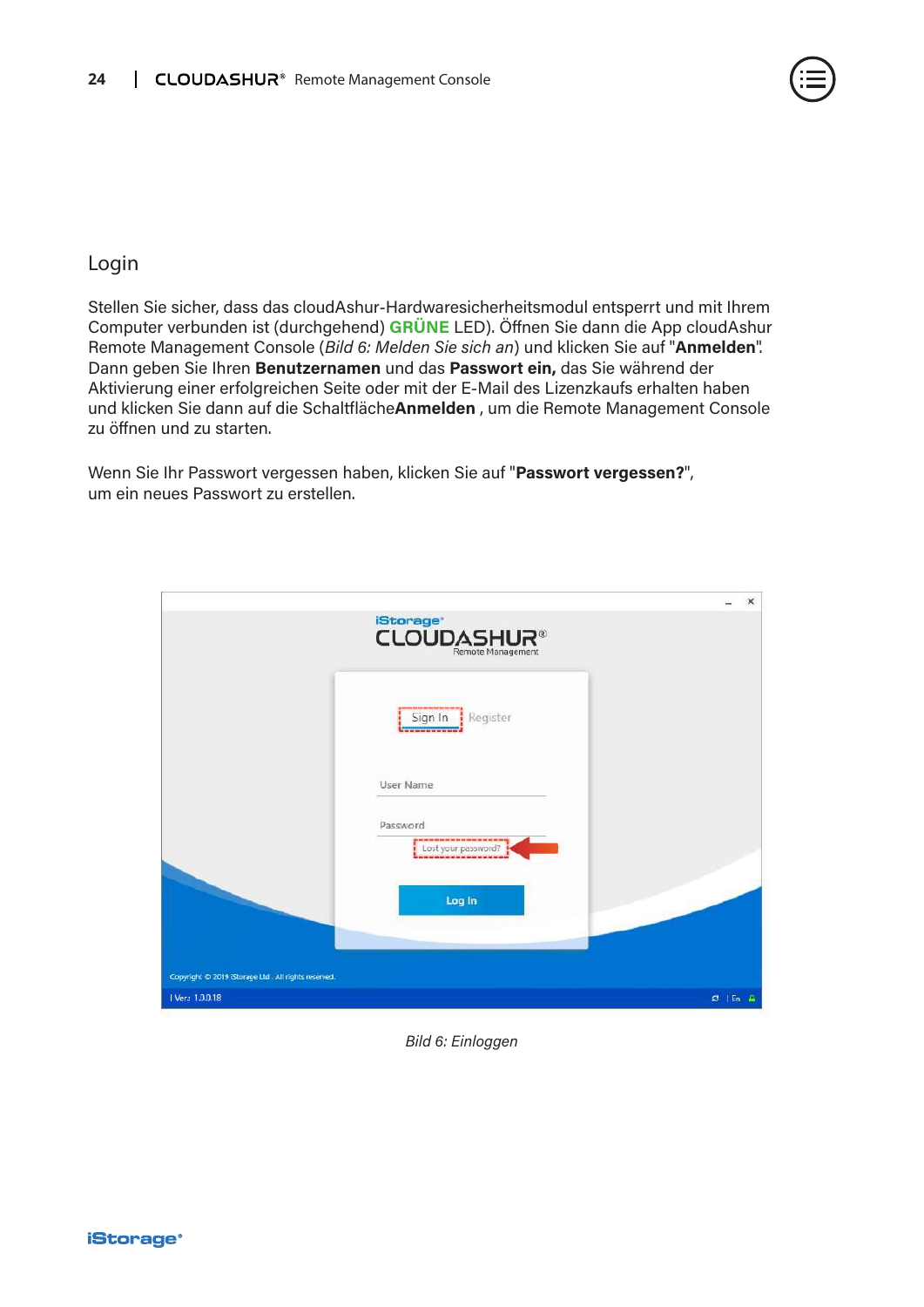<span id="page-24-0"></span>

### **3.Remote Management Dashboard**

Im Folgenden wird das Remote Management Dashboard beschrieben, siehe "*Bild 7: Dashboard*".



*Bild 7: Dashboard*

- **1. Online-Geräte** Listet alle CloudAshur-Hardwaresicherheitsmodule auf, die derzeit online sind, nach folgenden Kriterien:
	- **• Seriennummer des Geräts**
	- **• Benutzername**
- **• Option zum Aktivieren, Deaktivieren oder Zurücksetzen eines Geräts**
- **• Gerätestandort mit Karten** *Übersicht der Standorte aller Online-Geräte*
- **2. Bereitgestellte lizenzierte Geräte** Listet alle CloudAshur-Hardwaresicherheitsmodule auf, die derzeit nach "Seriennummer des Geräts" und "Benutzername" bereitgestellt werden.
- **3. Gesamtlizenzkapazität** Die Gesamtzahl der für Ihr Unternehmen lizenzierten Geräte.
- **4. Deaktivierte Geräte** CloudAshur-Hardwaresicherheitsmodule, die vom Administrator anhand der Seriennummer des Geräts und des Benutzernamens deaktiviert wurden.
- **5. Geräte** Listet alle implementierten cloudAshur-Hardwaresicherheitsmodule auf, nach folgenden Kriterien:
	- **• Seriennummer des Geräts**
	- **• Gerätestatus, die Option zum Aktivieren, Deaktivieren oder Zurücksetzen eines Geräts**
	- **• Benutzername**
	- **• Verbindungsstatus (***Online oder Offline***) aller eingesetzten Geräte**
	- **• E-Mail-Adressen aller Benutzer**
- **• Abteilung** *Benutzer nach Abteilungen gruppiert*
- **• Gerätestandort mit Karten**  *Sichtbarkeit der Standorte aller Online-Geräte*
- **• Papierkorb, um ein Gerät aus der Remote Management Console zu löschen.**

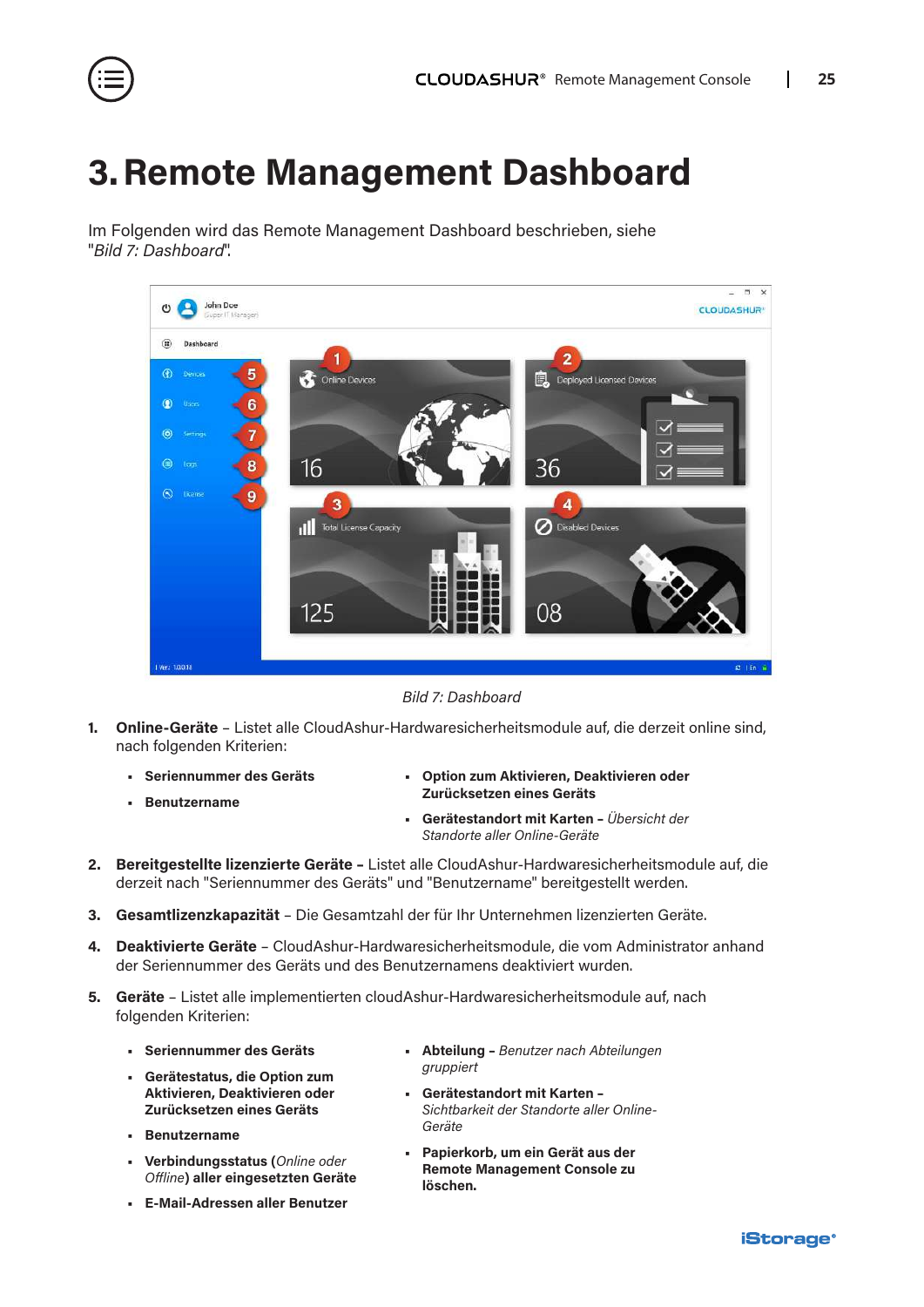

- <span id="page-25-0"></span>**6. Benutzer –** Hinzufügen neuer Benutzer zur Remote Management Console und Übersicht über alle anderen registrierten Benutzer.
- **7. Einstellungen** Konfigurieren von Folgendem:
	- **• Allgemeines** *Setzen Sie die maximale Anzahl von Anmeldeversuchen und die Dateinamenverschlüsselung auf Ein oder Aus*
	- **• IP-Fencing** *Blacklisting von IP-Adressen*
- **• Abteilung** *Benutzer nach Abteilungen gruppiert*
- **• Beschränkungen** *Time-Fencing und Geo-Fencing mit Karten*
- **8. Protokolle** Verlauf aller aktuellen Online-Aktivitäten, die online angezeigt oder als CSV-Datei exportiert werden sollen.
	- **• Datum und Uhrzeit der Online-Aktivität**
	- **• Benutzername**
	- **• Seriennummer des Geräts • Benutzer E-Mail-Adresse**

**9. Lizenz –** *Details Ihrer aktiven Lizenz.*

**• Name des Hostcomputers**

**• Der Dateiname**

**• IP-Adresse des Benutzers**

*oder gelöscht werden*

**• Benutzeraktionen –** *protokolliert, wenn Dateien hinzugefügt, geändert* 

- 
- $-$ John Doe ு  $(1)$ **CLOUDASHUR** (a) Dashboard (†) Registered Devices **(1)** Devices 3 4  $\bullet$  Users 998877XXXXXX01 Enable \ john.doe.01 ä john.doe.01@email.com **O** Settings 998877XXXXX02 Enable v john.doe.02  $\bullet$ john.doe.02@email.com **⊜** Logs Ŵ 998877XXXXX03 Enable john.doe.03@email.com john.doe.03  $\bullet$ (C) License | Ver.: 1.0.0.18  $\sigma$  (En )

#### *Bild 8: Geräte*

# **4.Geräte**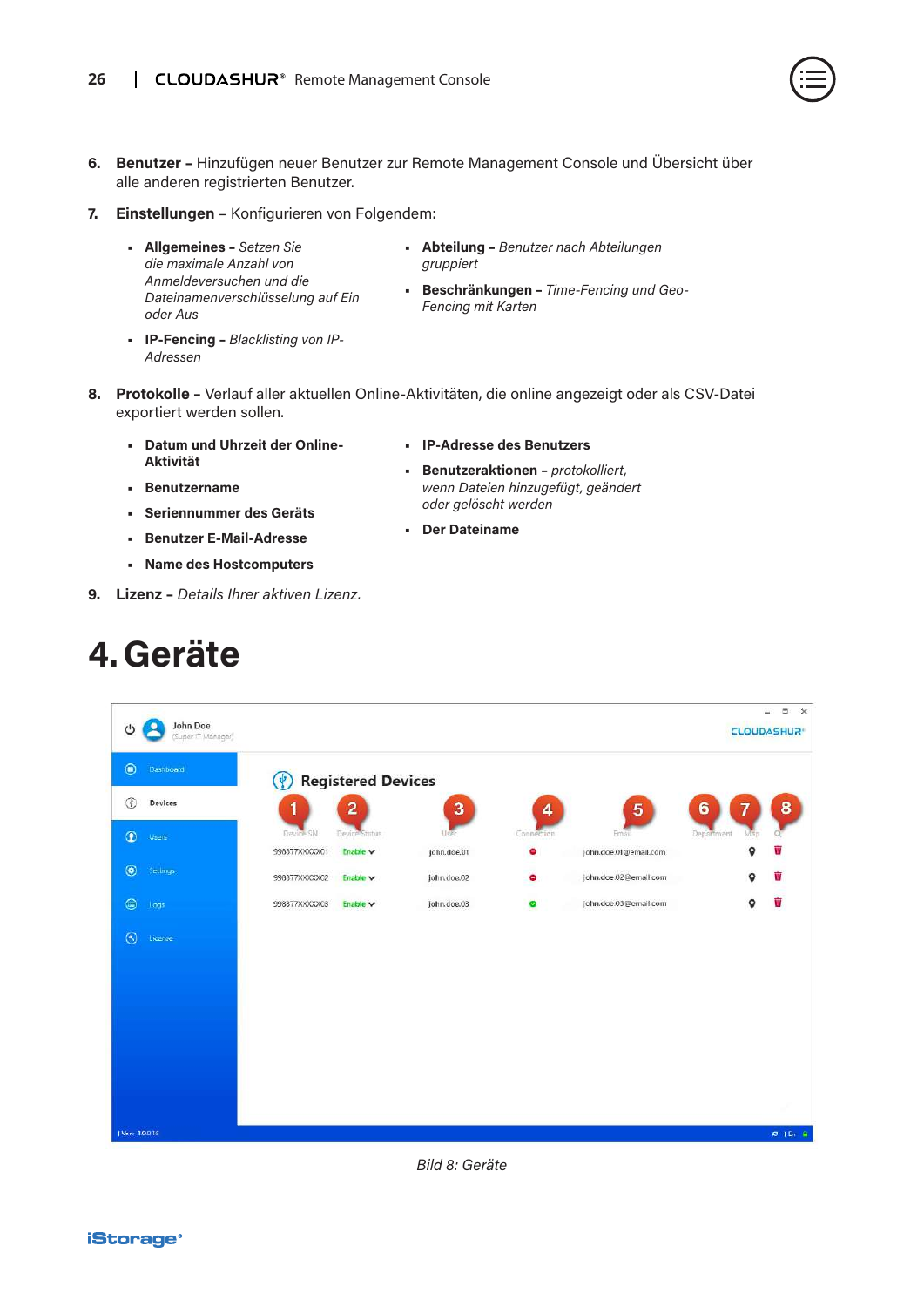<span id="page-26-0"></span>

#### Geräte

Im Folgenden wird die Registerkarte "Geräte" unter "*beschrieben. Bild: 8 – Geräte*".

- **1. Geräteseriennummer.**
- **2. Gerätestatus** Mit Dropdown-Menü zum Deaktivieren oder Zurücksetzen. Ein deaktiviertes Gerät kann vom Administrator wieder aktiviert werden, bei einem zurückgesetzten Gerät ist es nicht möglich.
- **3. Benutzername.**
- **4. Verbindungsstatus** online oder offline.
- **5. Benutzer-E-Mail-Adresse**
- **6. Abteilung** Benutzer gruppiert nach Abteilungen.
- **7. Karte** siehe Bild 9: Gerätestandort.
- **8. Papierkorb** Geräte löschen. *Bild 9: Gerätestandort*



### **5. Neuen Benutzer hinzufügen**



*Bild 10: Neuen Benutzer hinzufügen*

**iStorage**®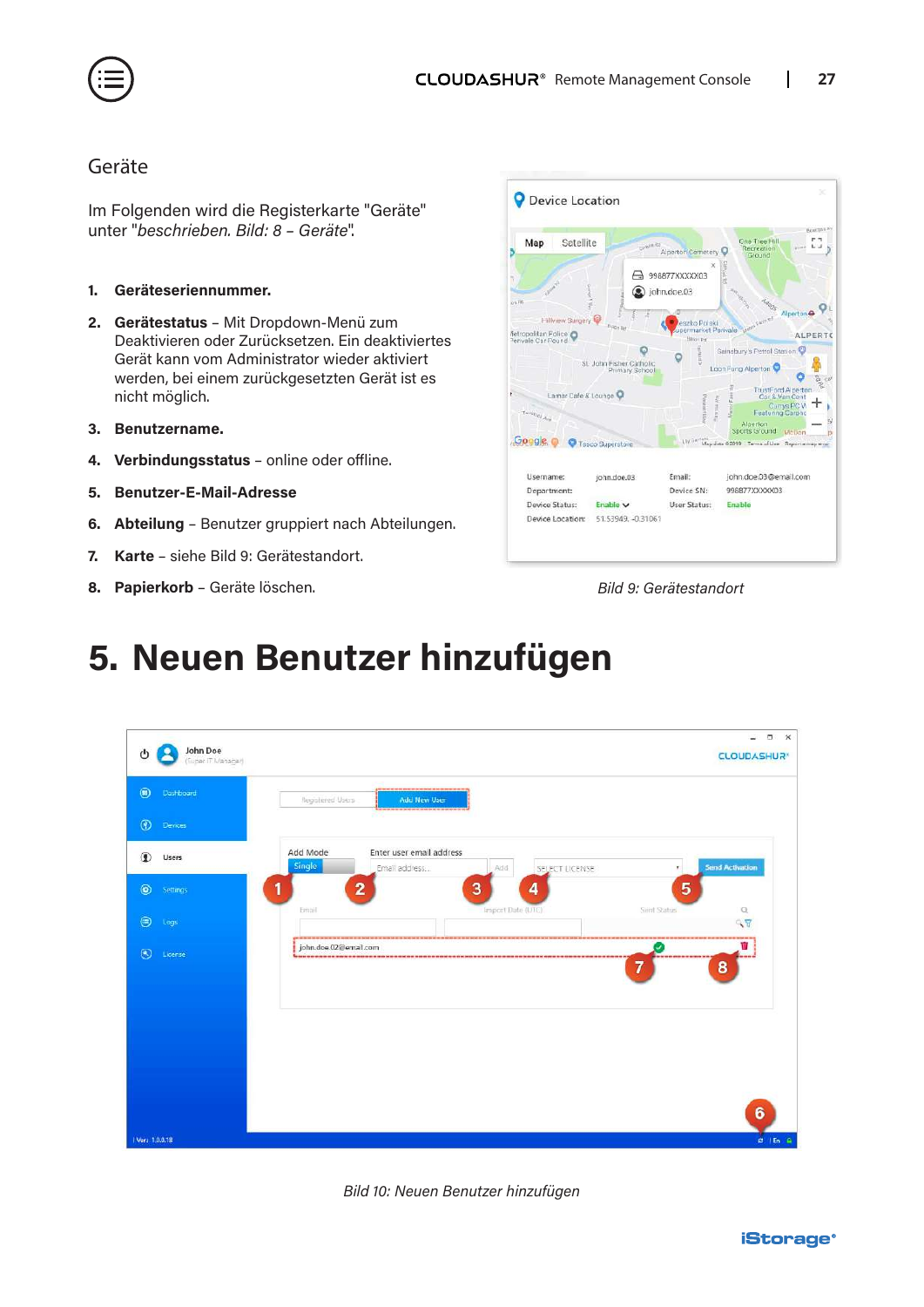<span id="page-27-0"></span>So fügen Sie einen neuen Benutzer hinzu (*Bild 10: Neuen Benutzer hinzufügen*) Klicken Sie auf die Registerkarte "Neuen Benutzer hinzufügen" und gehen Sie wie folgt vor:

- **1. "***Modus hinzufügen***"**  wählen Sie "*Single*"um jeweils einen Benutzer hinzuzufügen oder "*Batch*" um aus einer CSV-Datei zu importieren.
- **2. Geben Sie die E-Mail-Adresse des Benutzers ein.**
- **3. Klicken sie auf die Schaltfläche "***Hinzufügen***".**
- **4. Wählen Sie Ihre Lizenz aus dem Dropdown-Menü.**
- **5. Klicken Sie auf die Schaltfläche "***Aktivierung senden***".**
- **6. Klicken Sie auf das Symbol "***Aktualisierung***".**
- **7. Status erfolgreich gesendet dies wird durch einen grünen Kreis mit einem Häkchen angezeigt.**
- **8. Papierkorb** Wenn Sie einen Fehler gemacht haben und einen Eintrag löschen müssen.

### **6. Registrierte Benutzer**

![](_page_27_Picture_12.jpeg)

*Bild 11: Registrierte Benutzer*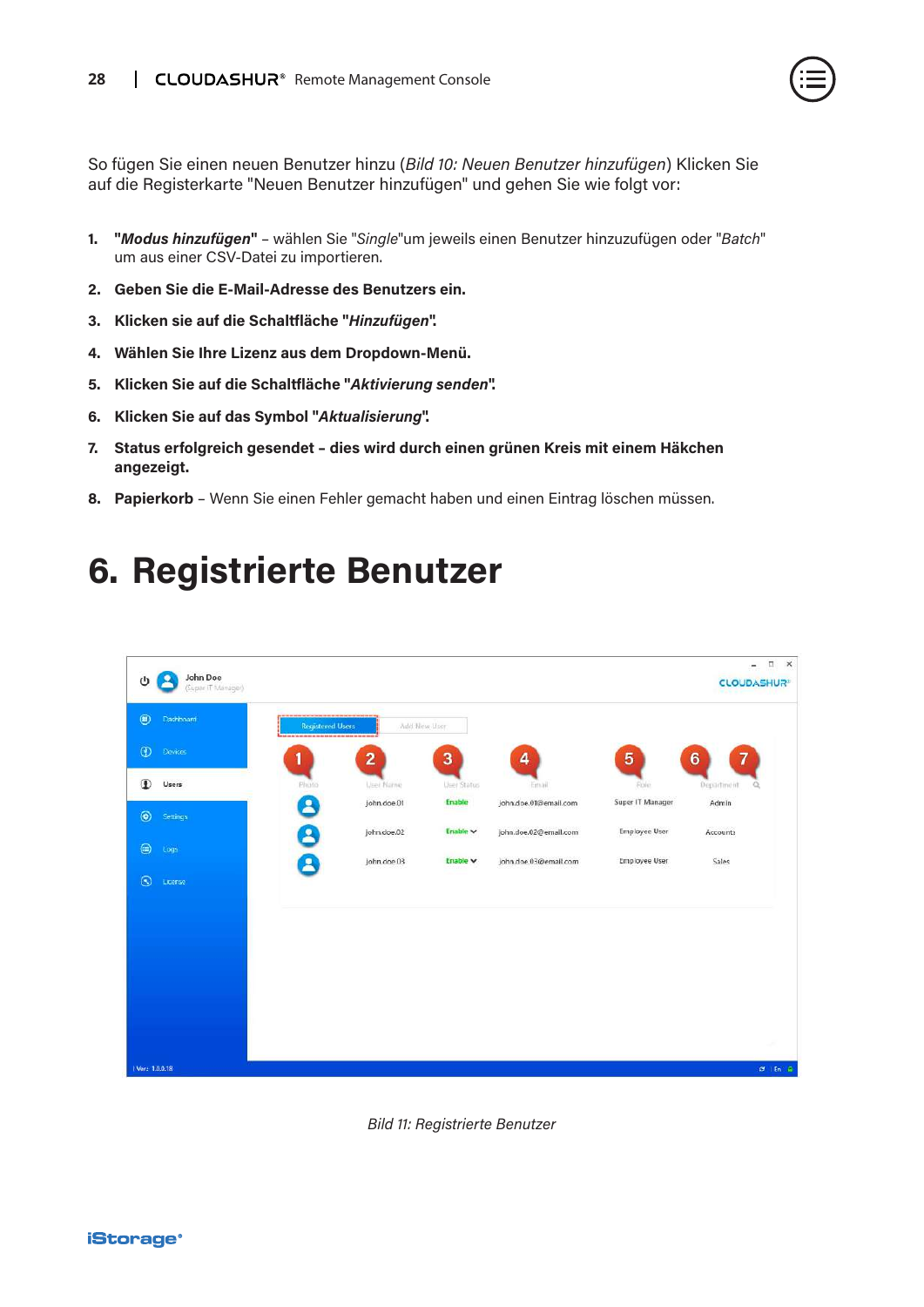<span id="page-28-0"></span>![](_page_28_Picture_0.jpeg)

#### Registrierte Benutzer

Im Folgenden wird die Registerkarte "Registrierte Benutzer" beschrieben, wie in "*Bild 11: Registrierte Benutzer*" dargestellt.

- **1. Foto-Symbol** Klicken Sie auf das Fotosymbol, um Benutzerdatensätze wie in "*Bild 12: Benutzerdatensätze*" anzuzeigen.
- **2. Benutzername.**
- **3. Benutzerstatus** aktivieren / deaktivieren oder zurücksetzen. Das "*Super IT Manager*" kann nicht deaktiviert oder zurückgesetzt werden.
- **4. E-Mail-Adresse:**
- **5. Rolle.**
- **6. Abteilung.**
- **7. Suchfelder.**

## **7. Einstellungen**

Registerkarte Allgemeine Einstellungen – "*Bild 13: Allgemeines*"

| $^{\circ}$<br><b>Cashboard</b> | <b>Settings</b><br>$\boldsymbol{\Omega}$                                                            | <b>Save Settings</b> |
|--------------------------------|-----------------------------------------------------------------------------------------------------|----------------------|
| $\circ$<br>Devires.            | <b><i><b><i><u><b>I</b></u></i> I</b></i> I I I I I I I I I I I I</b>                               | 3                    |
| $\bullet$<br>Licera            | IP Foricing<br>Department<br>Restrictions<br>General<br>                                            |                      |
| $\circledcirc$<br>Settings     | Security                                                                                            |                      |
| $\circledcirc$<br>Logs         | Maximum login attempts<br>(Times per user)<br>s.                                                    |                      |
| $\odot$<br>License             | Exceeding the maximum login attempts will result in the user not being able to login for 60 woonds. |                      |
|                                | Encryption                                                                                          |                      |
|                                | $\mathbf{2}$<br>File Name Encryption on                                                             |                      |
|                                | Toggle ON/OFF the file name encryption.                                                             |                      |
|                                |                                                                                                     |                      |
|                                |                                                                                                     |                      |

*Bild 13: Allgemeines*

| john.doe.03           | Search by Device Serial Number or Status Q |               |
|-----------------------|--------------------------------------------|---------------|
|                       | Devine SN                                  | Device Status |
| john.doe.03@email.com |                                            | Enable        |
| Employee User v       |                                            |               |
| Abc & Co              |                                            |               |
| v                     |                                            |               |
| 070 XXXX XXXXX        |                                            |               |
|                       | General Information                        | 998877XXXXX03 |

*Bild 12: Benutzerdatensätze*

- 1. Legen Sie die maximale Anzahl falscher Anmeldeversuche fest. Wenn ein Benutzer die maximale Anzahl an falschen Anmeldeversuchen überschreitet, kann er sich für einen bestimmten Zeitraum nicht anmelden.
- 2. Schalten Sie die Dateinamenverschlüsselung auf EIN oder AUS, um alle Dateinamen zu verschlüsseln oder zu entschlüsseln.
- 3. Einstellungen speichern.

![](_page_28_Picture_20.jpeg)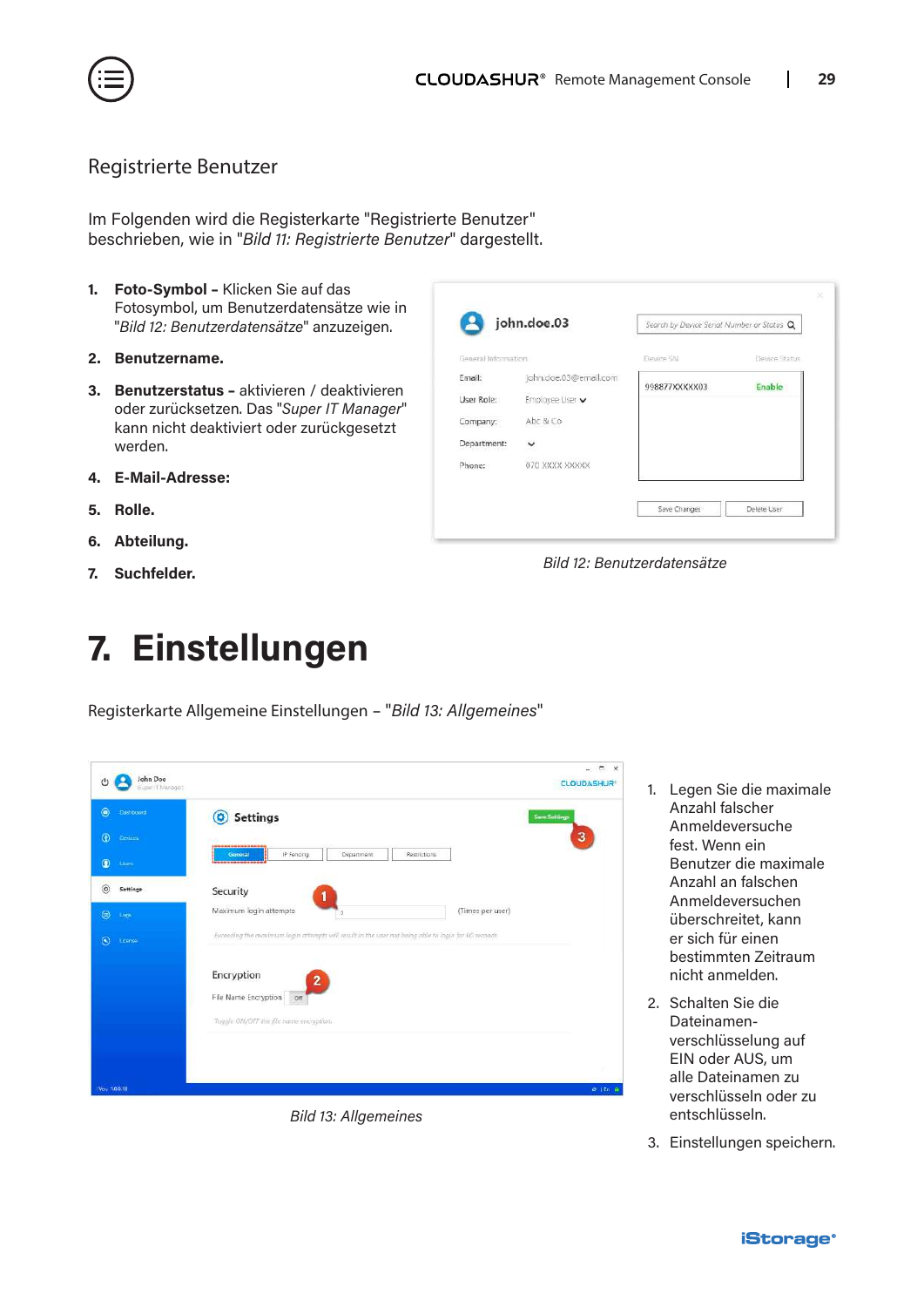![](_page_29_Picture_1.jpeg)

Registerkarte "IP-Fencing" – "*Bild 14: IP-Fencing*"

| $\circledcirc$<br>Darboard    | <b>Settings</b><br>$\circledcirc$                                                       | <b>Save Settings</b> |
|-------------------------------|-----------------------------------------------------------------------------------------|----------------------|
| $\circ$<br>Derices            |                                                                                         | $\mathbf{3}$         |
| $\circledcirc$<br><b>Mers</b> | IP Fencing<br>General<br>Department<br>Restrictions<br><b>Black listed IP Addresses</b> |                      |
| $\circledcirc$<br>Settings    | 모 192.1.250.250<br>$\Box$ 192.1.250.255                                                 |                      |
| $\circledcirc$<br><b>Logs</b> |                                                                                         |                      |
| $\circledcirc$<br>License     |                                                                                         |                      |
|                               |                                                                                         |                      |
|                               |                                                                                         |                      |
|                               |                                                                                         |                      |
|                               | 1                                                                                       | 2                    |
|                               | Add or Delete Black listed IP address<br>192.1.250.252                                  |                      |
|                               |                                                                                         |                      |

- 1. Geben Sie eine IP-Adresse für die Blacklist ein.
- 2. Klicken Sie zum Hinzufügen auf die Schaltfläche +.
- 3. Einstellungen speichern.

Abteilungsleitung – *"Bild 15: Abteilung"*

| $^{\circ}$<br>Dashboard        | <b>Settings</b><br>o |                       |                         |              |  |
|--------------------------------|----------------------|-----------------------|-------------------------|--------------|--|
| $\circledcirc$<br>Devoes       | General              | IP Fencing            | Department              | Restrictions |  |
| $\circledcirc$<br><b>Users</b> |                      | Department Management | -------------------     |              |  |
| $\circledcirc$<br>Settings     | Accounts<br>宜        | t Liser               | ä.                      |              |  |
| $\circledcirc$<br><b>Log</b>   | Sales<br>$\Omega$    | 1.User                | $\Delta r$              |              |  |
| $\circledcirc$<br>License      |                      |                       |                         |              |  |
|                                |                      |                       |                         |              |  |
|                                |                      |                       |                         |              |  |
|                                |                      |                       |                         |              |  |
|                                | 1                    |                       | $\overline{\mathbf{2}}$ |              |  |
|                                |                      |                       |                         |              |  |

1. Geben Sie den Namen der Abteilung ein, die Sie erstellen möchten

2. Klicken Sie zum Hinzufügen auf die Schaltfläche +.

*Bild 15: Abteilung*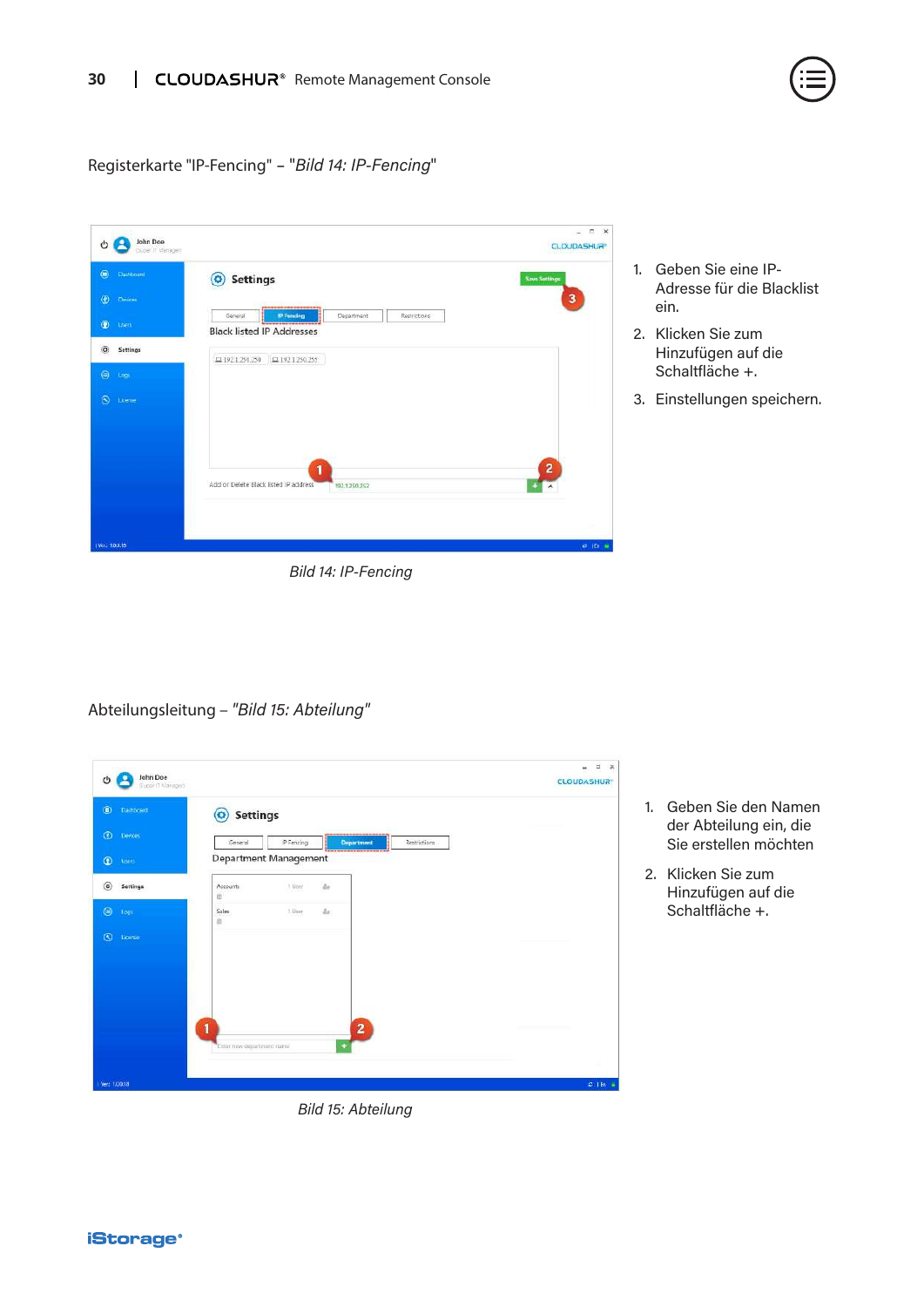![](_page_30_Picture_0.jpeg)

| $\bullet$<br>Dashboard     | IP Fencing<br>Department<br>General<br>------------                             | <br><b>Mestrictions</b>                                            |
|----------------------------|---------------------------------------------------------------------------------|--------------------------------------------------------------------|
| $\circ$<br>Dewces          | <b>O</b> Restrictions<br>1                                                      | @ Access Scope                                                     |
| $\bullet$<br>them          | $\Box$<br>John.                                                                 | nic river<br>$r - 1$<br>×<br>Satellite<br>Map<br>L, J              |
| $\circledcirc$<br>Settings | User<br>Device S/N<br><b>Status</b><br>john.doe.02<br>Enable<br>998077XXXXXX0   | <b>BRINT CI</b><br>AMARCHE                                         |
| ⊜<br>Logs                  | 4<br><b>O</b> Allowed time<br>See<br>$\overline{2}$<br><b>Revet 13</b>          | WHEN COALS<br><b>Erdet Park</b><br>Wembley                         |
| $\circledcirc$<br>License  | ,,,,,,,,,,,,,,,,,,,,,,,<br><br>From<br>To<br>17:00<br>09:00<br>O Time Zone<br>  | <b>dittain</b><br>586<br><b>KENSALI</b><br>Greensbert Pernale - 46 |
|                            | IGMT +00:00 Etu/UTC<br>۰<br>3<br>8                                              | w<br>me.<br>with the motor<br>tion                                 |
|                            | 9 Allowed location<br>Reset 13<br>Saw<br>Q Lat: 51.539601, Lon: - 0.298836<br>5 | ATT SW<br>÷<br>$\cdots$<br>Goggle elevent                          |
|                            | Alperton, Wembley HAO, UK<br>Address<br>$\overline{7}$                          | E Max data busine Termi of Use 1 Reports map eng-                  |

Beschränkungen *– "Bild 16: Beschränkungen"*

*Bild 16: Beschränkungen*

- 1. Geben Sie den ersten Teil des Benutzernamens oder der Seriennummer des Geräts ein, um den Benutzer aus dem Dropdown-Menü auszuwählen.
- 2. Zulässige Zeit Legen Sie die Zeitbeschränkungen für "Von" und "Bis" fest
- 3. Wählen Sie Ihre Zeitzone.
- 4. Klicken Sie auf Speichern.
- 5. Zulässiger Standort Geben Sie die Standortadresse ein.
- 6. Stellen Sie den zulässigen Standortradius in KM ein.
- 7. Klicken Sie, um das ausgewählte Gebiet auf der Karte anzuzeigen.
- 8. Klicken Sie auf Speichern.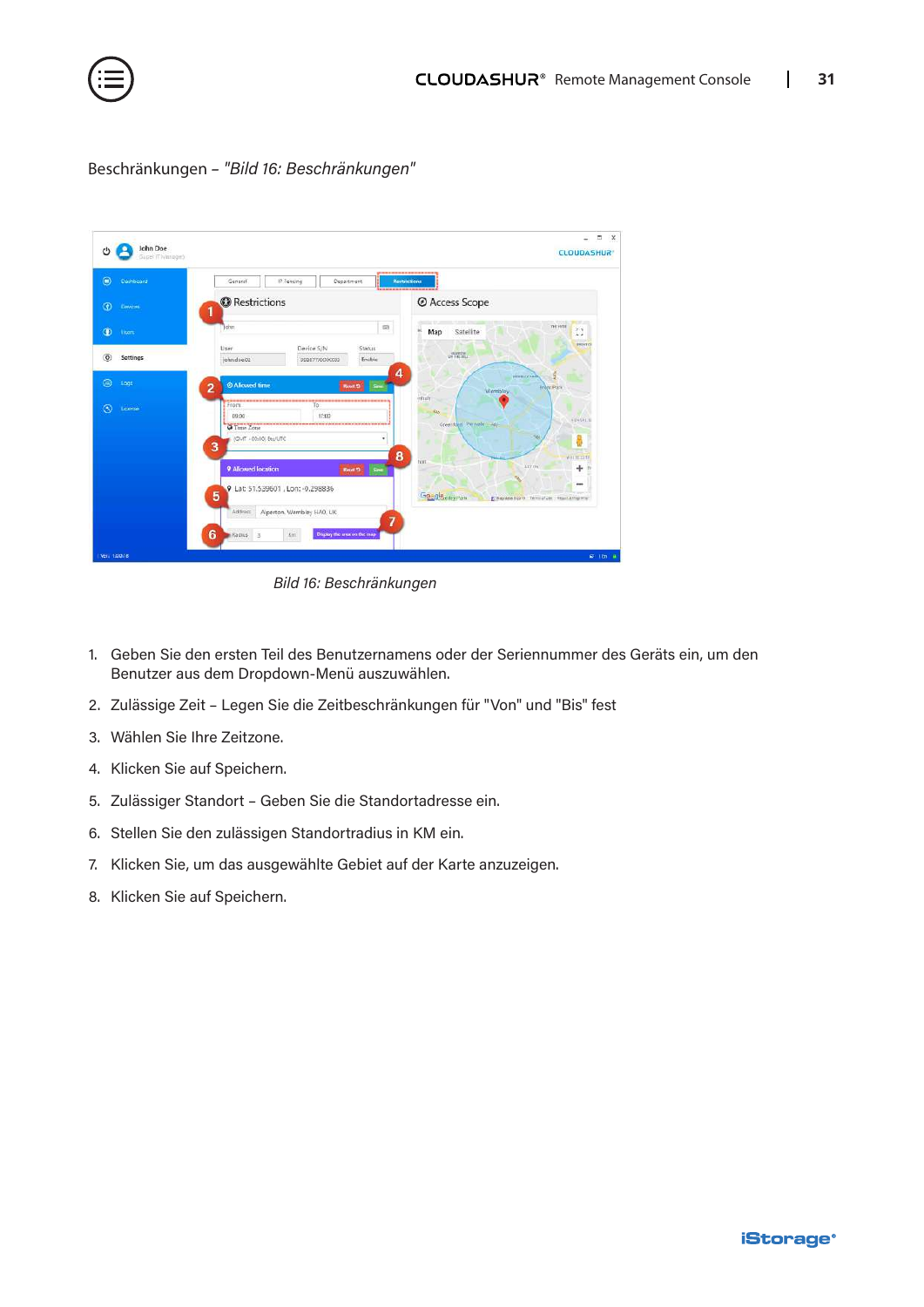### <span id="page-31-0"></span>**8.Protokolle**

**Verlaufsprotokolle** – *"Bild 17: Protokolle"*

| $\circledcirc$<br>Dashbriant |                              |                    |                |                           |             |                             | 3                                   |        |
|------------------------------|------------------------------|--------------------|----------------|---------------------------|-------------|-----------------------------|-------------------------------------|--------|
|                              | ≡                            | <b>History Log</b> | Paging         | 1                         |             |                             | Search                              | Export |
| $\bullet$<br><b>Devices</b>  | Date (177C)                  | User               | Device Shi     | Ernail                    | <b>Hunz</b> | -------------<br>IP Address | ----------------<br>Action<br>Filte |        |
| $\bullet$<br>Users           |                              |                    |                |                           |             |                             |                                     |        |
| $\bullet$<br>Settings        | 2019-09-12<br>08:28:03       | john.doe.02        | 998877XXXXXXX  | john.doe.02@              | pc 2BXC     | 78.54.63.120                | Los<br>2                            |        |
| G<br>Logs                    | 2019-09-11<br>16:31:18       | john.doe.02        | 998877XXXXXXX  | john.doe.02@<br>email.com | pc_2BXC     | 78.54.63.120                | Exit                                | Đ,     |
| $\odot$<br>License           | 2019-09-11<br>09:58:08       | john.doe.02        | 998877XXXXXXX  | john.doe.02@              | pc_2BXC     | 78,54,63,120                | Log In                              | ₿      |
|                              | $2019 - 09 - 02$<br>16:11:44 | john.doe.02        | 998877XXXXXXD2 | john doe 02@<br>email.com | pc_2BXC     | 78.54.63.120                | Exit                                | Đ      |
|                              | 2019-09-02<br>16:10:12       | john.doe.02        | 998877XXXXX002 | john.doe.02@<br>email.com | DC_2BXC     | 78.54.63.120                | Log In                              | B      |
|                              | 2019-08-29<br>16:18:55       | john.doe.02        | 998877XXXXXXD2 | john.doe.02@<br>email.com | DC_2BXC     | 78.54.63.120                | Exit                                | a      |
|                              | 2019-08-29<br>14:40:59       | john.dop.02        | 998877XXXXXX02 | john.doe.02@              | pc_2BXC     | 78,54.63,120                | Log In                              | 辺      |
|                              | 2019-08-20<br>14:05:54       | john.doe.02        | 998877XXXXXX0  | john.doe.02@<br>email.com | pc_2BXC     | 78.54.63.120                | Exit                                | 劲      |
|                              | 2019-08-20<br>09:42:38       | john.cloe.02       | 998877XXXXXX   | john.doe.02@<br>email.com | pc 28XC     | 78.54.63.120                | Log In                              | ₿      |

*Bild 17: Protokolle*

### **9.Lizenz**

**Lizenzdetails** – *"Bild 18: Lizenz"*

|                | John Doe          |                                      |                                                         |                                                 |                                 |                             |                           |                | E X<br>u,              |
|----------------|-------------------|--------------------------------------|---------------------------------------------------------|-------------------------------------------------|---------------------------------|-----------------------------|---------------------------|----------------|------------------------|
| O              | Buter IT Manager) |                                      |                                                         |                                                 |                                 |                             |                           |                | <b>CLOUDASHUR</b>      |
| $\circledcirc$ | Dishboard         | License<br>۸                         |                                                         | 1                                               |                                 |                             |                           | $\overline{2}$ | Search                 |
| $\circ$        | Devices           |                                      |                                                         |                                                 |                                 |                             |                           |                |                        |
| $\bullet$      | <b>Uper</b>       | Punchase Date<br>2019-03-18 14:23:21 | License Number<br>KIODI-KKKK-KKKK-KKKK<br><b>ECOLES</b> | Padaigo<br>Cloud Drive with License -<br>3 Year | <b>Disting</b><br><b>ACTIVE</b> | Maliat Ingeri<br>2019-03-18 | Valid until<br>2022-03-17 | beamed<br>36   | Capacity)<br>125       |
| $\odot$        | Settings          | --------------------                 |                                                         |                                                 |                                 |                             |                           |                | -------                |
| $\circledcirc$ | $\log$            |                                      |                                                         |                                                 |                                 |                             |                           |                |                        |
| $\circledcirc$ | License           |                                      |                                                         |                                                 |                                 |                             |                           |                |                        |
|                |                   |                                      |                                                         |                                                 |                                 |                             |                           |                |                        |
|                |                   |                                      |                                                         |                                                 |                                 |                             |                           |                |                        |
|                |                   |                                      |                                                         |                                                 |                                 |                             |                           |                |                        |
|                |                   |                                      |                                                         |                                                 |                                 |                             |                           |                |                        |
|                |                   |                                      |                                                         |                                                 |                                 |                             |                           |                |                        |
|                |                   |                                      |                                                         |                                                 |                                 |                             |                           |                |                        |
| Ver.: 1,0.0.18 |                   |                                      |                                                         |                                                 |                                 |                             |                           |                | $\sigma$ i.m. $\alpha$ |

- 1. Protokolle durchsuchen nach:
- Datum und Uhrzeit
- Benutzername
- Geräteseriennummer
- E-Mail-Addresse
- Host-Computername
- IP Adresse
- Aktionen *Suche nach Dateien erstellt, geändert oder gelöscht*
- Dateiname
- 2. Wählen Sie einzelne Dateien aus oder wählen Sie alle Dateien für den Export in eine CSV-Datei aus.
- 3. Klicken Sie auf Ausgewählte Protokolle in eine CSV-Datei exportieren.
- 1. Zeigen Sie die folgenden Lizenzdetails an:
- Kaufdatum
- Lizenznummer
- Paket
- Status
- Gültig ab
- Gültig bis
- Lizenziert
- Kapazität
- 2. Klicken Sie auf Suchen, um Suchfelder zu öffnen.

*Bild 18: Lizenz*

![](_page_31_Picture_30.jpeg)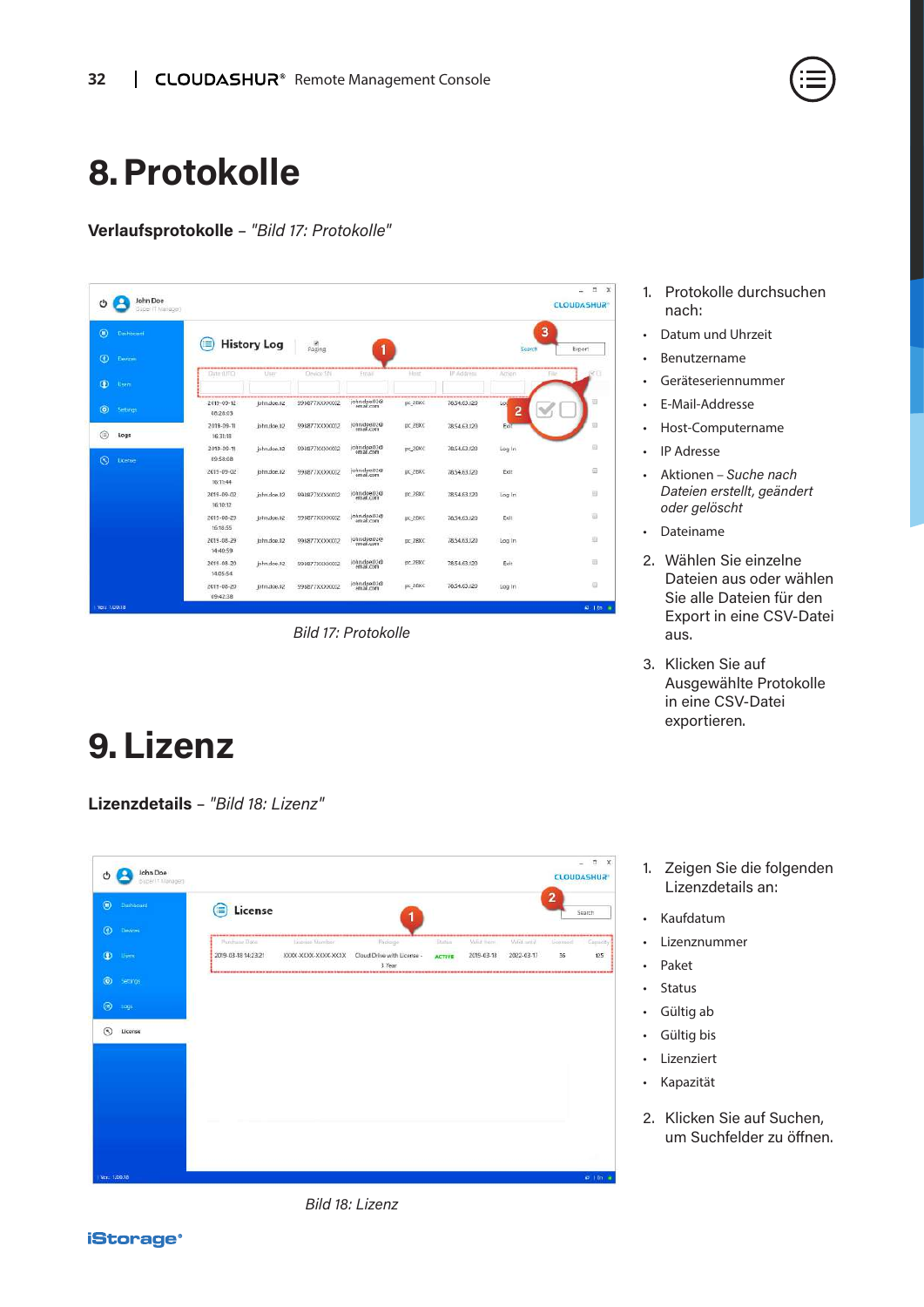![](_page_32_Picture_0.jpeg)

![](_page_32_Picture_1.jpeg)

Benutzerhandbuch – Version 1.2

www.istorage-uk.com | info@istorage-uk.com | +44 (0) 20 8991 6260 iStorage Limited 2019. © Alle Rechte vorbehalten.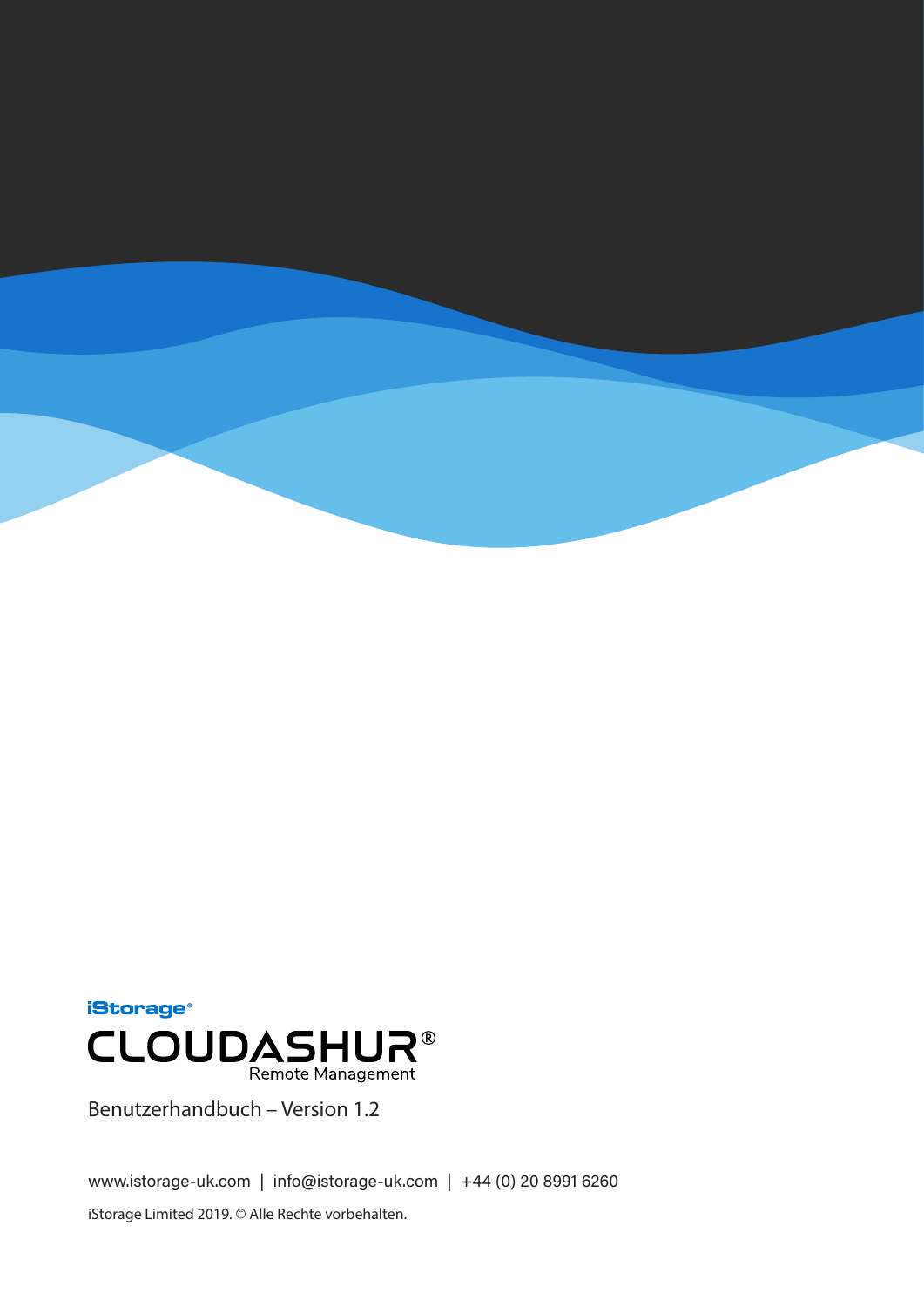<span id="page-33-0"></span>![](_page_33_Picture_0.jpeg)

### Manuel d'utilisation

Si vous rencontrez des difficultés pour utiliser la console Remote Management cloudAshur, merci de contacter notre service technique par e-mail à l'adresse support@istorage-uk.com ou par téléphone au +44 (0) 20 8991 6260.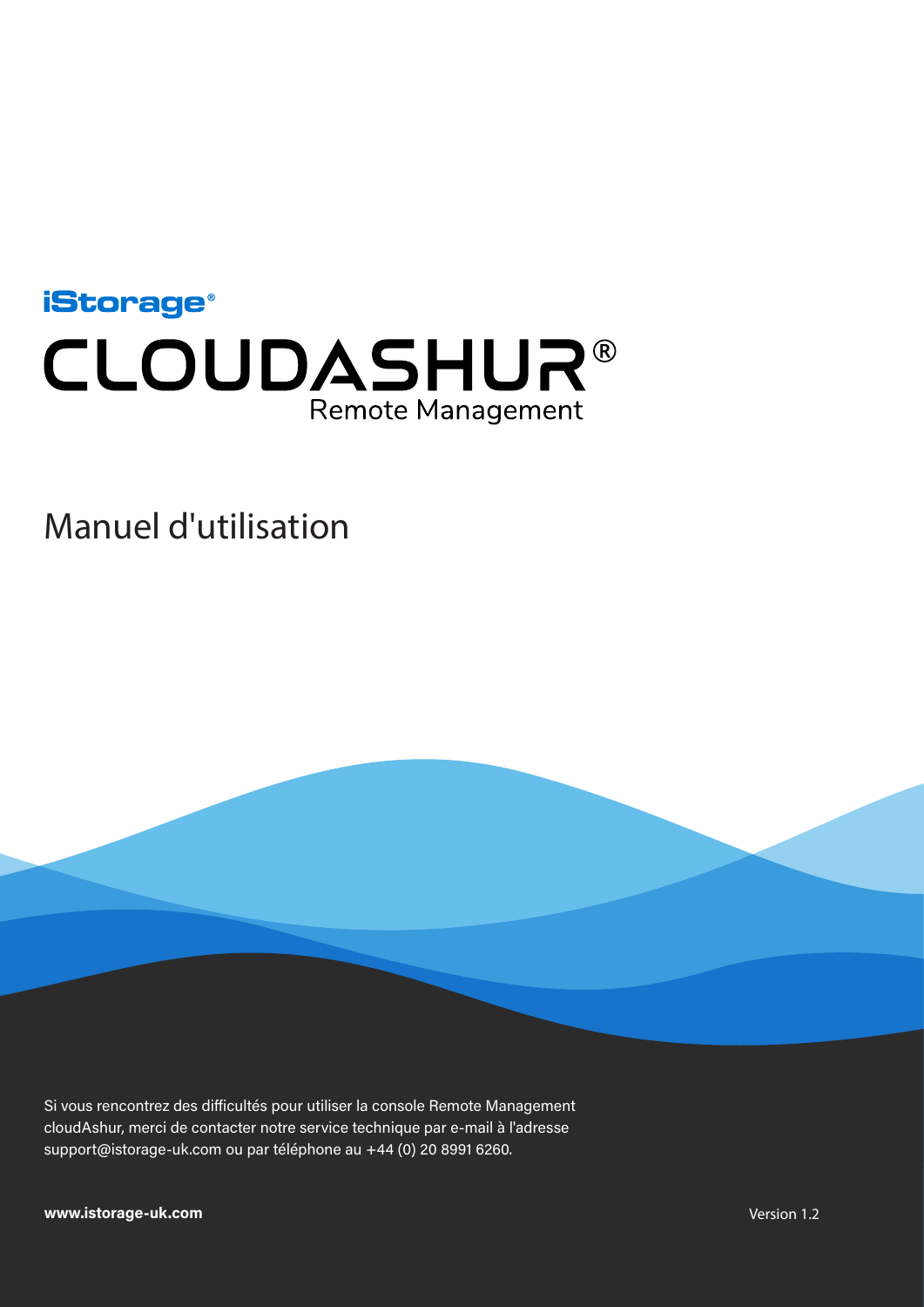<span id="page-34-0"></span>![](_page_34_Picture_1.jpeg)

### **Introduction**

La console Remote Management cloudAshur est un logiciel vous offrant un contrôle total sur tous les modules de sécurité matériels cloudAshur déployés dans votre entreprise, et qui vous donne accès à une large gamme de fonctionnalités pour gérer tous les utilisateurs.

### Fonctionnalités clés

La console Remote Management cloudAshur offre à l'administrateur une visibilité et un contrôle complets sur les aspects suivants :

- *• Consultez les fichiers de journalisation des utilisateurs : visibilité totale sur les activités de chaque utilisateur dans le cloud, sur les fichiers envoyés, téléchargés, modifiés, etc.*
- *• Affichez l'emplacement des utilisateurs : vous pouvez localiser les modules cloudAshur des utilisateurs sur une carte à l'écran.*
- *• Bornes géographiques et temporelles : limitez les lieux et les moments auxquels le module de chiffrement cloudAshur peut être utilisé par chaque utilisateur.*
- *• Contrôle des adresses IP : ajoutez certaines adresses IP à une liste noire.*
- *• Désactivez temporairement ou réinitialisez (fin de processus à distance ou « remote kill ») des modules cloudAshur d'utilisateurs si vous détectez une activité suspecte ou lorsqu'un collaborateur quitte l'entreprise sans remettre son module de chiffrement cloudAshur.*

La console Remote Management cloudAshur est compatible avec Windows (*7/8/10*).

## **Liens cloudAshur**

Les manuels d'utilisation suivants, complets et détaillés, peuvent être consultés en suivant le lien ci-dessous :

- Manuel d'utilisation complet et détaillé du module de sécurité matériel cloudAshur
- KeyWriter cloudAshur copie tous les paramètres de sécurité critiques, y compris la clé de chiffrement générée de manière aléatoire et l'ensemble des codes PIN, entre le module cloudAshur maître et autant de modules cloudAshur secondaires que nécessaire, en utilisant n'importe quel hub USB du commerce (*hub à 10 ports recommandé*). Cela permet aux utilisateurs autorisés de partager des données en toute sécurité, en temps réel, quel que soit leur emplacement.

[https://istorage-uk.com/product-documentation/](http://istorage-uk.com/product-documentation/)

![](_page_34_Picture_18.jpeg)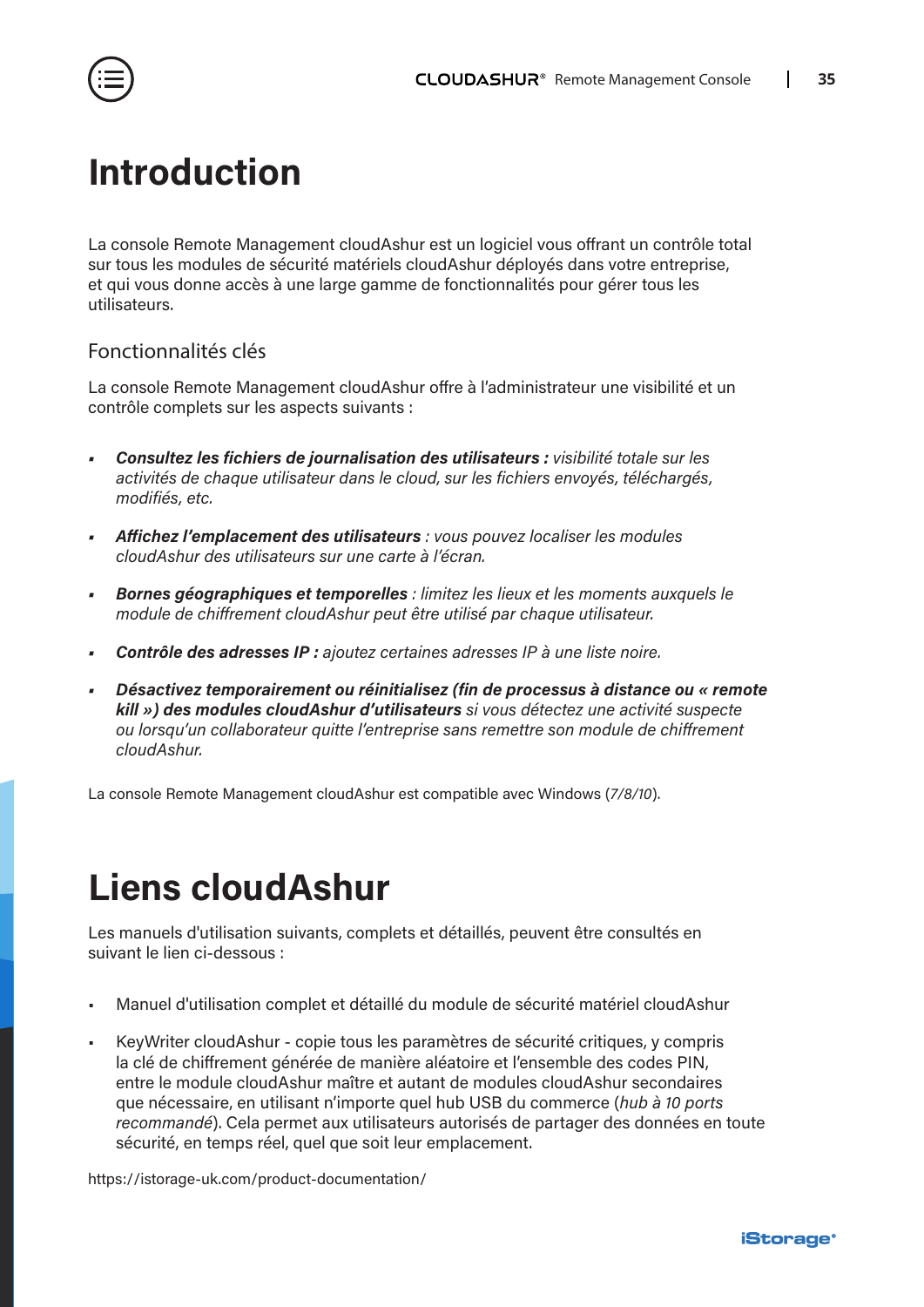## **Table des matières**

| Introduction                                                              | 35 |
|---------------------------------------------------------------------------|----|
| Liens cloudAshur                                                          | 35 |
| 1. Activation et installation de la console Remote Management cloud Ashur | 37 |
| 2. Enregistrement et connexion                                            | 39 |
| 3. Tableau de bord Remote Management                                      | 41 |
| 4. Appareils                                                              | 42 |
| 5. Ajouter un nouvel utilisateur                                          | 43 |
| 6. Utilisateurs enregistrés                                               | 44 |
| 7. Paramètres                                                             | 45 |
| 8. Journaux                                                               | 48 |
| 9. Licences                                                               | 48 |
|                                                                           |    |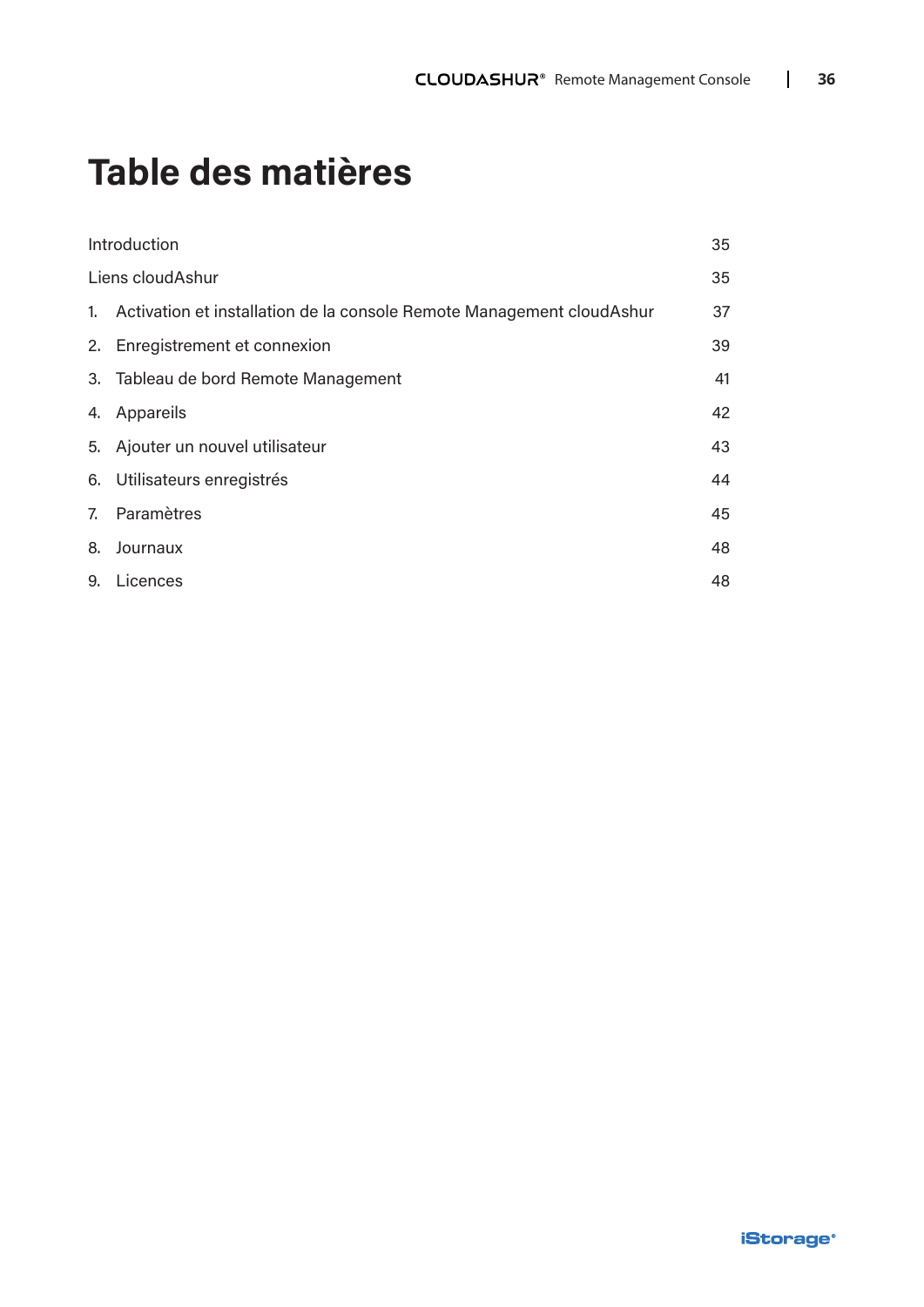### <span id="page-36-0"></span>**1. Activation et installation de la console Remote Management cloudAshur**

**Remarque :** Si vous avez acheté votre logiciel Remote Management cloudAshur directement auprès d'iStorage, suivez les instructions contenues dans l'e-mail envoyé par iStorage. Ignorez la « *section 1* » et passez directement à la « *section 2 : Enregistrement et connexion* ».

1. Si vous avez acheté votre logiciel Remote Management cloudAshur auprès d'un partenaire iStorage (*plutôt que directement auprès d'iStorage*), vous recevrez un e-mail contenant votre **numéro de licence** et votre **code PIN**. Renseignez les champs ci-contre (*Image 1 : Activation de la licence*), puis cliquez sur le bouton « **Activer** ».

|                       | Thank you for your purchase!                                                                    |
|-----------------------|-------------------------------------------------------------------------------------------------|
| Activate your license |                                                                                                 |
|                       | Please enter the license and PIN number that was<br>provided by your preferred iStorage partner |
| Email address         |                                                                                                 |
| License number        |                                                                                                 |
| PIN number            |                                                                                                 |

*Image 1 : Activation de la licence*

2. Vous recevrez un e-mail de vérification de la part d'iStorage (*Image 2 : E-mail de vérification*). Cliquez sur le lien inclus dans l'e-mail, puis suivez les instructions afin d'achever le processus d'activation.

![](_page_36_Picture_7.jpeg)

*Image 2 : E-mail de vérification*

![](_page_36_Picture_10.jpeg)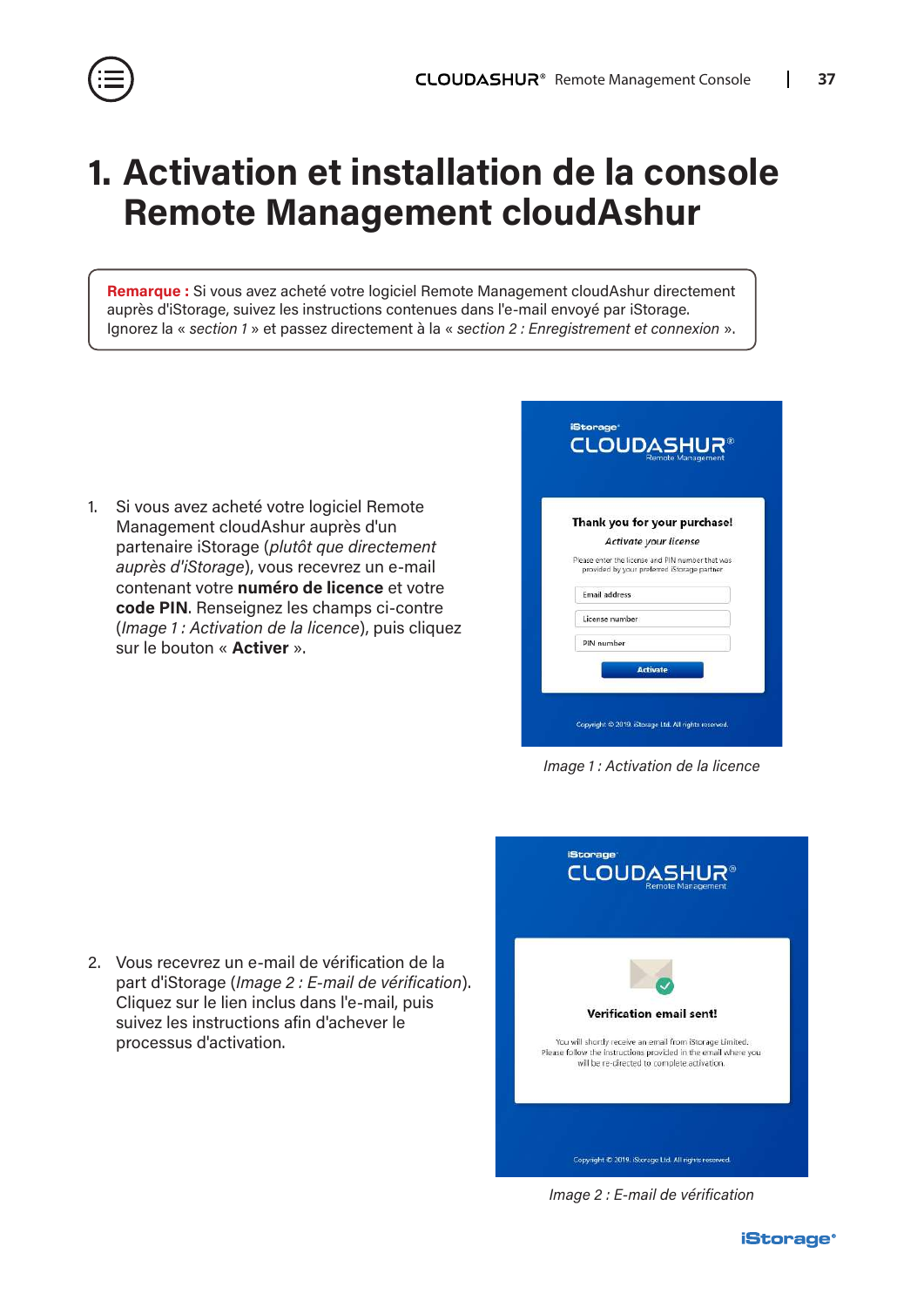3. Renseignez tous les champs (*Image 3 : Terminez l'activation*), puis cliquez sur « **Confirmer** ».

| Complete your activation |  |
|--------------------------|--|
|                          |  |
| License number           |  |
| First name               |  |
| Last name                |  |
| Company name             |  |
| Company email address    |  |
| Phone number             |  |
| Address line             |  |
| City                     |  |
| Postcode                 |  |
| Country                  |  |

*Image 3 : Terminez l'activation*

4. Suivez les étapes (*Image 4 : Activation réussie*), puis cliquez sur le bouton « **Télécharger**) pour installer l'appli de la console Remote Management. Ensuite, authentifiez (*Code PIN de 7 à 15 caractères*) votre module de sécurité matériel cloudAshur et connectez-le à votre ordinateur. Enfin, enregistrez-vous et connectez-vous à votre console Remote Management cloudAshur à l'aide des informations qui vous ont été fournies (voir l'*Image 4* ci-contre) pour commencer à utiliser votre produit.

|                           | <b>Activation successful</b>                       |
|---------------------------|----------------------------------------------------|
|                           | Please follow the steps below to get started       |
|                           | 1. Download and install iStorage Remote            |
|                           | Management Console app.                            |
|                           | <b>Download</b>                                    |
|                           | 2. Authenticate your cloudAshur and connect it     |
|                           | to your computer.                                  |
|                           |                                                    |
|                           | 3. Register and login using the information below: |
| <b>Admin Registration</b> |                                                    |
| Email:                    | john.doe@email.com                                 |
| PIN-                      | <b>XXXXXXXX</b>                                    |
| License:                  | XXXX-XXXX-XXXX-XXXX                                |
| Admin Login               |                                                    |
|                           | Usemame: JohnDoe                                   |
|                           | Password: XXXXXXXXXX                               |

*Image 4 : Activation réussie*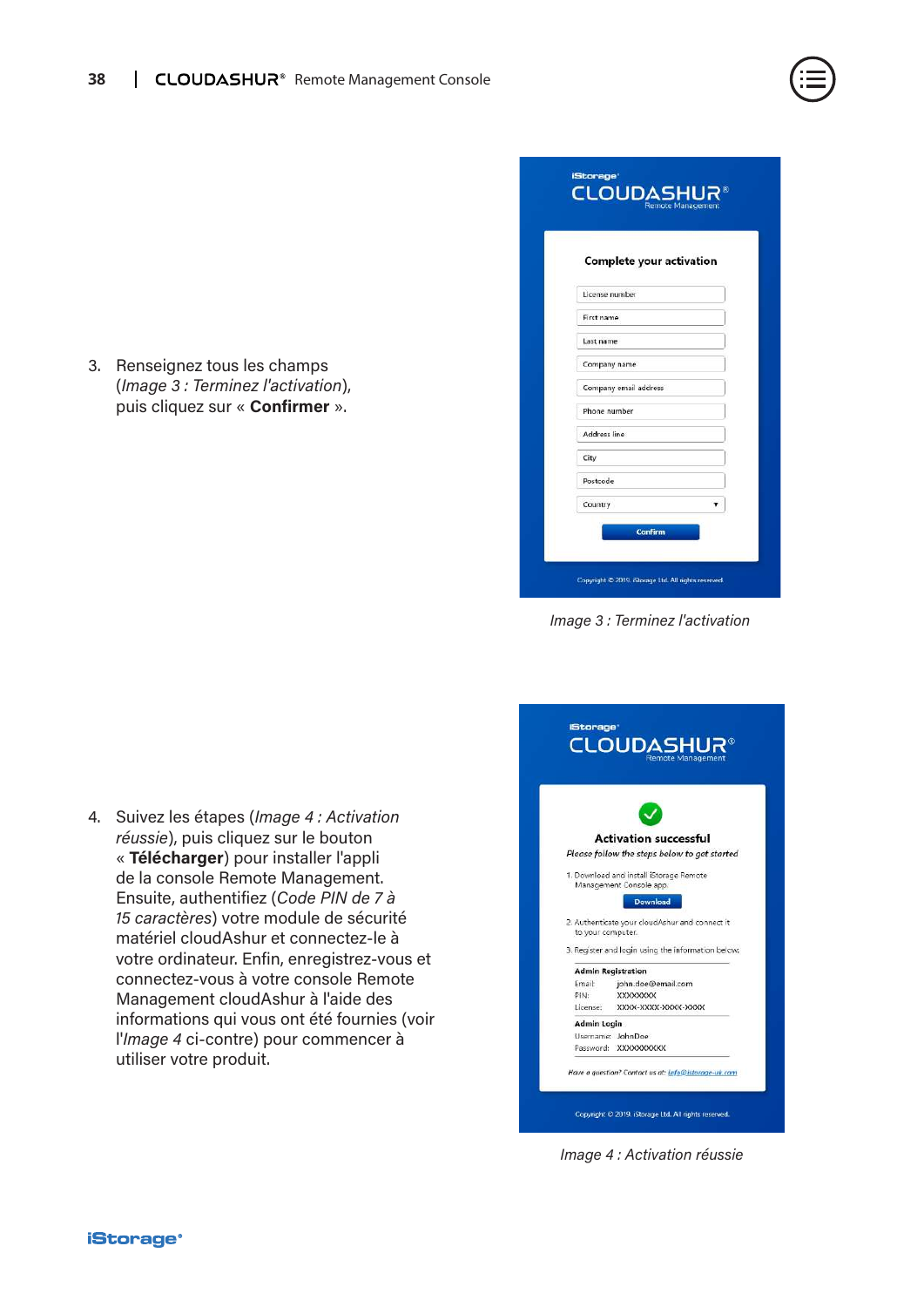<span id="page-38-0"></span>![](_page_38_Picture_1.jpeg)

### **2.Enregistrement et connexion**

### Enregistrement

Ouvrez l'appli de votre console Remote Management cloudAshur, cliquez sur le bouton « **S'enregistrer** », puis cliquez sur « **Utilisateur existant** ». Renseignez ensuite les champs suivants (*Image 5 : S'enregistrer*) :

- 1. Saisissez votre « **Adresse e-mail** » (celle que vous avez utilisée lors de l'activation de votre licence).
- 2. Le « **Numéro de série de l'appareil** » sera automatiquement détecté si votre module de sécurité matériel cloudAshur est déverrouillé et connecté à votre ordinateur (voyant **VERT** allumé). Dans le cas contraire, déverrouillez (voyant **VERT** allumé) et connectez votre module de sécurité matériel cloudAshur à votre ordinateur.
- 3. Cliquez sur la case à cocher (elle se remplira d'une couleur bleue) pour gérer les modules cloudAshur via la console **Remote Management**.
- 4. Saisissez votre « **Code PIN** » exact, tel qu'il vous a été communiqué (*Image 4 : Activation réussie*).
- 5. Saisissez votre « **Numéro de licence** » exact, tel qu'il vous a été communiqué (*voir Image 4 : Activation réussie*).
- 6. Cliquez sur la case à cocher pour accepter les **conditions générales**.
- 7. Cliquez sur « **S'enregistrer** » pour achever le processus d'enregistrement.

![](_page_38_Figure_12.jpeg)

*Image 5 : S'enregistrer*

![](_page_38_Picture_14.jpeg)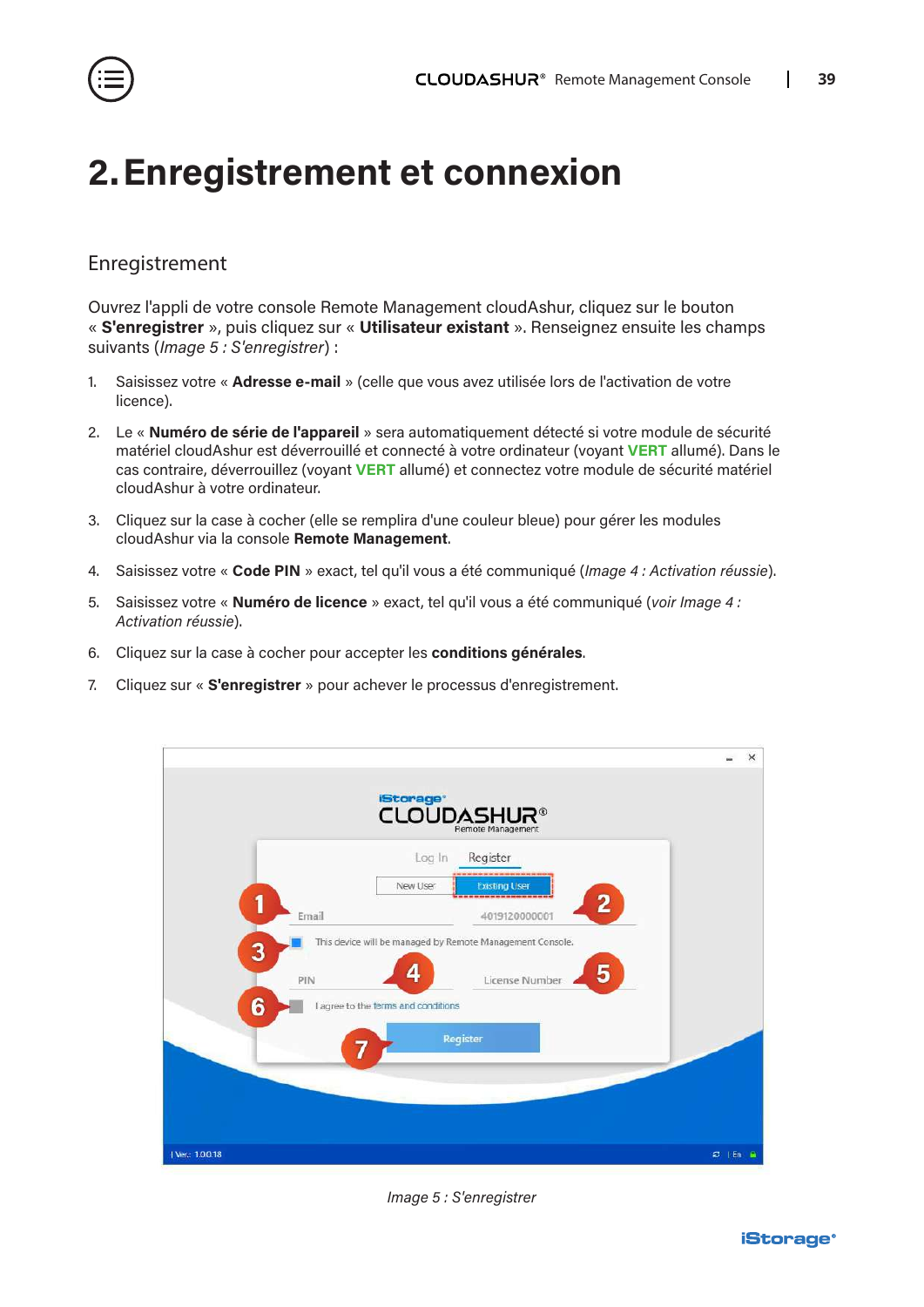![](_page_39_Picture_1.jpeg)

### Connexion

Assurez-vous que le module de sécurité matériel cloudAshur est déverrouillé et connecté à votre ordinateur (voyant **VERT** allumé). Ouvrez ensuite l'appli de votre console Remote Management cloudAshur (*Image 6 : Identification*), puis cliquez sur le bouton « **S'identifier** ». Saisissez ensuite le **Nom d'utilisateur** et le **Mot de passe** qui vous ont été donnés sur la page d'activation réussie ou dans l'e-mail de confirmation de votre achat, puis cliquez sur le bouton **Se connecter** pour ouvrir et commencer à utiliser la console Remote Management.

Si vous ne vous souvenez pas de votre mot de passe, cliquez sur « **Mot de passe oublié ?** » pour créer un nouveau mot de passe.

|                                                     |                                                                                               | $\times$     |
|-----------------------------------------------------|-----------------------------------------------------------------------------------------------|--------------|
|                                                     | <b>iStorage</b><br><b>CLOUDASHUR®</b>                                                         |              |
|                                                     | Sign In<br>Register<br>a sind home cars more cars and cars with a                             |              |
|                                                     | User Name                                                                                     |              |
|                                                     | Password<br>ga wa su sin minimu kin mi wa wa min min su wa su wa manag<br>Lost your password? |              |
|                                                     | Log In                                                                                        |              |
| Copyright © 2019 iStorage Ltd. All rights reserved. |                                                                                               |              |
| 1 Ver: 1.0.0.18                                     |                                                                                               | $C$   En $A$ |

#### *Image 6 : Identification*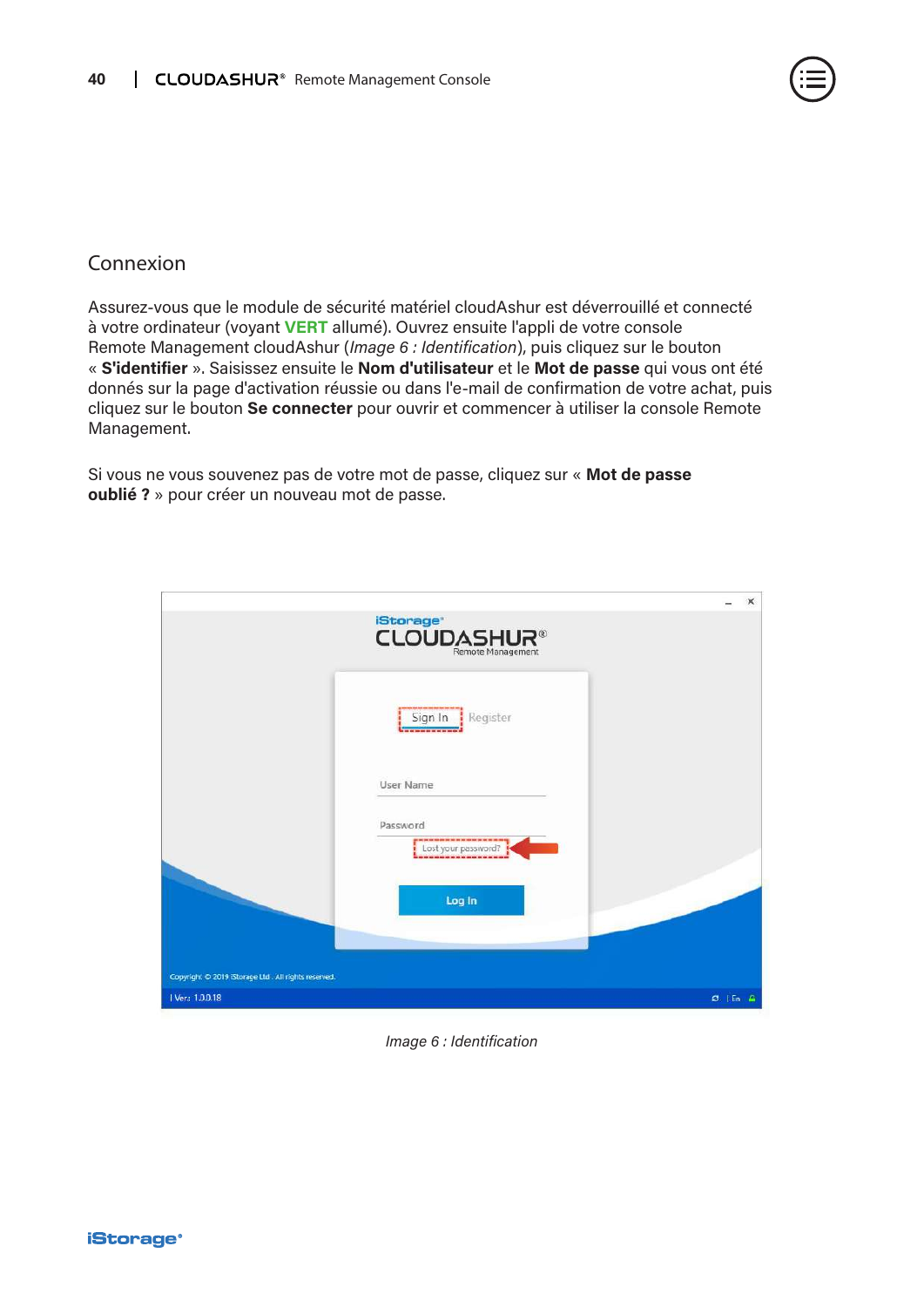<span id="page-40-0"></span>![](_page_40_Picture_1.jpeg)

### **3.Tableau de bord Remote Management**

Cette section décrit le tableau de bord Remote Management tel qu'il apparaît dans l'*Image 7 : Tableau de bord*.

![](_page_40_Picture_4.jpeg)

*Image 7 : Tableau de bord*

- **1. Appareils en ligne** : répertorie tous les modules de sécurité matériels cloudAshur actuellement en ligne par :
	- **• Numéro de série de l'appareil**

**• Nom d'utilisateur**

- **• Possibilité d'activer, de désactiver ou de réinitialiser n'importe quel appareil**
- **• Emplacement de l'appareil sur une carte :** *visibilité sur les emplacements de tous les appareils en ligne*
- **2. Appareils sous licence déployés :** répertorie tous les modules de sécurité matériels cloudAshur actuellement déployés par « Numéro de série de l'appareil » et « Nom d'utilisateur ».
- **3. Capacité totale de licences** : nombre total d'appareils sous licence dans votre organisation.
- **4. Appareils désactivés**: modules de sécurité matériels cloudAshur désactivés par l'administrateur, répertoriés par « Numéro de série de l'appareil » et « Nom d'utilisateur ».
- **5. Appareils** : répertorie tous les modules de sécurité matériels cloudAshur déployés par :
	- **• Numéro de série de l'appareil**
	- **• État de l'appareil, possibilité d'activer, de désactiver ou de réinitialiser n'importe quel appareil**
	- **• Nom d'utilisateur**
	- **• État de connexion (***en ligne ou hors ligne***) de tous les appareils déployés**
	- **• Adresses e-mail de tous les utilisateurs**
- **• Service :** *utilisateurs groupés par service*
- **• Emplacement de l'appareil sur une carte :** *visibilité sur les emplacements de tous les appareils en ligne*
- **• Corbeille pour supprimer n'importe quel appareil de la console Remote Management.**

![](_page_40_Picture_23.jpeg)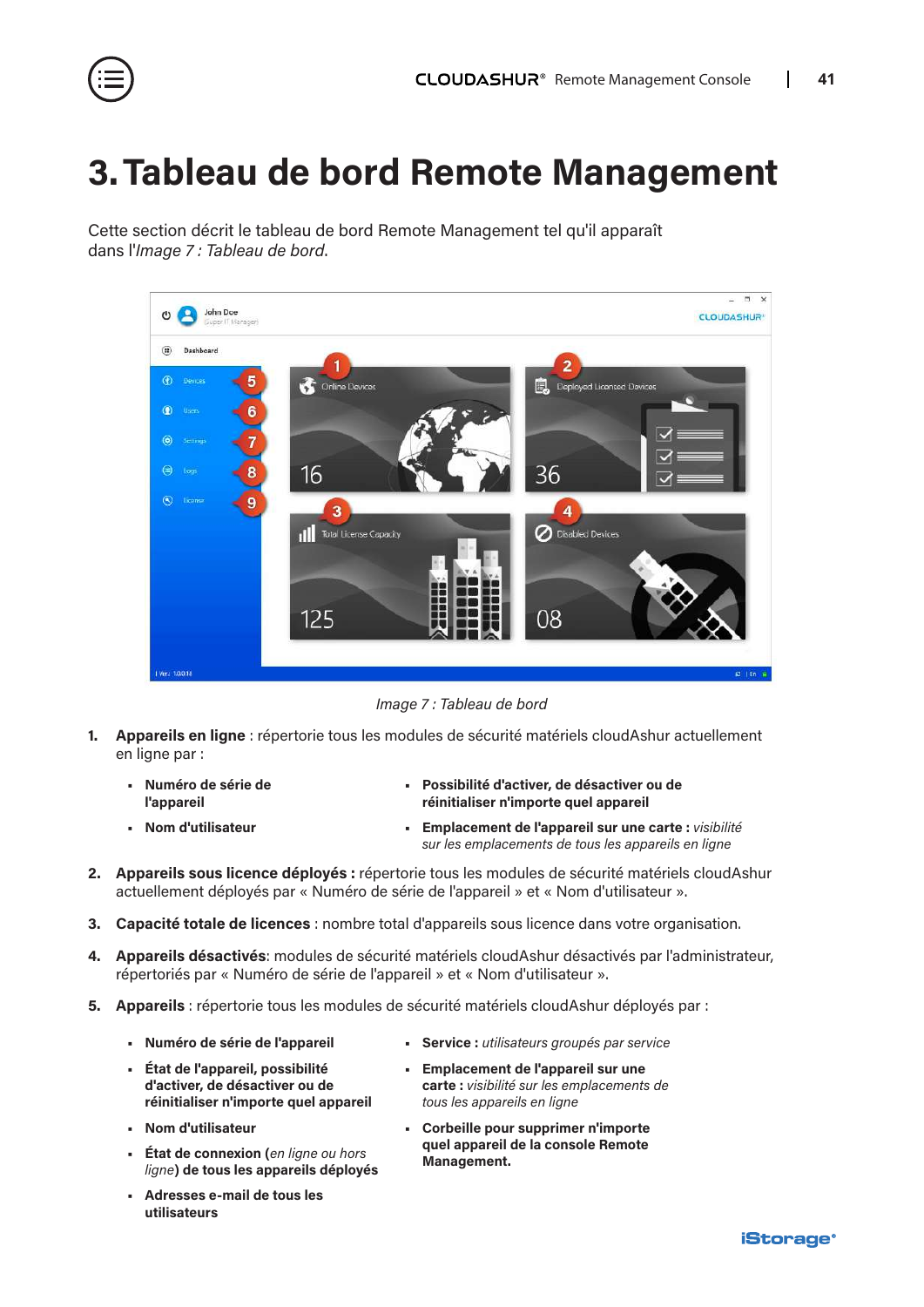- <span id="page-41-0"></span>**6. Utilisateurs :** Option d'ajouter de nouveaux utilisateurs à votre console Remote Management et visibilité sur l'ensemble des autres utilisateurs enregistrés.
- **7. Paramètres** : Configurez les éléments suivants :
	- **• Général** *définissez le nombre maximal de tentatives de connexion et activez ou désactivez le chiffrement des noms de fichier*
	- **• Contrôle des adresses IP :** *ajoutez certaines adresses IP à une liste noire.*
- **• Service :** *utilisateurs groupés par service*
- **• Restrictions :** *Délimitation horaire et délimitation géographique sur une carte*
- **8. Journaux :** Historique de toutes les activités actuelles en ligne, pouvant être affiché en ligne ou exporté en tant que fichier CSV.
	- **• Date et heure des activités en ligne**
	- **• Nom d'utilisateur**
	- **• Numéro de série de l'appareil**
	- **• Adresse e-mail de l'utilisateur**
	- **• Nom de l'ordinateur hôte**
- **9. Licence :** *Détails de votre licence active.*

### **4. Appareils**

![](_page_41_Picture_15.jpeg)

![](_page_41_Figure_16.jpeg)

![](_page_41_Figure_17.jpeg)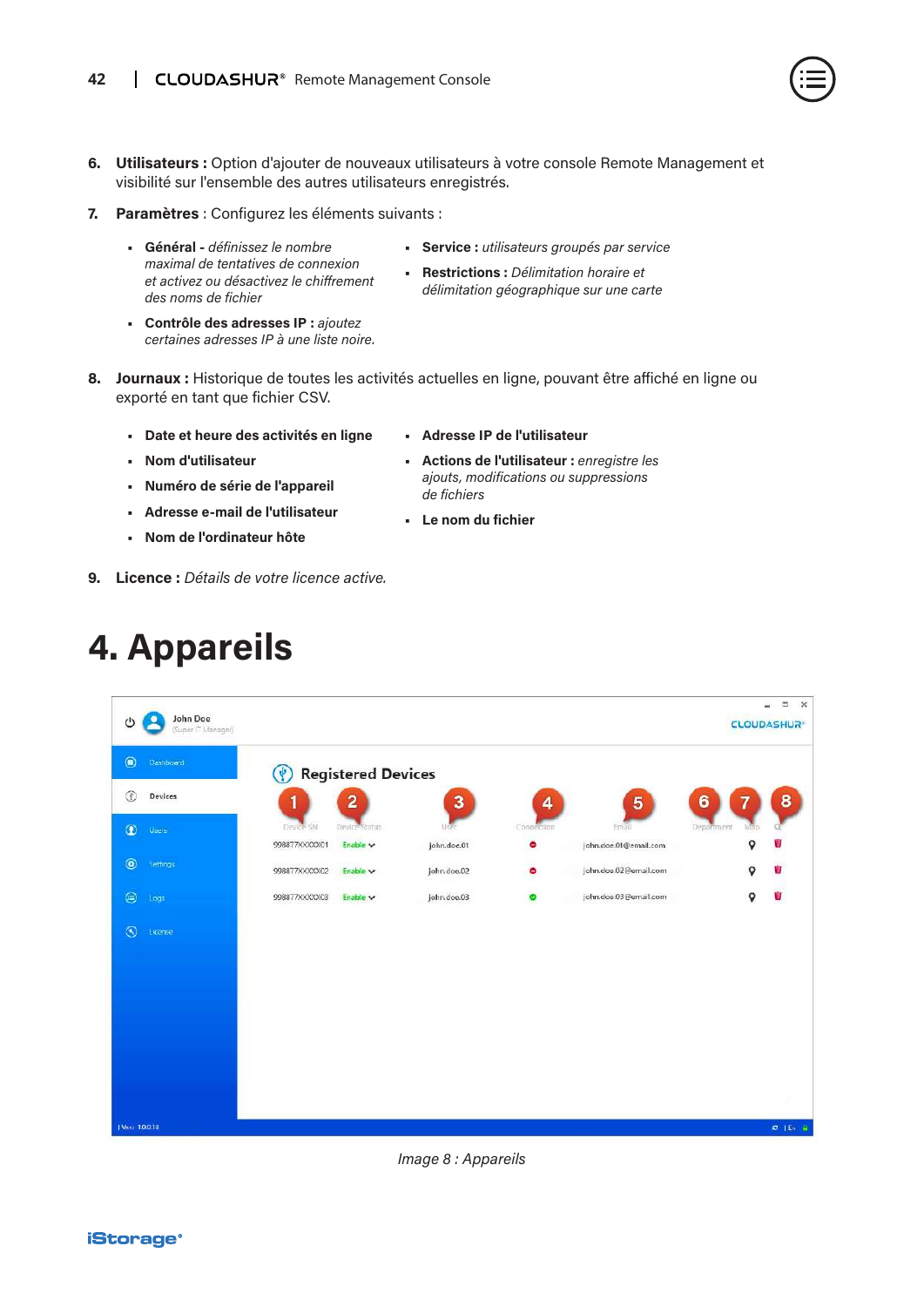<span id="page-42-0"></span>![](_page_42_Picture_0.jpeg)

### Appareils

Cette section décrit l'onglet Appareils tel qu'il apparaît dans l'*Image 8 : Appareils*.

- **1. Numéro de série de l'appareil.**
- **2. État de l'appareil** avec menu déroulant permettant de désactiver ou de réinitialiser l'appareil. L'administrateur peut réactiver un appareil désactivé, mais pas un appareil réinitialisé.
- **3. Nom de l'utilisateur.**
- **4. État de connexion** : en ligne ou hors ligne.
- **5. Adresse e-mail de l'utilisateur.**
- **6. Service** : utilisateurs groupés par service.
- **7. Carte** : voir Image 9 : Emplacement de l'appareil.
- **8. Corbeille** : pour supprimer n'importe quel appareil.

![](_page_42_Picture_12.jpeg)

*Image 9 : Emplacement de l'appareil*

# **5. Ajouter un utilisateur**

![](_page_42_Figure_15.jpeg)

*Image 10 : Ajouter un utilisateur*

![](_page_42_Picture_17.jpeg)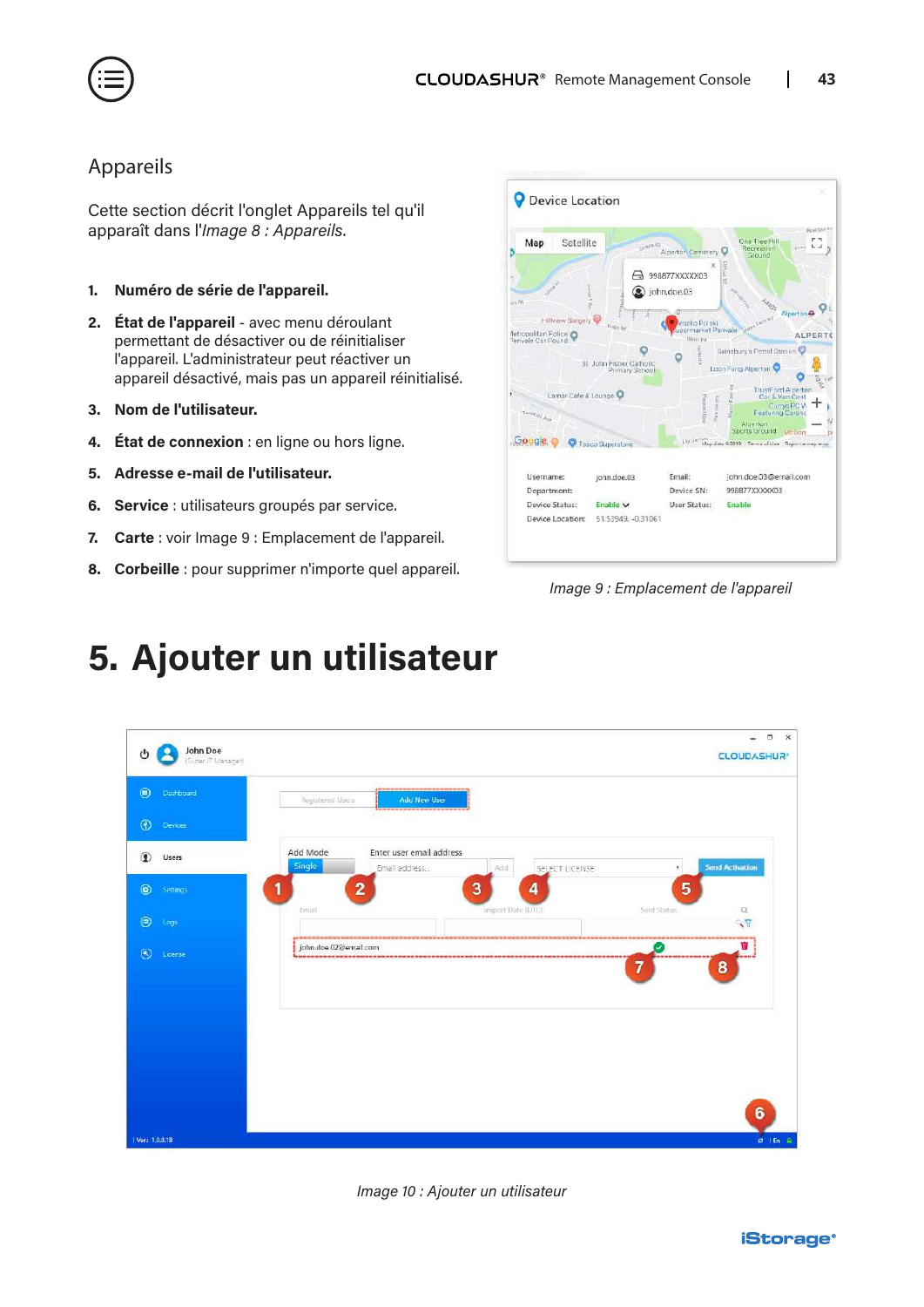![](_page_43_Picture_1.jpeg)

<span id="page-43-0"></span>Pour ajouter un utilisateur (*Image 10 : Ajouter un utilisateur*), cliquez sur le bouton « Ajouter un utilisateur » et suivez les étapes suivantes :

- **1. «** *Mode d'ajout* **»** : choisissez « *Individuel* » pour n'ajouter qu'un seul utilisateur à la fois, ou « *Multiple* » pour importer un fichier CSV.
- **2. Saisissez l'adresse e-mail de l'utilisateur.**
- **3. Cliquez sur le bouton «** *Ajouter* **».**
- **4. Sélectionnez votre licence dans le menu déroulant.**
- **5. Cliquez sur le bouton «** *Envoyer l'activation* **».**
- **6. Cliquez sur l'icône «** *Actualiser* **».**
- **7. L'état « Envoi réussi » est indiqué par une coche dans un cercle vert.**
- **8. Corbeille** : si vous avez fait une erreur et avez besoin de supprimer une entrée.

### **6. Utilisateurs enregistrés**

![](_page_43_Picture_12.jpeg)

![](_page_43_Figure_13.jpeg)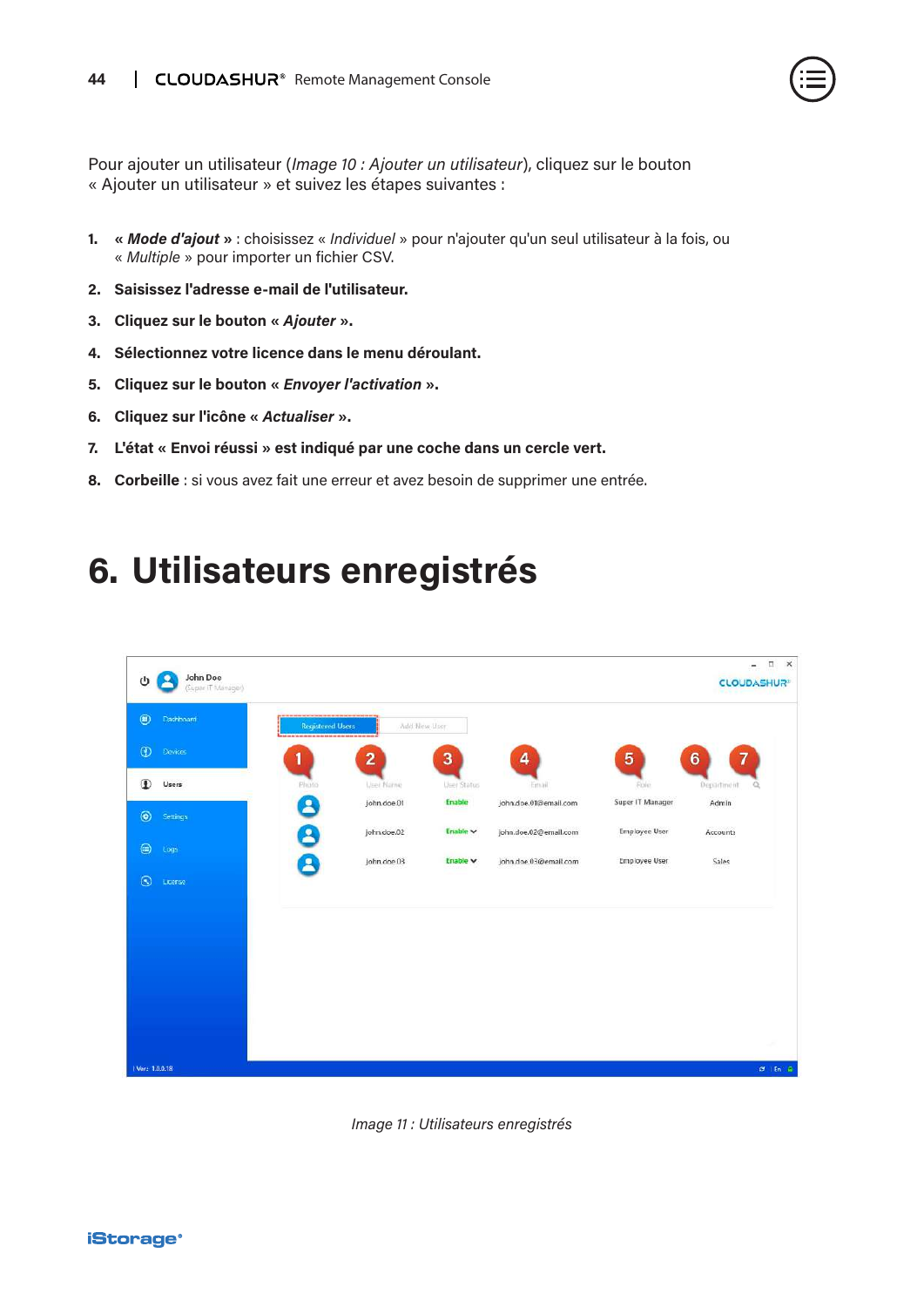<span id="page-44-0"></span>![](_page_44_Picture_0.jpeg)

#### Utilisateurs enregistrés

Cette section décrit l'onglet Utilisateurs enregistrés tel qu'il apparaît dans l'*Image 11 : Utilisateurs enregistrés*.

- **1. Icône de photo :** cliquez sur l'icône de photo pour afficher les fiches utilisateur, comme indiqué dans l'*Image 12 : Fiche utilisateur*.
- **2. Nom de l'utilisateur.**
- **3. État de l'utilisateur :** activer/désactiver ou réinitialiser. Un utilisateur « *Super manager informatique* » ne peut être ni désactivé ni réinitialisé.
- **4. Adresse e-mail.**
- **5. Rôle.**
- **6. Service.**
- **7. Champs de recherche.**

### **7. Paramètres**

Onglet Paramètres généraux : « *Image 13 : Général* »

| John Doe<br>دام<br>(Euper IT Manager) |                                                                                                     | <b>CLOUDASHUR</b>    |
|---------------------------------------|-----------------------------------------------------------------------------------------------------|----------------------|
| $^{\circ}$<br><b>Cashboard</b>        | <b>Settings</b><br>$\boldsymbol{\Omega}$                                                            | <b>Save Settings</b> |
| $\circ$<br>Devices.                   |                                                                                                     | 3                    |
| $\bullet$<br>Liser                    | IP Foncing<br>Department<br>Restrictions<br>General<br>------------                                 |                      |
| $^{\circ}$<br>Settings                | Security                                                                                            |                      |
| $\circledcirc$<br>Logs                | Maximum login attempts<br>(Times per user)<br>3                                                     |                      |
| $\odot$<br>tionne                     | Exceeding the maximum login attempts will result in the user not being able to login for 60 woonds. |                      |
|                                       | Encryption<br>$\mathbf{2}$                                                                          |                      |
|                                       | File Name Encryption on                                                                             |                      |
|                                       | Toggle ON/OFF the file name encryption.                                                             |                      |
|                                       |                                                                                                     |                      |
|                                       |                                                                                                     |                      |
| Ver. 100.18                           |                                                                                                     | $C = 1$ En $R$       |

*Image 13 : Général*

| john.doe.03           | Search by Device Serial Number or Status Q |               |
|-----------------------|--------------------------------------------|---------------|
|                       | Devine SN                                  | Device Status |
| john.doe.03@email.com |                                            | Enable        |
| Employee User v       |                                            |               |
| Abc & Co              |                                            |               |
| v                     |                                            |               |
| 070 XXXX XXXXX        |                                            |               |
|                       | General Information                        | 998877XXXXX03 |

*Image 12 : Fiche utilisateur*

- 1. Définissez le nombre maximal de tentatives de connexion échouées. Si un utilisateur dépasse le nombre maximal de tentatives de connexion échouées, il ne pourra plus s'identifier pendant un délai déterminé.
- 2. Faites basculer le bouton Chiffrement des noms de fichier sur ACTIVÉ ou DÉSACTIVÉ pour chiffrer ou non les noms de fichiers.
- 3. Enregistrez vos paramètres.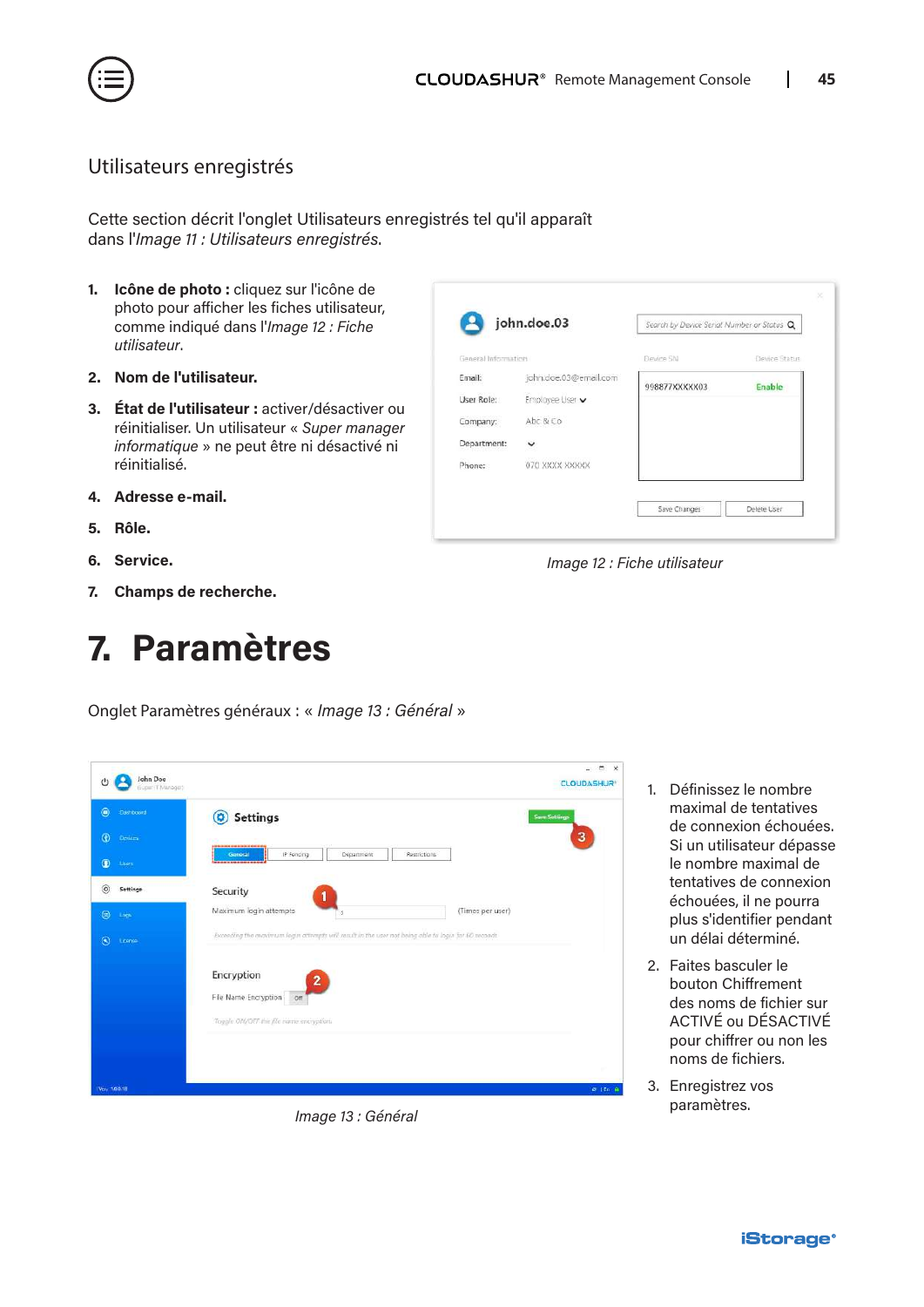![](_page_45_Picture_1.jpeg)

Onglet Contrôle des adresses IP : « *Image 14 : Contrôle des adresses IP* »

![](_page_45_Picture_3.jpeg)

*Image 14 : Contrôle des adresses IP*

IP. 3. Enregistrez vos paramètres.

Gestion des services : *« Image 15 : Services »*

| $^{\circ}$<br>Dashboard        | <b>Settings</b><br>$\bullet$ |            |                         |              |  |
|--------------------------------|------------------------------|------------|-------------------------|--------------|--|
| $\circledcirc$<br>Devoes       | General                      | IP Fencing | Department              | Restrictions |  |
| $\circledast$<br><b>User</b> . | Department Management        |            | <b>SHOPPING</b>         |              |  |
| $\circledcirc$<br>Settings     | Accounts<br>血                | t User     | ä.                      |              |  |
| $\circledcirc$<br>$\log$       | Sales<br>n                   | 1.User     | $\Delta r$              |              |  |
| $\odot$<br>License             |                              |            |                         |              |  |
|                                |                              |            |                         |              |  |
|                                |                              |            |                         |              |  |
|                                |                              |            |                         |              |  |
|                                | 1                            |            | $\overline{\mathbf{2}}$ |              |  |
|                                | Enter new department name    |            | ٠                       |              |  |

*Image 15 : Services*

1. Saisissez le nom du service que vous souhaitez créer

1. Saisissez une adresse IP à ajouter à votre liste noire.

2. Cliquez sur le bouton + pour ajouter une adresse

2. Cliquez sur le bouton + pour ajouter un service.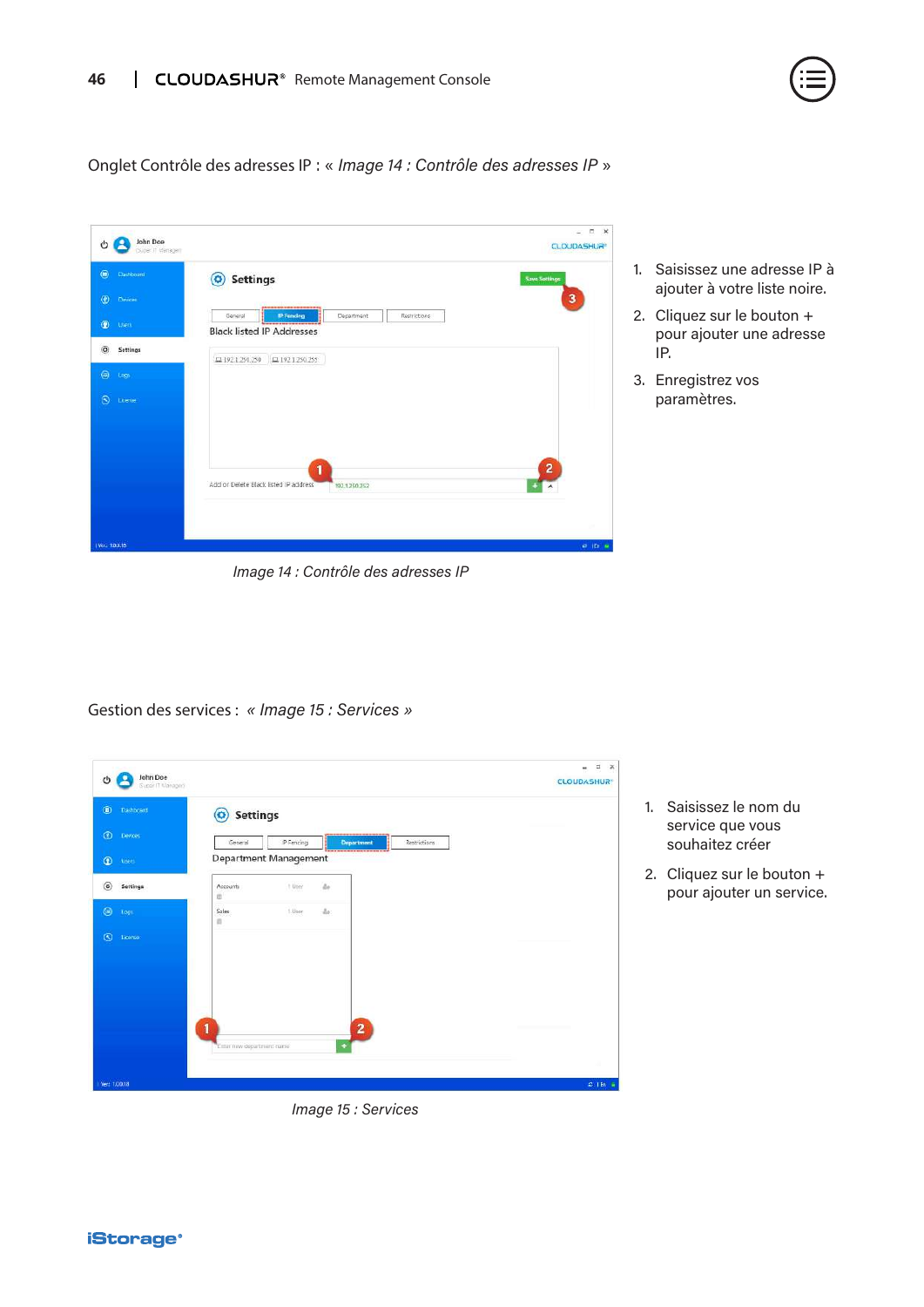![](_page_46_Picture_0.jpeg)

#### Restrictions *: « Image 16 : Restrictions »*

| $\bullet$<br>Dashboard     | IP Fencing<br><b>Department</b><br>General<br>,,,,,,,,,,,,                      | ---------<br><b>Nestrictions</b>                                         |
|----------------------------|---------------------------------------------------------------------------------|--------------------------------------------------------------------------|
| $\circ$<br>Dewces          | <b>O</b> Restrictions<br>1                                                      | @ Access Scope                                                           |
| $\circledcirc$<br>them     | $\equiv$<br>John                                                                | <b>THE HVEE</b><br>$r - 1$<br>ü<br>Satellite<br>Map<br>L, J              |
| $\circledcirc$<br>Settings | User<br>Device S/N<br><b>Status</b><br>john.doe.02<br>Enable<br>998877XXXXXX    | <b>BENTO</b><br>AMARCHE                                                  |
| $\circledcirc$<br>Logs     | 4<br><b>O</b> Allowed time<br>$\overline{2}$<br>See<br><b>Revolt Ct</b>         | WHEN COASTS.<br><b>Breat Park</b><br>Wembley                             |
| $\circledcirc$<br>License  | From<br>To<br>17:00<br>09:05<br><b>O</b> Time Zone<br>IGMT +00:00: Etc/UTC<br>3 | <b>othair</b><br>585<br><b>ETNIALS</b><br>Greenfeld Pernalt Late<br>뤻    |
|                            | 8<br>9 Allowed location<br>Reset 13<br>Sem<br>Q Lat: 51.539601, Lon: -0.298836  | WHITE EIT?<br>tion<br>ATTON'<br>÷<br>$-$                                 |
|                            | 5<br>Alperton, Wembley HAO, UK<br>Address<br>$\overline{7}$                     | Goggle elevent<br>Et Map data tripine Termi of Lier   Report a map enter |

*Image 16 : Restrictions*

- 1. Saisissez la première partie du nom de l'utilisateur ou du numéro de série de l'appareil et sélectionnez l'utilisateur dans le menu déroulant.
- 2. Horaires autorisés : définissez les restrictions temporelles « De » et « À ».
- 3. Sélectionnez votre fuseau horaire.
- 4. Cliquez sur Enregistrer.
- 5. Emplacement autorisé : saisissez l'adresse autorisée.
- 6. Définissez le périmètre autorisé en km.
- 7. Cliquez pour afficher la zone sélectionnée sur la carte.
- 8. Cliquez sur Enregistrer.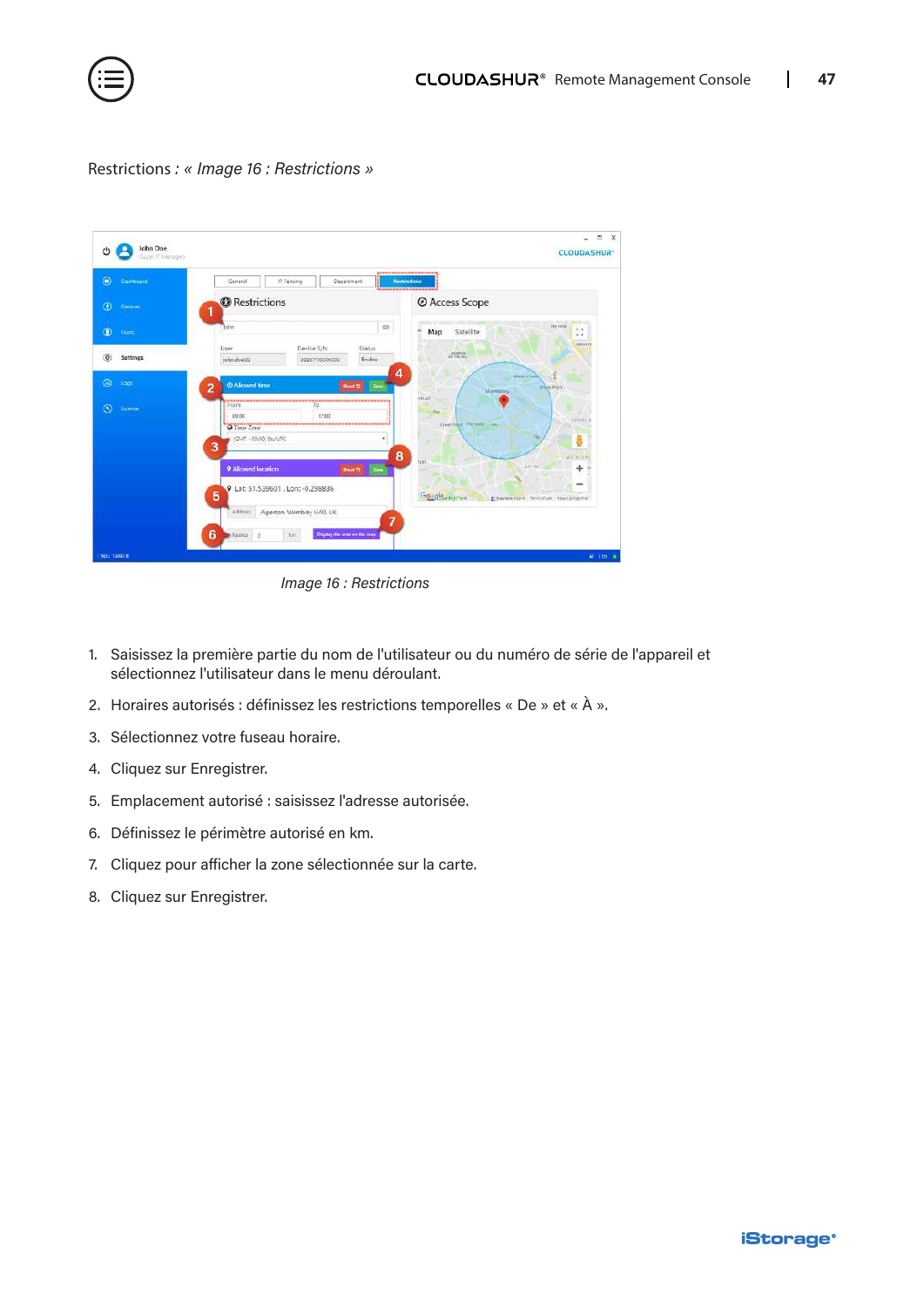### <span id="page-47-0"></span>**8. Journaux**

**Journaux d'historique** : *« Image 17 : Journaux »*

| John Doe<br>$^{\prime}$<br>Guper (7 Mariager) |                              |                    |                 |                           |           |              |          | $\Box$ x<br>÷<br><b>CLOUDASHUR®</b> |
|-----------------------------------------------|------------------------------|--------------------|-----------------|---------------------------|-----------|--------------|----------|-------------------------------------|
| $\circledcirc$<br>Dashbelant                  | ≡                            | <b>History Log</b> | Paging          |                           |           |              | Search   | 3                                   |
| $\odot$<br><b>Devices</b>                     |                              |                    |                 | 1                         |           |              |          | Export                              |
| $\bullet$<br>Users                            | Date (UTC)                   | User               | Device Shi      | Etrail                    | Hond      | IP Address   | Action   | <b>Filte</b>                        |
| $\circledcirc$<br>Settings                    | 2019-09-12<br>08:28:03       | john.doe.02        | 998877XXXXXXX   | john.doe.02@<br>email.com | pc 2BXC   | 78.54.63.120 | Log<br>2 |                                     |
| ⊜<br>Logs                                     | 2019-09-11<br>16:31:18       | john.doe.02        | 998877XXXXXXII2 | john.doe.02@<br>email.com | pc_2BXC   | 7854.63.120  | Exit     |                                     |
| $\odot$<br><b>License</b>                     | 2019-09-11<br>09:58:08       | john.doe.02        | 998877XXXXXXI   | john.doe.02@<br>email.com | $pc20$ XC | 78,54,63,120 | Log In   | ₿                                   |
|                                               | $2019 - 09 - 02$<br>16:11:44 | john.doe.02        | 998877XXXXXXD2  | john doe.02@<br>email.com | DK 2BXC   | 78.54.63.120 | Exit     | 司                                   |
|                                               | 2019-09-02<br>16:10:12       | john.doe.02        | 998877XXXXX002  | john.doe.02@<br>email.com | DC 28XC   | 78.54.63.120 | Log In   | B                                   |
|                                               | 2019-08-29<br>16:18:55       | john.doe.02        | 998877XXXXXX02  | john.doe.02@<br>email.com | DC_2BXC   | 78,54,63,120 | Exit     | 云                                   |
|                                               | 2019-08-29<br>14:40:59       | john.dop.02        | 998877XXXXXX02  | john.doe.02@              | DC 2BXC   | 78.54.63.120 | Log In   | 辺                                   |
|                                               | 2019-08-20<br>14:05:54       | john.doe.02        | 99BB77XXXXXXII2 | john.doe.02@<br>email.com | pc_2BXC   | 78.54.63.120 | Exit     | 亚                                   |
|                                               | 2019-08-20<br>09:42:38       | john.cloe.02       | 998877XXXXXX    | john.doe.02@              | pc 28XC   | 78.54.63.120 | Log In   | €                                   |
| Verz 1,00.18                                  |                              |                    |                 |                           |           |              |          | <b>41.1 En.</b> 19                  |

*Image 17 : Journaux*

### **9.Licences**

**Informations sur les licences** : *« Image 18 : Licences »*

| $^{\circ}$<br>Dishboard   | License<br>≘                                |                      |                                      |                |            |            | $\overline{2}$ | Suarch  |
|---------------------------|---------------------------------------------|----------------------|--------------------------------------|----------------|------------|------------|----------------|---------|
| $\circledcirc$<br>Devices | ,,,,,,,,,,,,,,,,,,,,,,,,,,<br>Punchase Date | Licorise filumber    | Padaigo                              | <b>Disting</b> | Make Ingmi | Valid with | Licensed       | Camiddy |
| $\bullet$<br><b>Users</b> | 2019-03-18 14:23:21                         | XIOOC-XXXX-XXXX-XXXX | Cloud Drive with License -<br>3 Year | <b>ACTIVE</b>  | 2019-03-18 | 2022-03-17 | 36             | 125     |
| $\odot$<br>Settings:      |                                             |                      |                                      |                |            |            |                |         |
|                           |                                             |                      |                                      |                |            |            |                |         |
| $\circ$<br>Logs:          |                                             |                      |                                      |                |            |            |                |         |
| $\circledcirc$<br>License |                                             |                      |                                      |                |            |            |                |         |
|                           |                                             |                      |                                      |                |            |            |                |         |
|                           |                                             |                      |                                      |                |            |            |                |         |
|                           |                                             |                      |                                      |                |            |            |                |         |
|                           |                                             |                      |                                      |                |            |            |                |         |
|                           |                                             |                      |                                      |                |            |            |                |         |

*Image 18 : Licences*

- 1. Recherchez dans les journaux par :
- Date et heure
- Nom de l'utilisateur
- Numéro de série de l'appareil
- Adresse e-mail
- Nom de l'ordinateur hôte
- Adresse IP
- Actions : *recherchez les fichiers créés, modifiés ou supprimés*
- Nom du fichier
- 2. Sélectionnez des fichiers individuels ou sélectionnez tous les fichiers à exporter dans un fichier CSV.
- 3. Cliquez sur Exporter pour exporter vos journaux sélectionnés dans un fichier CSV.
- 1. Affichez les informations suivantes à propos des licences :
- Date d'achat
- Numéro de licence
- Package
- État
- Début de validité
- Fin de validité
- Nombre de licences
- Capacité
- 2. Cliquez sur Rechercher pour ouvrir les champs de recherche.